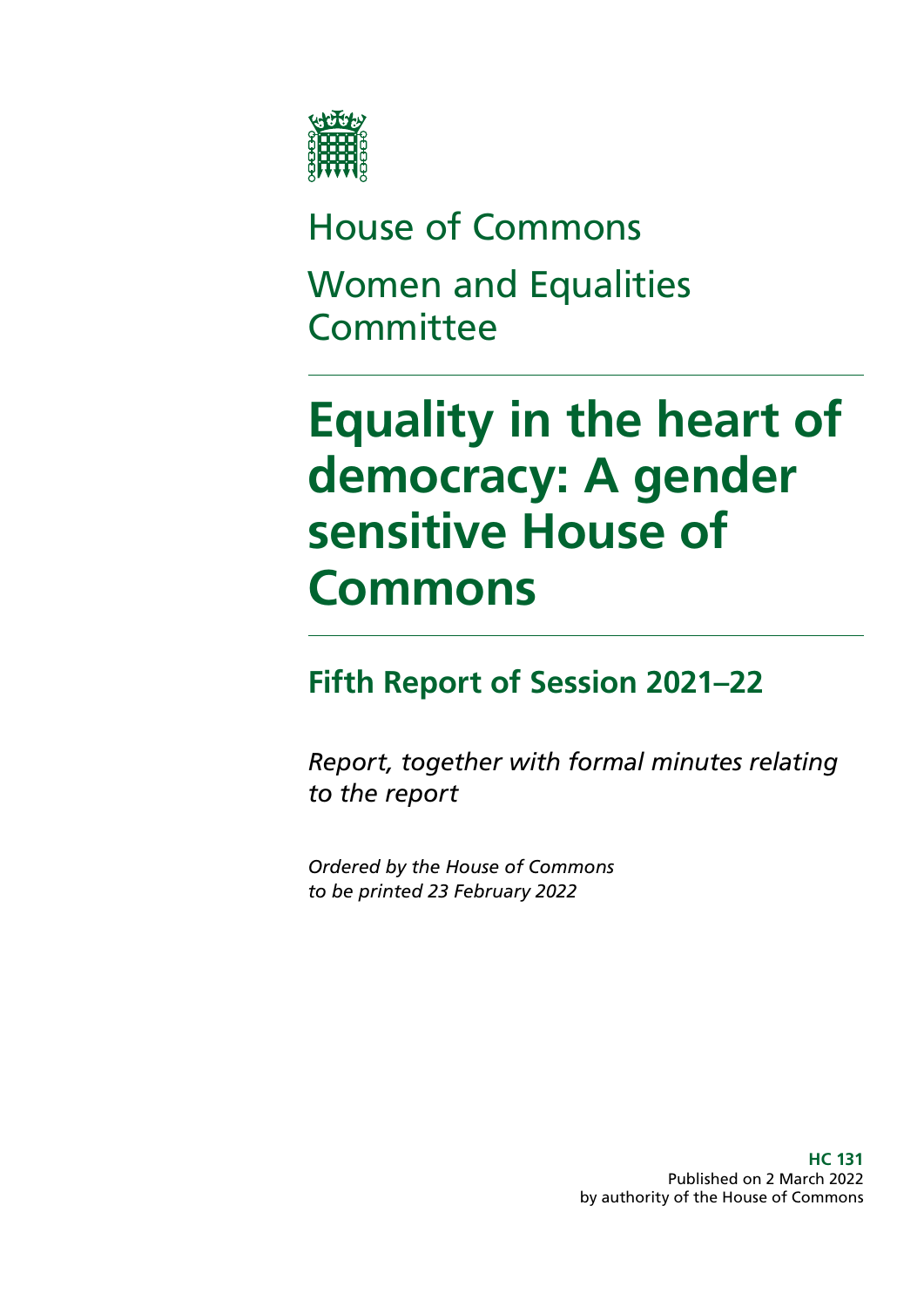#### **Women and Equalities Committee**

The Women and Equalities Committee is appointed by the House of Commons to examine the expenditure, administration and policy of the Government Equalities Office (GEO).

#### **Current membership**

[Caroline Nokes MP](https://members.parliament.uk/member/4048/contact) (*Conservative, Romsey and Southampton North*) (Chair) [Theo Clarke MP](https://members.parliament.uk/member/4819/contact) (*Conservative, Stafford*) [Elliot Colburn MP](https://members.parliament.uk/member/4775/contact) (*Conservative, Carshalton and Wallington*) [Philip Davies MP](https://members.parliament.uk/member/1565/contact) (*Conservative, Shipley*) [Carolyn](https://members.parliament.uk/member/4480/contact) Harris MP (*Labour, Swansea East*) Dame Caroline Dinenage MP (*Conservative, Gosport, Stubbington, Lee on the Solent and Hill Head*) Jackie Doyle-Price MP (*Conservative, Thurrock*) [Kim Johnson MP](https://members.parliament.uk/member/4824/contact) (*Labour, Liverpool, Riverside*) [Kate Osborne MP](https://members.parliament.uk/member/4783/contact) (*Labour, Jarrow*) [Bell Ribeiro-Addy MP](https://members.parliament.uk/member/4764/contact) (*Labour, Streatham*) Ms Anum Quaisar MP (*Scottish National Party, Airdrie and Shotts*)

#### **Powers**

The Committee is one of the departmental select committees, the powers of which are set out in House of Commons Standing Orders, principally in SO No. 152. These are available on the internet via [www.parliament.uk.](http://www.parliament.uk/)

#### **Publication**

© Parliamentary Copyright House of Commons 2021. This publication may be reproduced under the terms of the Open Parliament Licence, which is published at [www.parliament.uk/site-information/copyright-parliament.](https://www.parliament.uk/site-information/copyright-parliament/)

Committee reports are published on the Committee's website at [www.parliament.uk/womenandequalities](http://www.parliament.uk/womenandequalities) and in print by Order of the House.

#### **Committee staff**

The current staff of the Committee are Hannah Barlow (Committee Operations Manager), James Clarke (Committee Specialist), Chloë Cockett (Senior Committee Specialist), Mark Earl (Safeguarding and Witness Support Officer), Matthew Eaton (Committee Specialist), Michelle Garratty (Committee Operations Officer), Radhika Handa (Second Clerk), Mariam Keating (Committee Specialist), and Margaret McKinnon (Clerk).

#### **Contacts**

All correspondence should be addressed to the Clerk of the Women and Equalities Committee, House of Commons, London SW1A 0AA. The telephone number for general enquiries is 020 7219 5513; the Committee's email address is [womeqcom@parliament.uk.](mailto:womeqcom%40parliament.uk?subject=)

You can follow the Committee on Twitter using [@Commonswomequ.](https://twitter.com/Commonswomequ)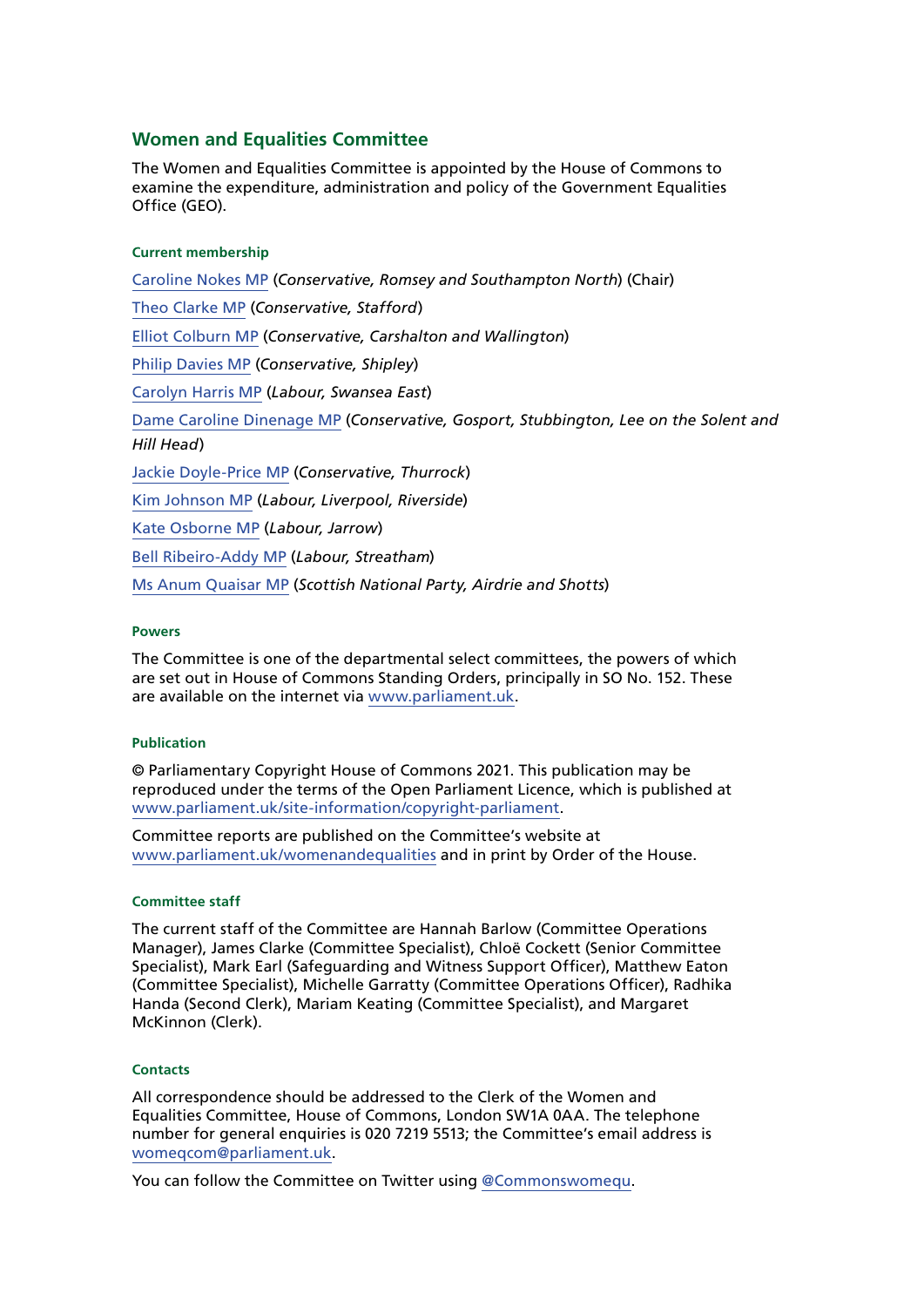### **Contents**

|                | <b>Summary</b>                                                                                 |                |
|----------------|------------------------------------------------------------------------------------------------|----------------|
| 1              | <b>Background and introduction</b>                                                             | 5              |
|                | Background                                                                                     | 5              |
|                | The current context                                                                            | 5              |
|                | Use of language: "gender sensitive" parliaments                                                | 6              |
|                | This inquiry and Report                                                                        | $\overline{7}$ |
| $\overline{2}$ | <b>Equal representation in the House of Commons</b>                                            | 8              |
|                | Progress towards equal representation of women                                                 | 8              |
|                | Ethnic minority women's representation                                                         | 9              |
|                | The role of the Government                                                                     | 10             |
|                | Retention of female MPs and the effects of online abuse and harassment                         | 11             |
| 3              | <b>Support for parent and carer MPs</b>                                                        | 15             |
|                | Proxy voting for parental absence                                                              | 15             |
|                | Parental leave: MPs' business costs and expenses                                               | 17             |
|                | Parental leave: "locum" cover                                                                  | 19             |
| 4              | A gender-sensitive working environment                                                         | 22             |
|                | <b>Buildings and facilities</b>                                                                | 22             |
|                | Car parking for parents with young children                                                    | 23             |
|                | Babies in the House of Commons' chambers                                                       | 24             |
|                | The Restoration and Renewal programme                                                          | 24             |
|                | Gender sensitivity and broader equality considerations                                         | 25             |
|                | Lessons from Covid-19 hybrid proceedings                                                       | 28             |
| 5              | Transforming culture and behaviour in the House of Commons                                     | 31             |
|                | A culture of bullying, harassment and sexual misconduct                                        | 31             |
|                | Behaviour Code, Valuing Everyone and the Independent Complaints and Grievance<br>Scheme (ICGS) | 32             |
|                | ICGS: major areas of concern                                                                   | 34             |
|                | <b>Recall of MPs</b>                                                                           | 34             |
|                | Attendance at Parliament of MPs under investigation for sexual misconduct                      | 35             |
|                | Applicability of the ICGS to proceedings in the House of Commons                               | 38             |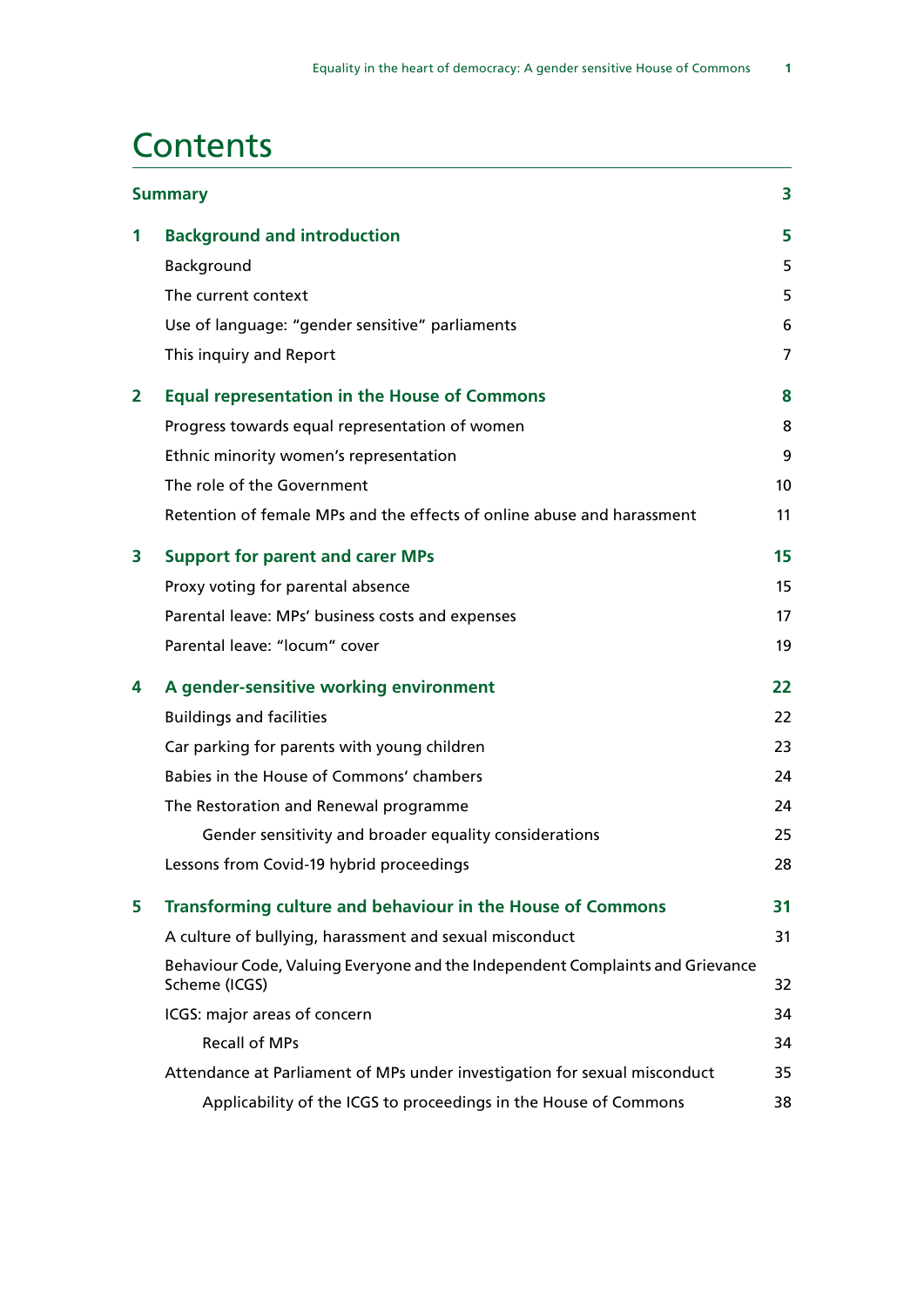| 6<br><b>Maintaining institutional focus and driving further reforms</b> | 41 |
|-------------------------------------------------------------------------|----|
| <b>Conclusions and recommendations</b>                                  |    |
| <b>Formal minutes</b>                                                   | 49 |
| <b>Witnesses</b>                                                        | 50 |
| <b>Published written evidence</b>                                       | 51 |
| List of Reports from the Committee during the current Parliament        | 52 |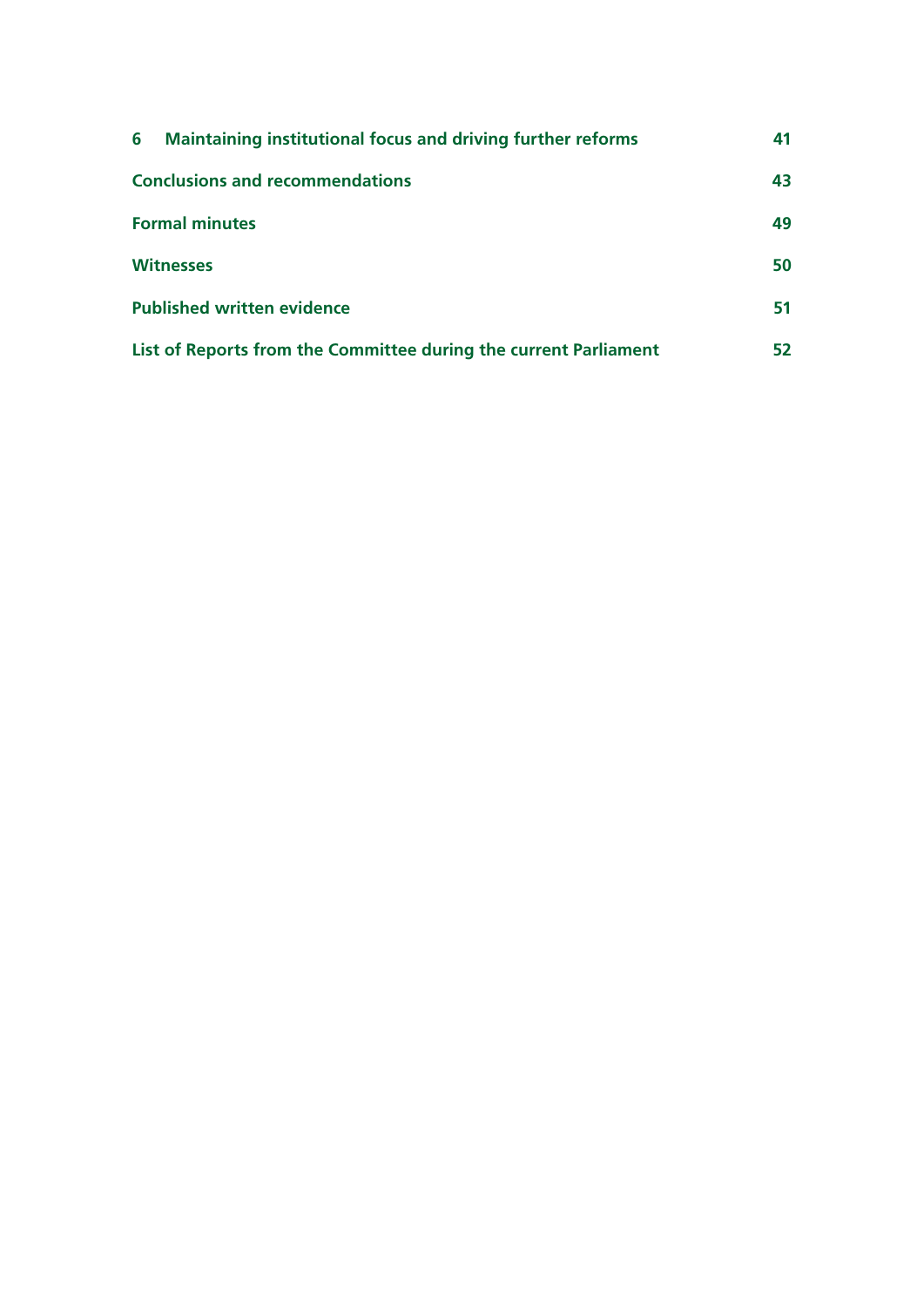### <span id="page-4-0"></span>Summary

There has been considerable progress towards making the House of Common more gender and diversity sensitive, but our inquiry has highlighted the need for further reforms in each of the key areas we considered: equal representation; support for MPs who are parents, carers, disabled or who have long-term health conditions; a gender and diversity sensitive working environment; and addressing bullying, harassment, and sexual misconduct. There is clearly no room for complacency.

The House of Commons needs to better understand the needs of its Members, particularly women, parents, carers, disabled people and those with long-term health conditions. It should survey MPs to gather and understand their personal experiences and views about current working practices, facilities and provision for diverse needs.

The House of Commons must revive and maintain an institutional focus on gender and diversity sensitivity. The House of Commons Commission should take the lead by conducting a swift review of implementation of *The Good Parliament* report and the *UK Gender Sensitive Parliament Audit*. It should report to us on progress annually thereafter.

Our other key recommendations include:

*Equal representation*

- Commencement, without delay, of section 106 of the Equality Act 2010, to incentivise political parties to make more effort to ensure they select diverse candidates for Parliament, and enable scrutiny.
- Action to address the intolerable rise of online abuse and harassment of female parliamentary candidates and MPs, including rape and death threats. Vicious misogynistic abuse must not be accepted as an inevitable facet of a woman's life in politics.

#### *Support for parent and carer MPs*

- Rectification of anomalous features of the House of Commons' proxy voting scheme and the Independent Parliamentary Standards Authority's (IPSA) MP parental leave cover fund, both of which should reflect best workplace practice and better support equal gender roles in childcare.
- Extension of IPSA's extended leave cover to a greater range of MPs' absences from Westminster, to support a more inclusive and family-friendly House of Commons.

#### *A gender sensitive working environment*

- Dedicated parent and child car parking provision.
- Appointment of an expert advisory panel to the Sponsor Body for the Restoration and Renewal Programme.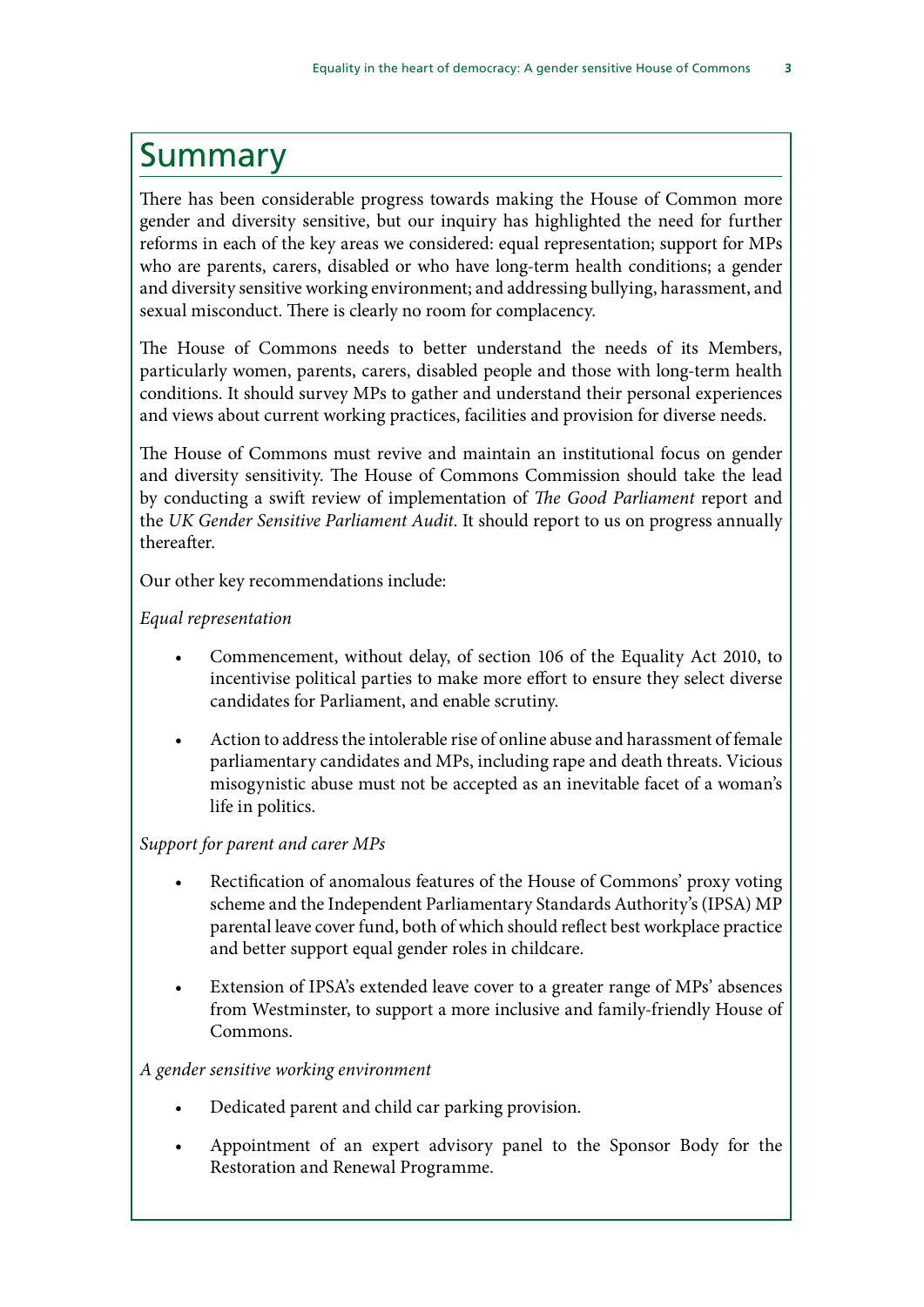*Transforming culture and behaviour*

- Consideration by the Procedure Committee, subject to further advice from the House's procedural and legal advisers, of a balanced approach to the exclusion from Parliament of MPs accused of sexual misconduct.
- Greater clarity around the applicability of the Independent Complaints and Grievance Scheme in the context of proceedings in the House.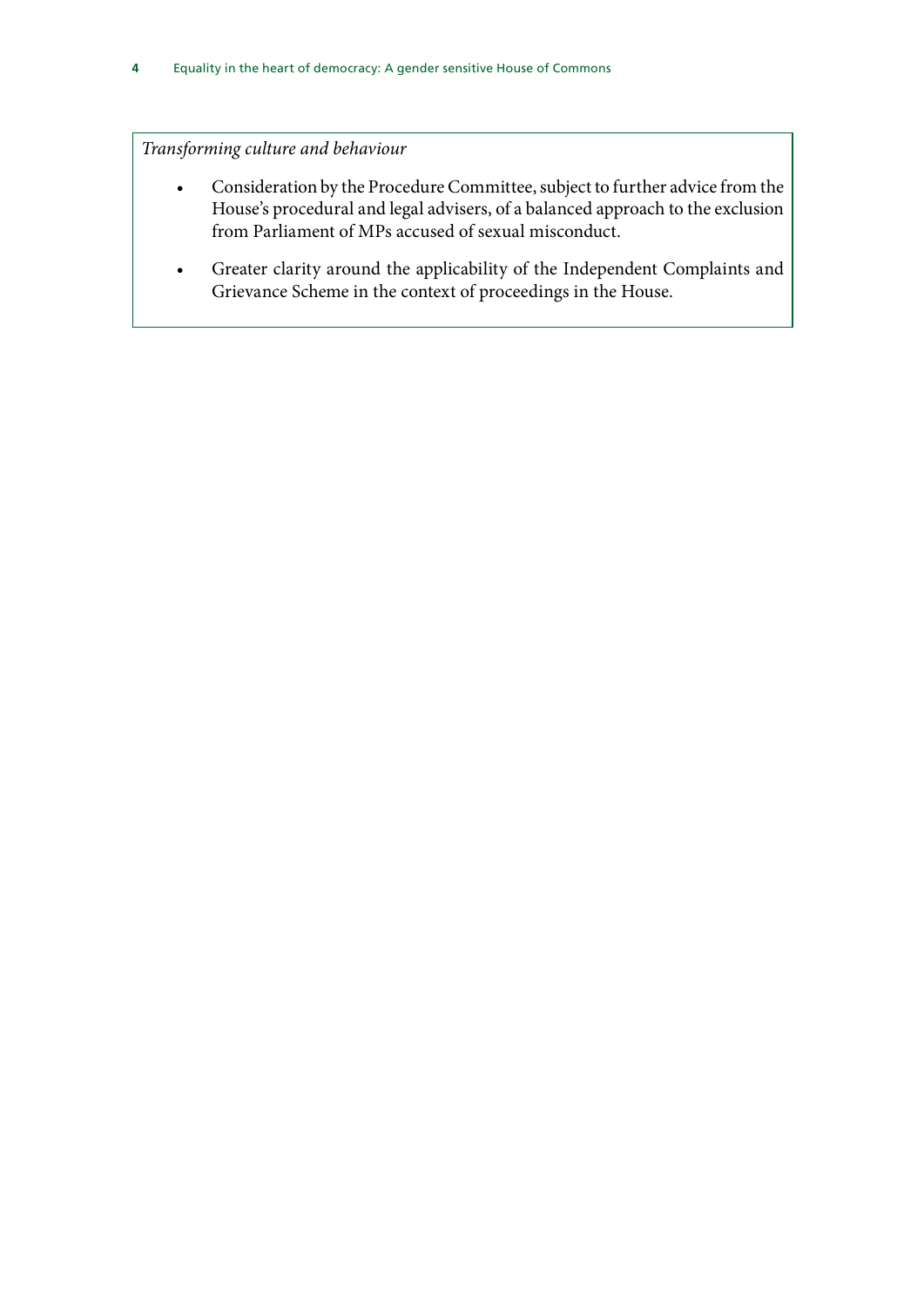### <span id="page-6-0"></span>**1** Background and introduction

#### **Background**

1. It has been just over a century since the first women in the UK were able to vote and stand for election to Parliament. In that time, there have been several important firsts, including: in 1918, Constance Markiewicz was the first woman to be elected to Parliament (as a Sein Fein Member, she did not take her seat); in 1919, Nancy Astor became the first elected woman to sit in Parliament; in 1924, Margaret Bondfield was the first female government minister and, in 1929, the first woman appointed to the Cabinet; in 1979, Margaret Thatcher became the first female Prime Minister; and Diane Abbott was the first Black woman to be elected to Parliament, in 1987.<sup>1</sup> A telling milestone was reached only five years ago. In December 2016, after the by-election victory of Dr Caroline Johnson, the total number of female MPs elected to the House of Commons in almost 100 years equalled the number of contemporaneously sitting male MPs for the first time.<sup>2</sup>

2. There has been substantial progress in women's representation in the House of Commons over the last 25 years, precipitated by a spike in the number of women MPs following the 1997 general election, when the percentage almost doubled from under 10% to just over 18%.<sup>3</sup> After a slight regression from the high of 1997 in 2001, there has been a degree of progress towards women's equal representation after every general election from 2005. After the last general election in 2019, there were 220 female MPs, a new high. Of those MPs elected for the first time in 2019, 41% were women.<sup>4</sup> After by-elections since 2019, there are now 224 female MPs, another all-time high and representing just over 34% of the House of Commons' 650 MPs.5

#### **The current context**

3. While there is still some way to go to achieve equal representation of women in the House of Commons, and in the wider political and public sphere, in recent decades the focus has broadened to encompass "gender sensitivity" in the House of Commons as a workplace. Steps have been taken to make the House a more welcoming and accommodating place for women. For example, there has been focus on its working hours and practices, and support for MPs who are parents.<sup>6</sup> The planned restoration and renewal of the Palace of Westminster is an opportunity to design in greater accessibility and inclusion, for women and other underrepresented groups.<sup>7</sup>

4. Deeply troubling revelations about bullying, harassment and sexual misconduct, particularly affecting women at the hands of men, have led both Houses of Parliament to begin to address their cultures and behavioural standards.<sup>8</sup>

<sup>1</sup> See, for example, British Council, *[Women, Power, Politics: What's changed in 100 years?](https://www.britishcouncil.org/sites/default/files/j003_women_power_and_politics_report_digital_version.pdf)*, 2018

<sup>2</sup> House of Commons Library, ['Female Members of Parliament](https://commonslibrary.parliament.uk/research-briefings/sn06652/)', accessed 19 January 2022

<sup>3</sup> For, for example, UK Political Info, '[Women MPs & parliamentary candidates since 1945](https://www.ukpolitical.info/FemaleMPs.htm)', accessed 12 November 2021

<sup>4</sup> Institute for Government, '[Gender balance in parliament'](https://www.instituteforgovernment.org.uk/publication/gender/parliament), accessed 12 November 2021

<sup>5</sup> *Women Members of Parliament*, House of Commons Library, Research Briefing [6652](https://researchbriefings.files.parliament.uk/documents/SN06652/SN06652.pdf), July 2021

<sup>6</sup> See, for example, *Sitting Hours*, Briefing Paper [6380](https://researchbriefings.files.parliament.uk/documents/SN06380/SN06380.pdf), House of Commons Library, November 2015; Procedure Committee, *[Proxy voting and parental absence](https://publications.parliament.uk/pa/cm201719/cmselect/cmproced/825/825.pdf)*, Fifth Report of Session 2017–19, HC 825

<sup>7</sup> See, for example, Professor Sarah Childs, '[The Good Parliament](https://www.bristol.ac.uk/media-library/sites/news/2016/july/20%20Jul%20Prof%20Sarah%20Childs%20The%20Good%20Parliament%20report.pdf)', July 2016, p. 2

<sup>8</sup> See, for example, "[The new Clerk of the Commons on transforming Parliament's culture"](https://www.politicshome.com/thehouse/article/the-new-clerk-of-the-commons-on-transforming-parliaments-culture), *The House*, 4 March 2019; UK Parliament, ['House of Lords Commission respond to Ellenbogen report](https://committees.parliament.uk/committee/362/house-of-lords-commission/news/94893/house-of-lords-commission-respond-to-ellenbogen-report/)', accessed 15 November 2021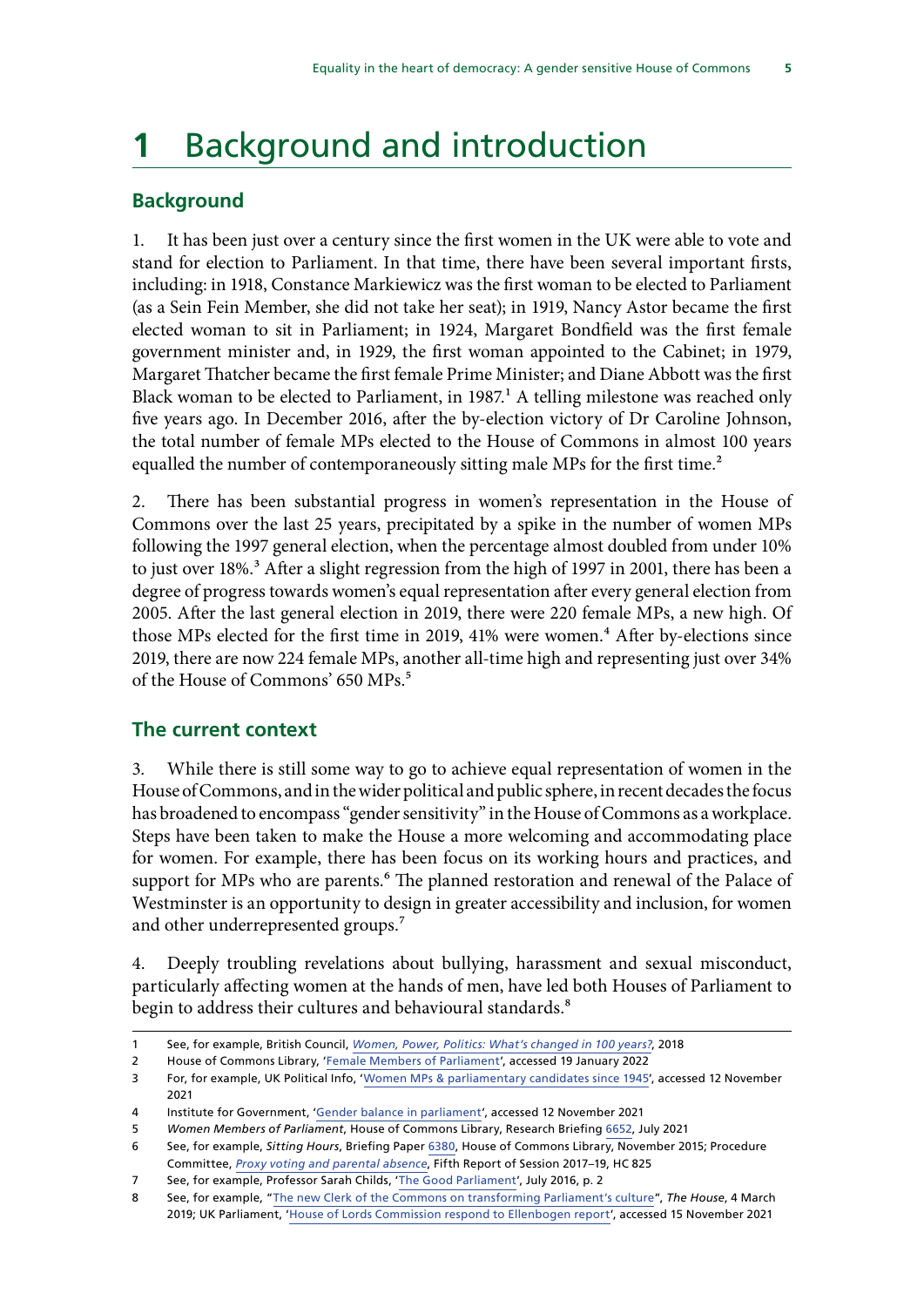<span id="page-7-0"></span>5. It is also important to note that our inquiry was held during a climate of intense public concern about the role of public institutions in addressing women's safety in the context of shocking cases of violence against women. Five years after the tragic murder of Jo Cox MP,<sup>9</sup> fears about MPs' safety were heightened again after the senseless killing of our dedicated and respected colleague, Sir David Amess MP.<sup>10</sup>

#### **Use of language: "gender sensitive" parliaments**

6. The term gender sensitive parliament is employed by the Inter-Parliamentary Union (IPU), a global organisation representing 179 national parliaments. In 2011, the IPU developed a toolkit for parliaments to assess their gender sensitivity.<sup>11</sup> The Commonwealth Parliamentary Association (CPA) and Commonwealth Women Parliamentarians (CWP) have produced guidelines for gender sensitising parliaments, drawing on internationally recognised human rights principals, including UN Sustainable Development Goals (SDG 5, on gender equality; and SDG 16, on peace, justice and strong institutions).<sup>12</sup> During the pandemic, UN Women produced guidance for parliaments on gender sensitising their responses to Covid-19.13

7. We are acutely aware, not least through our recent inquiry into reform of the Gender Recognition Act, of the current debate around the implications of using the terms sex and gender interchangeably.<sup>14</sup> Several witnesses raised concerns about our use of the term gender sensitive parliament from the perspective of support for women's sex-based rights.<sup>15</sup> While taking note of and understanding these concerns, we decided to employ the term gender sensitive to align both with the framing and language used internationally by the IPU, CPA, the UN and others, and that of the *UK Gender-Sensitive Parliament Audit 2018* (see This inquiry and Report, below).<sup>16</sup> For the purposes of this Report, our definition of a gender sensitive parliament aligns with that set out by the IPU. A gender sensitive parliament is:

> A political institution that responds to the needs and interests of both women and men in terms of its structures, operations, methods and work.<sup>17</sup>

Additionally, while maintaining a central focus on equality for women, the definition of gender sensitivity should be intersectional; we want to see a House of Commons that is

<sup>9</sup> See, for example, Her Majesty's Inspectorate of Constabulary and Fire & Rescue Services, *[Police response to](https://www.justiceinspectorates.gov.uk/hmicfrs/wp-content/uploads/police-response-to-violence-against-women-and-girls-final-inspection-report.pdf)  [violence against women and girls: Final inspection report](https://www.justiceinspectorates.gov.uk/hmicfrs/wp-content/uploads/police-response-to-violence-against-women-and-girls-final-inspection-report.pdf)*, September 2021, which was commissioned by the Home Secretary in response to the murder of Sarah Everard by a serving police officer.

<sup>10</sup> See, for example, "[Priti Patel orders review of MPs' security after David Amess's death](https://www.theguardian.com/uk-news/2021/oct/15/commons-speaker-to-examine-mps-security-after-david-amesss-death)", *The Guardian*, 15 October 2021

<sup>11</sup> IPU, '[Evaluating the gender sensitivity of parliaments: A self-assessment toolkit](https://www.ipu.org/resources/publications/toolkits/2016-11/evaluating-gender-sensitivity-parliaments-self-assessment-toolkit)', accessed 12 November 2021 (latest version of toolkit published 2016)

<sup>12</sup> CPA/CWP, *[Gender Sensitising Parliaments guidelines: standards and a checklist for parliamentary change](https://www.cpahq.org/news/2020_10-gender-sensitising-parliaments/)*, October 2020

<sup>13</sup> UN Women, *[A primer for Parliamentary Action: Gender Sensitive Responses to Covid-19](https://www.unwomen.org/sites/default/files/Headquarters/Attachments/Sections/Library/Publications/2020/A-primer-for-parliamentary-action-Gender-sensitive-responses-to-COVID-19-en.pdf)*, June 2020

<sup>14</sup> Women and Equalities Committee, ['Reform of the Gender Recognition Act'](https://committees.parliament.uk/work/658/reform-of-the-gender-recognition-act/), accessed 12 November 2021

<sup>15</sup> A member of the public [\(GSP0001\)](https://committees.parliament.uk/writtenevidence/23427/pdf/); Julia Woodham-Smith ([GSP0007](https://committees.parliament.uk/writtenevidence/25279/pdf/)); Lindsay ([GSP0009](https://committees.parliament.uk/writtenevidence/25294/pdf/))

<sup>16</sup> See also, for example, Organisation for Economic Co-operation and Development, *[OECD Toolkit for](https://www.oecd.org/gov/toolkit-for-mainstreaming-and-implementing-gender-equality.pdf)  [Mainstreaming and Implementing Gender Equality: Implementing the 2015 OECD Recommendation on Gender](https://www.oecd.org/gov/toolkit-for-mainstreaming-and-implementing-gender-equality.pdf)  [Equality in Public Life](https://www.oecd.org/gov/toolkit-for-mainstreaming-and-implementing-gender-equality.pdf)*, 2018; UK Parliament, *[UK Gender-Sensitive Parliament Audit 2018](https://www.parliament.uk/globalassets/documents/lords-information-office/uk-parliament_-gender-sensitive-parliament-audit_report_digital.pdf)*, November 2018

<sup>17</sup> CPA/CWP, *[Gender Sensitising Parliaments guidelines: standards and a checklist for parliamentary change](https://www.cpahq.org/news/2020_10-gender-sensitising-parliaments/)*, October 2020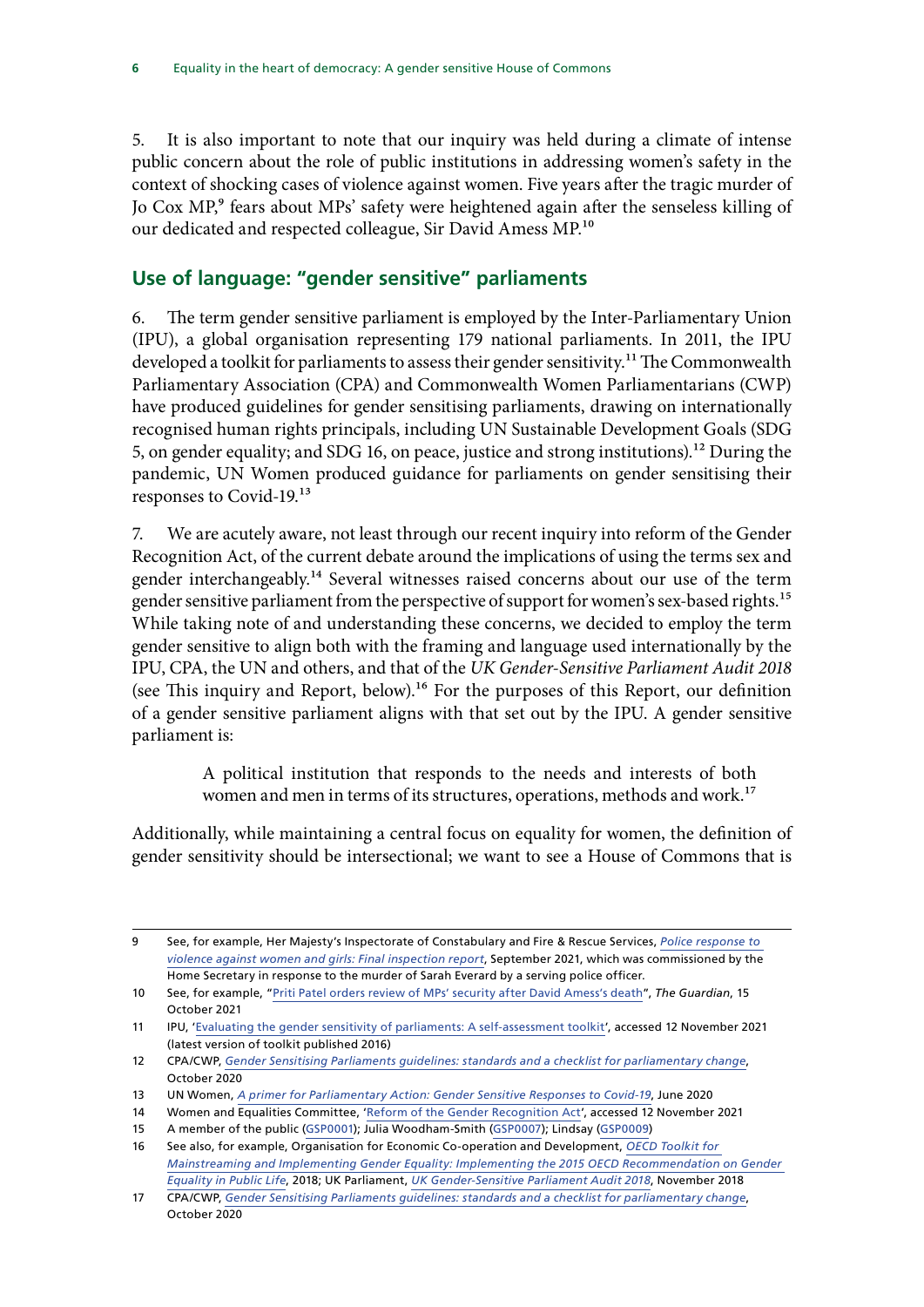<span id="page-8-0"></span>more responsive to the diverse needs and interests of women alongside men, while also conscious of needs and interests related to race and ethnicity, socio-economic status, sexual orientation, gender reassignment, disability and other characteristics.

#### **This inquiry and Report**

8. Our inquiry was, in part, conducted to follow up work started by our predecessor Committee in 2019. It held two oral evidence sessions but was unable to publish a Report before the last general election.

9. Our predecessor Committee's, and our, inquiry looked at progress since the publication of Professor Sarah Childs' *The Good Parliament* report in 2016 and the *UK Gender Sensitive Parliament Audit 2018*.18 Our inquiry focused on the House of Commons, not Parliament as a whole, and predominantly, except for steps taken to address bullying, harassment and sexual misconduct, on the experiences of MPs rather than the broader House of Commons workforce and wider community. We considered changes to the House's buildings and facilities, and opportunities for greater gender sensitivity presented by the Restoration and Renewal Programme and the more flexible approach to House proceedings adopted during the Covid-19 pandemic.

10. We received written submissions from external organisations and researchers, and from MPs, including Chris Clarkson MP, Ellie Reeves MP and Chairs of relevant Select Committees, senior House of Commons officials, and the Parliamentary Works Sponsor Body, which is responsible for leading the Restoration and Renewal Programme. We heard oral evidence from Professor Sarah Childs; Dr Alexandra Meakin, an expert on the gendered effects of architecture and design on parliaments; Ken Gall, President of the House of Commons Trade Union Side, which represents the four staff unions recognised in the House of Commons; the Chairs of the House of Commons' Procedure, Standards and Administration Committees; The Leader and Shadow Leader of the House of Commons; the Independent Parliamentary Standards Authority and the Restoration and Renewal Sponsor Body; and the House of Commons' Clerk, Director General, Clerk Assistant and Director of Cultural Transformation. A full list of witnesses is included at the end of this Report. We are very grateful to everyone who contributed evidence and helped and advised us.

11. This Report is not a comprehensive gender sensitivity audit but it considers recent progress in some fundamental aspects of a gender sensitive House of Commons: increased women's representation among its 650 MPs (chapter 2); support for MPs who are parents (chapter 3); an inclusive workplace, including sensitive workplace design and facilities, the opportunities presented by Restoration and Renewal, and working practices, including lessons learned from arrangements adopted during the pandemic (chapter 4); and promotion of a more inclusive culture, which effectively tackles the culture of bullying, harassment and sexual misconduct laid bare in Dame Laura Cox QC's independent report in 2018 (chapter 5).19 In chapter 6, we look at how the House as a whole can better embed an institutional focus on gender sensitivity and wider inclusion, and continue to drive forward necessary reforms.

<sup>18</sup> Women and Equalities Committee, ['Gender Sensitive Parliament \(House of Commons\) inquiry](https://old.parliament.uk/business/committees/committees-a-z/commons-select/women-and-equalities-committee/inquiries/parliament-2017/gender-sensitive-parliament-audit-inquiry-17-19/)', accessed 12 November 2021

<sup>19</sup> Dame Laura Cox DBE, *[The Bullying and Harassment of House of Commons Staff: independent inquiry report](https://www.parliament.uk/globalassets/documents/conduct-in-parliament/dame-laura-cox-independent-inquiry-report.pdf)*, October 2018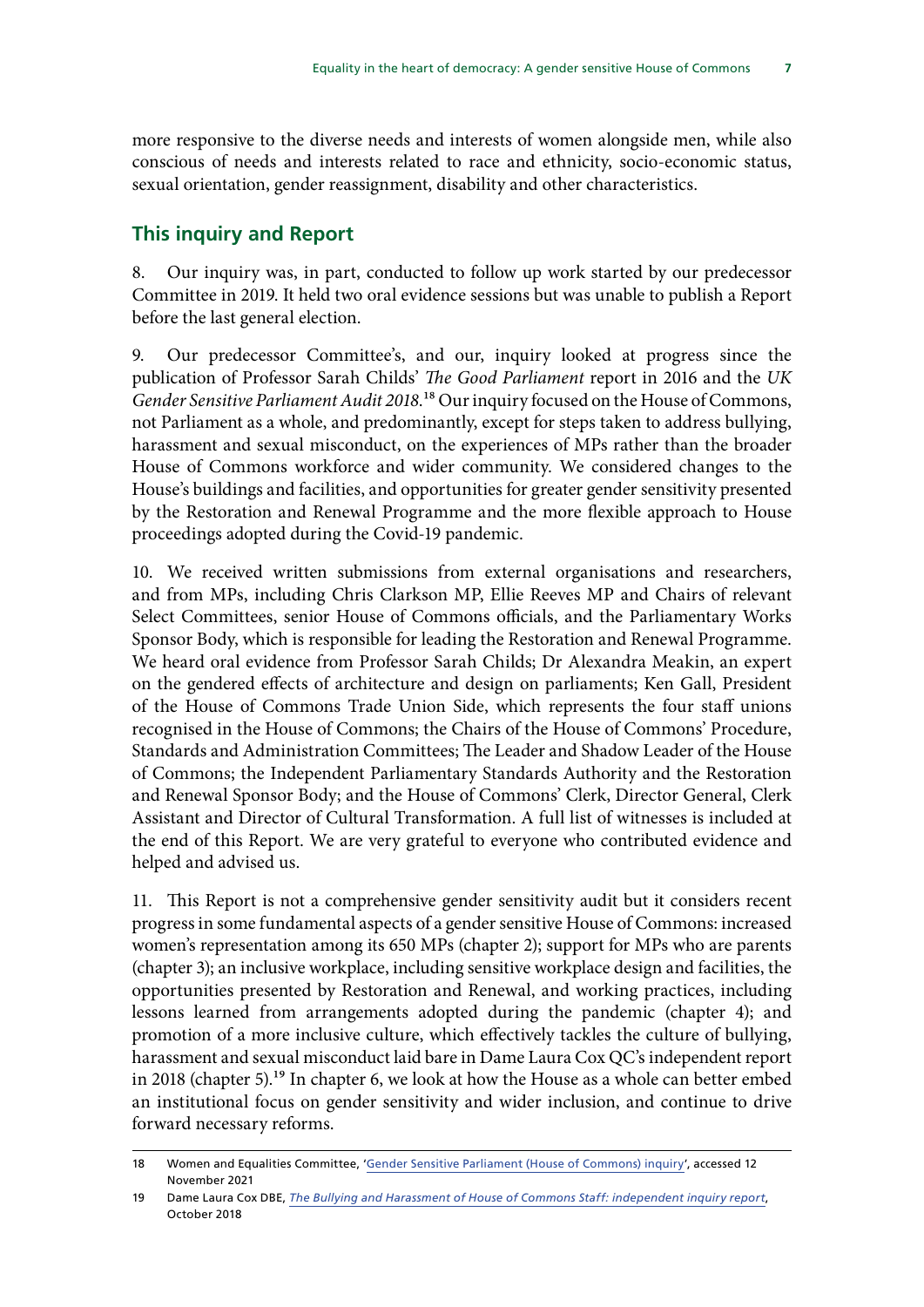## <span id="page-9-0"></span>**2** Equal representation in the House of Commons

#### **Progress towards equal representation of women**

12. As noted above, there has been significant progress towards equal representation of women in the House of Commons, particularly since 1997. Nevertheless, there is still some way to go to achieve parity, with women's representation in the House currently standing at around 34%:



#### **Figure 1: Percentage of women elected at general elections since 1979**

Source: *Women in politics and public life*, Briefing Paper [01250,](https://researchbriefings.files.parliament.uk/documents/SN01250/SN01250.pdf) House of Commons Library, March 2021

13. Representation of women in the House of Commons lags behind devolved parliaments and assemblies: 47% of Members of the Scottish Parliament; 40% of Members of the London Assembly; and 36% of Welsh Assembly Members are women. The European Parliament has 41% female membership. Globally, only three countries' lower or unicameral chambers have equal representation or a majority of female members: United Arab Emirates (50%); Cuba (53%); and Rwanda (61%). At 34%, the House of Commons ranks joint 38th internationally, alongside Cameroon, and below comparable western European nations such as Italy (36%), France (40%) and Spain (44%). The highest ranked European nation is Sweden  $(47%)$ .<sup>20</sup>

14. Representation of women in the House of Commons varies substantially across the political parties. After the last general election, the Labour Party and the Liberal Democrats had a majority of female MPs for the first time. Of the Labour Party's 202 seats, 104 (51%) were won by women. Women won 7 (64%) of the Liberal Democrats' 11 seats. Women remained under-represented among Conservative Party and Scottish National Party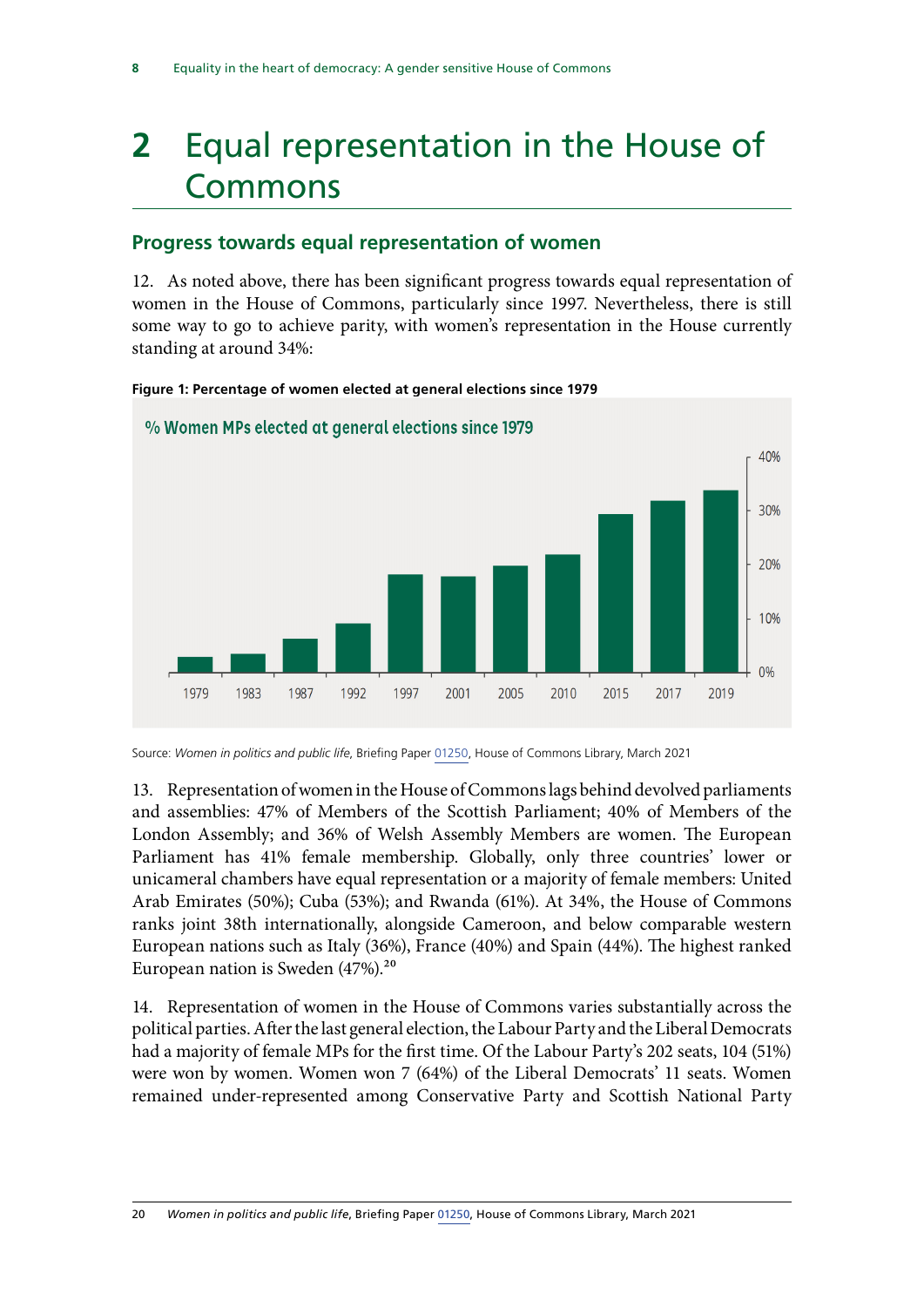<span id="page-10-0"></span>(SNP) MPs. Women won 16 (34%) of the SNP's 48 seats.<sup>21</sup> Of the Conservative Party's 365 seats, women won 87 (24%). The figure below, produced by the House of Commons Library, shows figures as at February 2021:



15. Selection of candidates for parliamentary seats is a matter for political parties, which have taken different approaches to increasing representation of women. For example, the Labour Party's use of all-women candidate shortlists since 1997 has helped its parliamentary party to reach parity of representation for women. The Conservative Party's Women2Win campaign, which provides support, training and encouragement to women thinking about standing for the party in Parliament, has helped to increase the number of female Conservative candidates, but its proportion of women MPs still lags substantially behind.<sup>22</sup>

16. Internationally, many countries have adopted constitutional or legal electoral gender quotas, i.e. reserving a proportion of parliamentary seats for women or legislating for a minimum quota of female candidates.<sup>23</sup> Professor Childs was very clear that, while "not universally popular", gender quotas were "demonstrably a very effective and efficient way of getting more women into politics."<sup>24</sup> She emphasised that the top ranked parliaments for women's representation were predominantly in countries that had adopted quotas in one form or another, either constitutional, legal electoral or voluntarily adopted all-female candidate shortlists.25

#### **Ethnic minority women's representation**

17. As noted above, in 1987, Dianne Abbot was the first Black woman elected to Parliament. Progress towards equal representation of ethnic minority women was slow in subsequent general elections. The first women from Asian ethnic backgrounds were not elected until 2010. In 2019, 37 ethnic minority women were elected as MPs, representing 5.7% of the House of Commons' 650 Members (for comparison, the estimated ethnic minority population of England and Wales is 14%, broadly evenly split between men and women across ethnic minority groups).<sup>26</sup> Ethnic minorities were well represented among the 220 women elected at the 2019 election. Of the 220 female MPs elected, 37 (nearly 17%) were from ethnic minorities. After the 2019 election, more than half (57%) of Parliament's 65 ethnic minority MPs were women (37 women and 28 men).<sup>27</sup>

24 Q7

25 Q8

Source: *Women in politics and public life*, Briefing Paper [01250,](https://researchbriefings.files.parliament.uk/documents/SN01250/SN01250.pdf) House of Commons Library, March 2021, p. 5

<sup>21</sup> House of Commons Library, ['General Election 2019: full results and analysis'](https://commonslibrary.parliament.uk/research-briefings/cbp-8749/), accessed 16 November 2021; *Women in politics and public life*, Briefing Paper [01250,](https://researchbriefings.files.parliament.uk/documents/SN01250/SN01250.pdf) House of Commons Library, March 2021

<sup>22</sup> "[How the Parliamentary Labour Party achieved gender parity and why the Conservatives still lag behind"](https://blogs.lse.ac.uk/politicsandpolicy/women-mps-labour-conservatives/), LSE blog post by Jens Wäckerle, 11 January 2021

<sup>23</sup> Institute for Democracy and Electoral Assistance, '[Gender Quotas Database'](https://www.idea.int/data-tools/data/gender-quotas/quotas), accessed 22 November 2021

<sup>26</sup> *Women in politics and public life*, Briefing Paper [01250,](https://researchbriefings.files.parliament.uk/documents/SN01250/SN01250.pdf) House of Commons Library, March 2021, p. 9; see also GOV.UK, '[Population of England and Wales](https://www.ethnicity-facts-figures.service.gov.uk/uk-population-by-ethnicity/national-and-regional-populations/population-of-england-and-wales/latest)', section 3, by ethnicity, accessed 18 November 2021

<sup>27</sup> *Women in politics and public life*, Briefing Paper [01250,](https://researchbriefings.files.parliament.uk/documents/SN01250/SN01250.pdf) House of Commons Library, March 2021, p. 9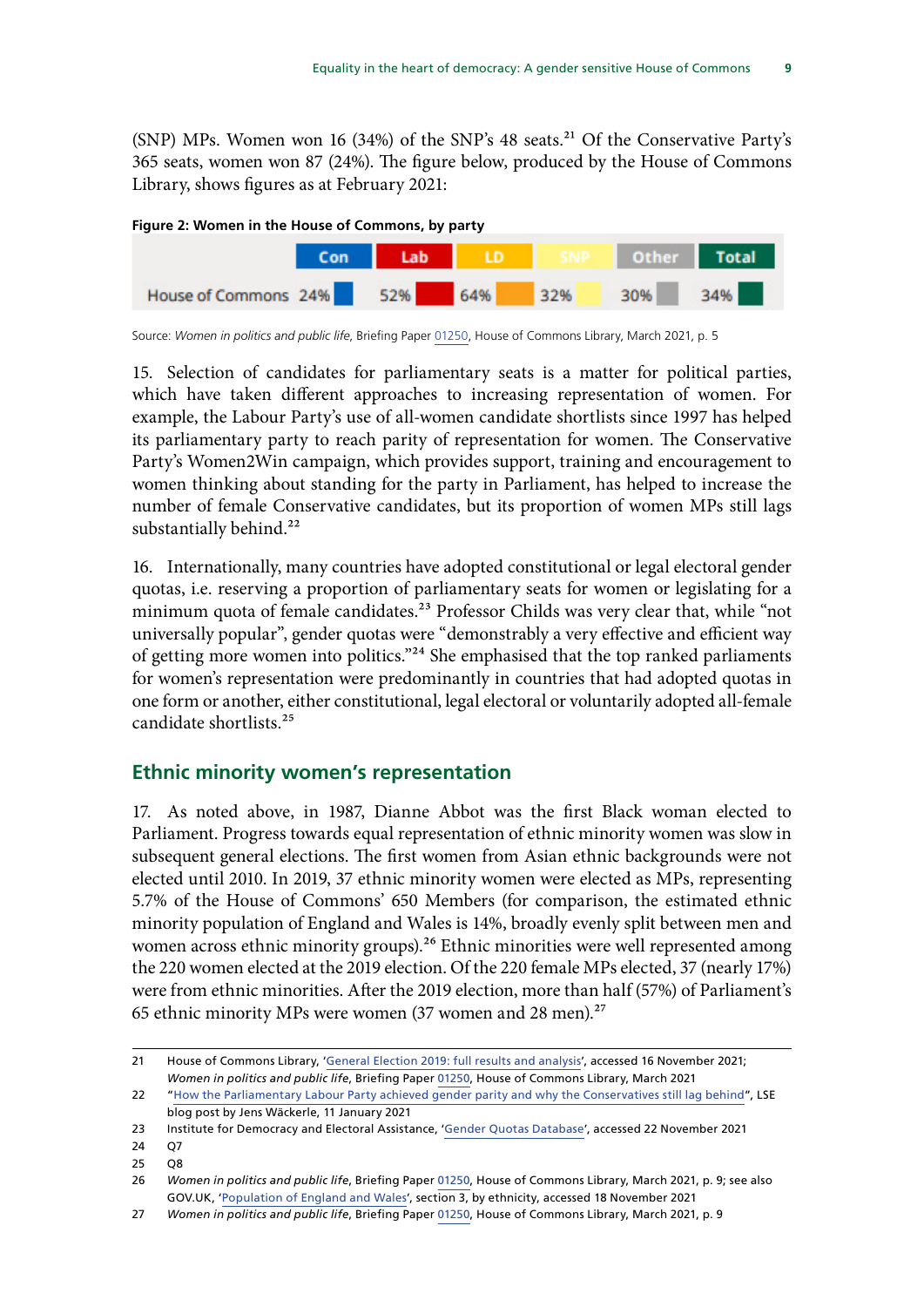<span id="page-11-0"></span>18. Like for women generally, representation of ethnic minority women in the House of Commons varied considerably across the political parties in 2019: two (18%) of the Liberal Democrats 11 MPs; 29 (14%) of the Labour Party's 202 MPs; and six (2%) of the Conservative Party's 365 MPs:



**Figure 3: Ethnic minority MPs elected in 2019 general election, by sex and party**

Source: *Women in politics and public life*, Briefing Paper [01250,](https://researchbriefings.files.parliament.uk/documents/SN01250/SN01250.pdf) House of Commons Library, March 2021, p. 9

#### **The role of the Government**

19. Speaking for the Government, The Leader of the House of Commons, The Rt Hon Jacob Rees-Mogg MP, emphasised that equal representation of women in the House was "primarily a party matter".<sup>28</sup> However, a range of witnesses agreed that the Government could further gender sensitivity and broader inclusion through existing legislation. Professor Childs, the Equality and Human Rights Commission, Centenary Action Group, The Fawcett Society and others urged the Government to enact section 106 of the Equality Act 2010.<sup>29</sup> This, as yet uncommenced, section of the Act would require political parties to collect and publish diversity data relating to their parliamentary candidates.<sup>30</sup> Commencement of the section was recommended in *The Good Parliament* report in 2016.<sup>31</sup> Our predecessor Committee made the same recommendation in 2017, concluding

<sup>28</sup> Q64; see Conservative Party, '[Women2Win](https://www.women2win.com/)', accessed 18 November 2021

<sup>29</sup> See, for example, Q7 [Professor Childs]; Centenary Action Group [\(GSP0018\)](https://committees.parliament.uk/writtenevidence/25389/pdf/); The Fawcett Society ([GSP0020](https://committees.parliament.uk/writtenevidence/25393/pdf/))

<sup>30</sup> [Equality Act 2010, s106](https://www.legislation.gov.uk/ukpga/2010/15/section/106/2012-01-16)

<sup>31</sup> Professor Sarah Childs, *[The Good Parliament](https://www.bristol.ac.uk/media-library/sites/news/2016/july/20%20Jul%20Prof%20Sarah%20Childs%20The%20Good%20Parliament%20report.pdf)*, July 2016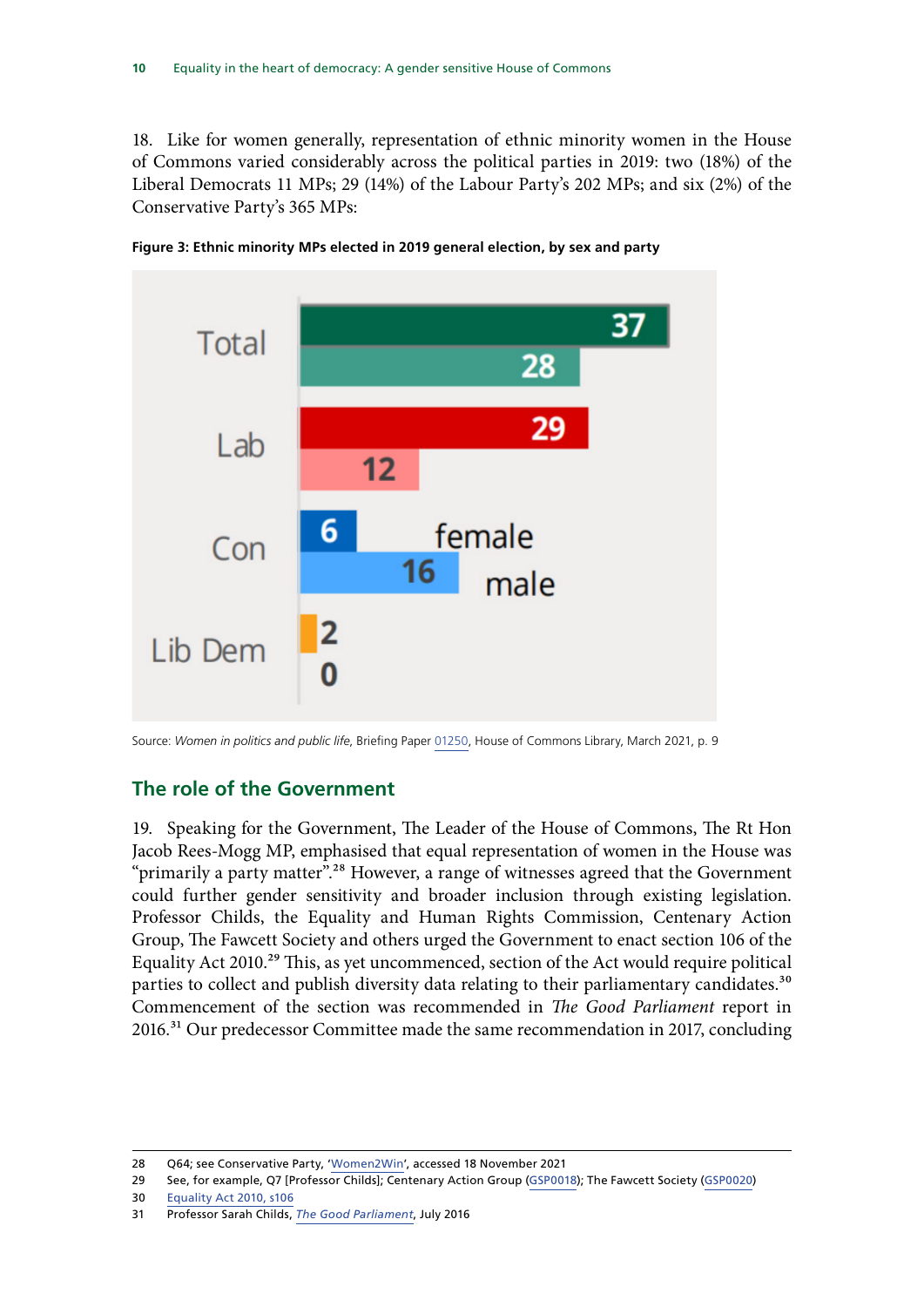<span id="page-12-0"></span>that publication of diversity data was "vital for public and parliamentary scrutiny of the record of political parties in selecting a diverse slate of parliamentary candidates".<sup>32</sup> The UK Gender-Sensitive Parliament Audit 2018 repeated the recommendation.<sup>33</sup>

20. In evidence to our inquiry, Professor Childs argued that section 106 would:

enable the public to hold political parties to account for who they select in a timely fashion so that parties might respond to the potential of concern about how diverse they are and improve their candidate selection.

She "could not understand why" it had not been commenced since 2010. She believed commencement was the first thing the Government should do to advance a gender sensitive parliament.<sup>34</sup>

21. Asked whether the Government would enact section 106, The Leader of the House would only say that it was, along with other uncommenced sections of the Equality Act 2010, "under review".35

22. **There has been significant progress, particularly since 1997, towards women's equal representation in the House of Commons. However, women still only make up just over a third of the House of Commons' 650 MPs. There are considerable variations in women's representation in the House across the political parties, which have taken different approaches to their selection of parliamentary candidates. There are also very considerable variations in representation of minority ethnic women across the parties. Lack of equal representation undermines our democracy and, while selection processes remain predominately a matter for the political parties, the Government should take steps to incentivise effective action on gender sensitive and inclusive selection processes across the board.** *We echo the The Good Parliament report, the UK Gender Sensitive Parliament Audit 2018, our predecessor Committee and witnesses to our inquiry, including the Equality and Human Rights Commission, in recommending the Government enact without further delay section 106 of the Equality Act 2010 on diversity data of candidates. Greater transparency is likely to incentivise political parties to take steps to select parliamentary candidates who are representative of the communities they seek to serve and allow for clearer scrutiny of the parties' contributions to achieving a gender and diversity sensitive House of Commons.*

#### **Retention of female MPs and the effects of online abuse and harassment**

23. Not only are there fewer women than men in the House of Commons, they also, on average, stay in the House for significantly shorter periods of time.<sup>36</sup> Key factors such as the need for more gender sensitive working practices and support for parent and carer MPs, a more inclusive culture and better behavioural standards, and gender sensitising buildings and facilities are examined later in this Report.

<sup>32</sup> Women and Equalities Committee, Fifth Report of Session 2016–17, *[Women in the House of Commons after the](https://publications.parliament.uk/pa/cm201617/cmselect/cmwomeq/630/630.pdf)  [2020 election](https://publications.parliament.uk/pa/cm201617/cmselect/cmwomeq/630/630.pdf)*, HC 630, paras 55–8

<sup>33</sup> UK Parliament, *[UK Gender-Sensitive Parliament Audit 2018](https://www.parliament.uk/globalassets/documents/lords-information-office/uk-parliament_-gender-sensitive-parliament-audit_report_digital.pdf)*, November 2018, conclusion and recommendation 14

<sup>34</sup> Q7

<sup>35</sup> Q66–7

<sup>36</sup> Byrne, C. and Theakston, K., "[Leaving the House: The Experience of Former Members of Parliament Who Left](C://Users/CLARKEJA/Downloads/Leaving_the_House_The_Experience_of_Former_Members%20(1).pdf)  [the House of Commons in 2010"](C://Users/CLARKEJA/Downloads/Leaving_the_House_The_Experience_of_Former_Members%20(1).pdf), Parliamentary Affairs, vol 69(3) (2015), pp 696–7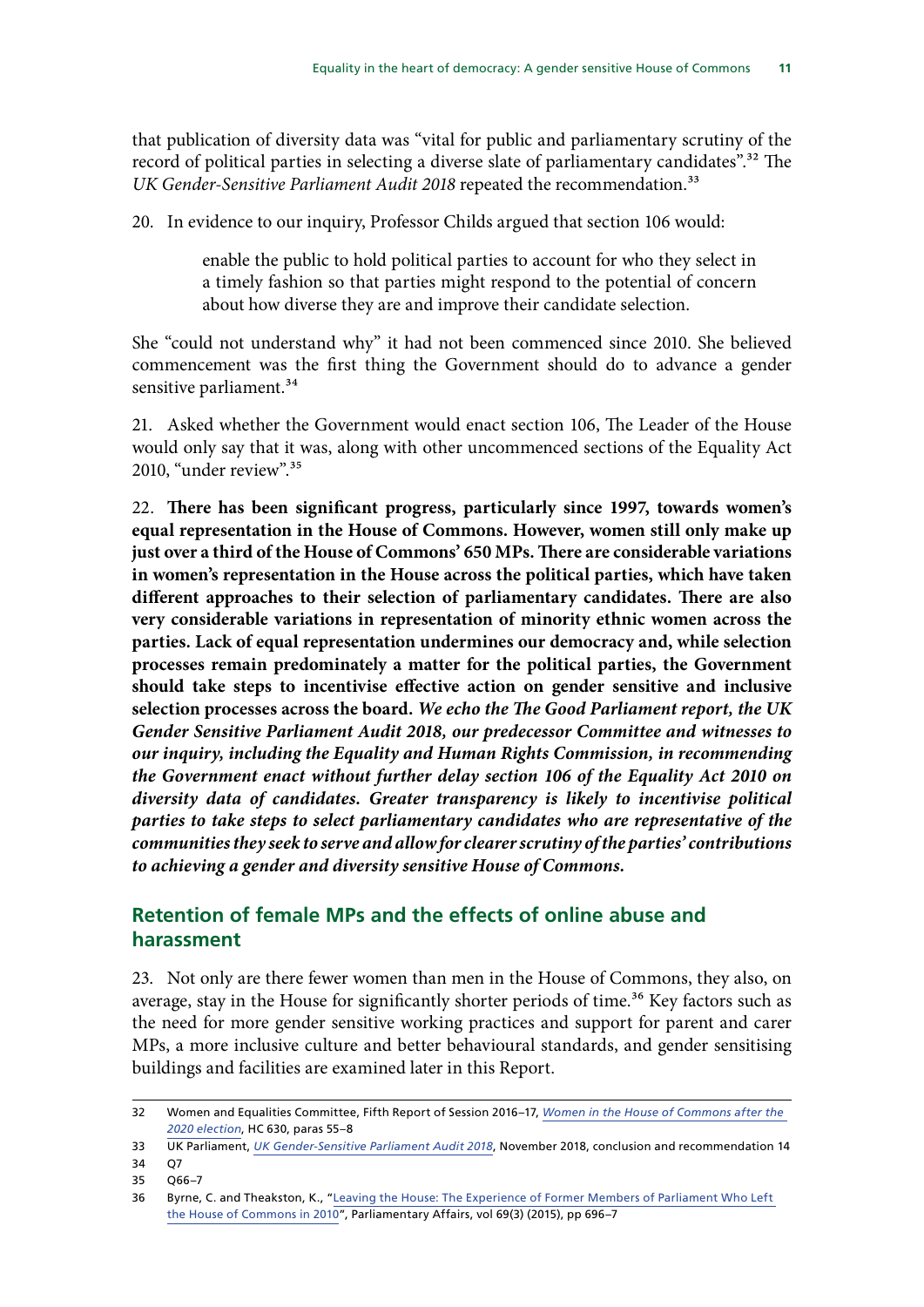24. Witnesses emphasised another key issue increasingly affecting female MPs. They noted that several female MPs stood down from Parliament at the 2019 general election citing intolerable online harassment, abuse, and threats of violence, including rape and death threats.37 This issue had been recognised as a "great cause of concern" in the *UK Gender Sensitive Parliament Audit 2018*.38

25. We heard evidence that female candidates' and MPs' experiences of online harassment and abuse had worsened considerably. For example, Compassion in Politics reported survey evidence that the 2019 general election was the "nastiest" campaign ever. Threats via social media of physical violence against female MPs were now "commonplace", with the "most persistent" abuse aimed at Black and minority ethnic women.<sup>39</sup> Equality and Human Rights Commission (EHRC) analysis of online abuse of female MPs in the 2017 general election campaign found that Black and Asian women were subjected to 35% more abusive posts than their White counterparts. Parliament's first Black woman MP, Diane Abbot, received nearly a third of all the online abuse recorded in the EHRC's survey.<sup>40</sup>

26. The Leader of the House of Commons acknowledged that online abuse was a "very serious problem" and that "male politicians simply do not get the level of violent and personal abuse that women get". He emphasised that the Government's Draft Online Safety Bill, pre-legislative scrutiny of which was being conducted by a Joint Committee of MPs and Peers, was intended to be "a way of protecting people".<sup>41</sup> The Draft Bill creates a new regulatory structure for online platforms, with a central role for Ofcom as the statutory Regulator.<sup>42</sup> Mr Rees-Mogg believed that the pre-legislative scrutiny process was "really important, because it is going to be an opportunity for parliamentarians to say, 'We need to improve the protections in this area."<sup>43</sup>

27. The Leader of the House also noted that the Elections Bill, which is currently before the House of Lords, contained "a specific protection against intimidation and an electoral sanction against intimidation in elections."<sup>44</sup>

<sup>37</sup> See, for example, Centenary Action Group [\(GSP0018](https://committees.parliament.uk/writtenevidence/25389/pdf/)), para 24; Fawcett Society ([GSP0020\)](https://committees.parliament.uk/writtenevidence/25393/pdf/), para 2.1; Institute for Government [\(GSP0029\)](https://committees.parliament.uk/writtenevidence/25621/pdf/), para 20; "[Women MPs say abuse forcing them from politics](https://www.bbc.co.uk/news/election-2019-50246969)", *BBC News*, 31 October 2019; see also, Butler, C., Campbell, R. and Hudson J. (2021), *[Political Recruitment Under Pressure, Again: MPs](https://link.springer.com/chapter/10.1007%2F978-3-030-74254-6_11)  [and Candidates in the 2019 General Election](https://link.springer.com/chapter/10.1007%2F978-3-030-74254-6_11)*. In Ford, R et al, *The British General Election of 2019*, Palgrave Macmillan

<sup>38</sup> UK Parliament, '[UK Gender Sensitive Parliament Audit 2018'](https://www.parliament.uk/globalassets/documents/lords-information-office/uk-parliament_-gender-sensitive-parliament-audit_report_digital.pdf), November 2018, para 82

<sup>39</sup> Compassion in Politics ([GSP0019](https://committees.parliament.uk/writtenevidence/25390/pdf/)), para 9

<sup>40</sup> Equality and Human Rights Commission [\(GSP0026](https://committees.parliament.uk/writtenevidence/25407/pdf/)), para 8

<sup>41</sup> Q72; see also, UK Parliament, '[Draft Online Safety Bill \(Joint Committee\)](https://committees.parliament.uk/committee/534/draft-online-safety-bill-joint-committee/)', accessed 22 November 2021

<sup>42</sup> UK Parliament, '[Draft Online Safety Bill \(Joint Committee\)'](https://committees.parliament.uk/committee/534/draft-online-safety-bill-joint-committee/), accessed 22 November 2021

<sup>43</sup> Q78

<sup>44</sup> Q72; See also, UK Parliament, '[Elections Bill'](https://bills.parliament.uk/bills/3020), accessed 22 November 2021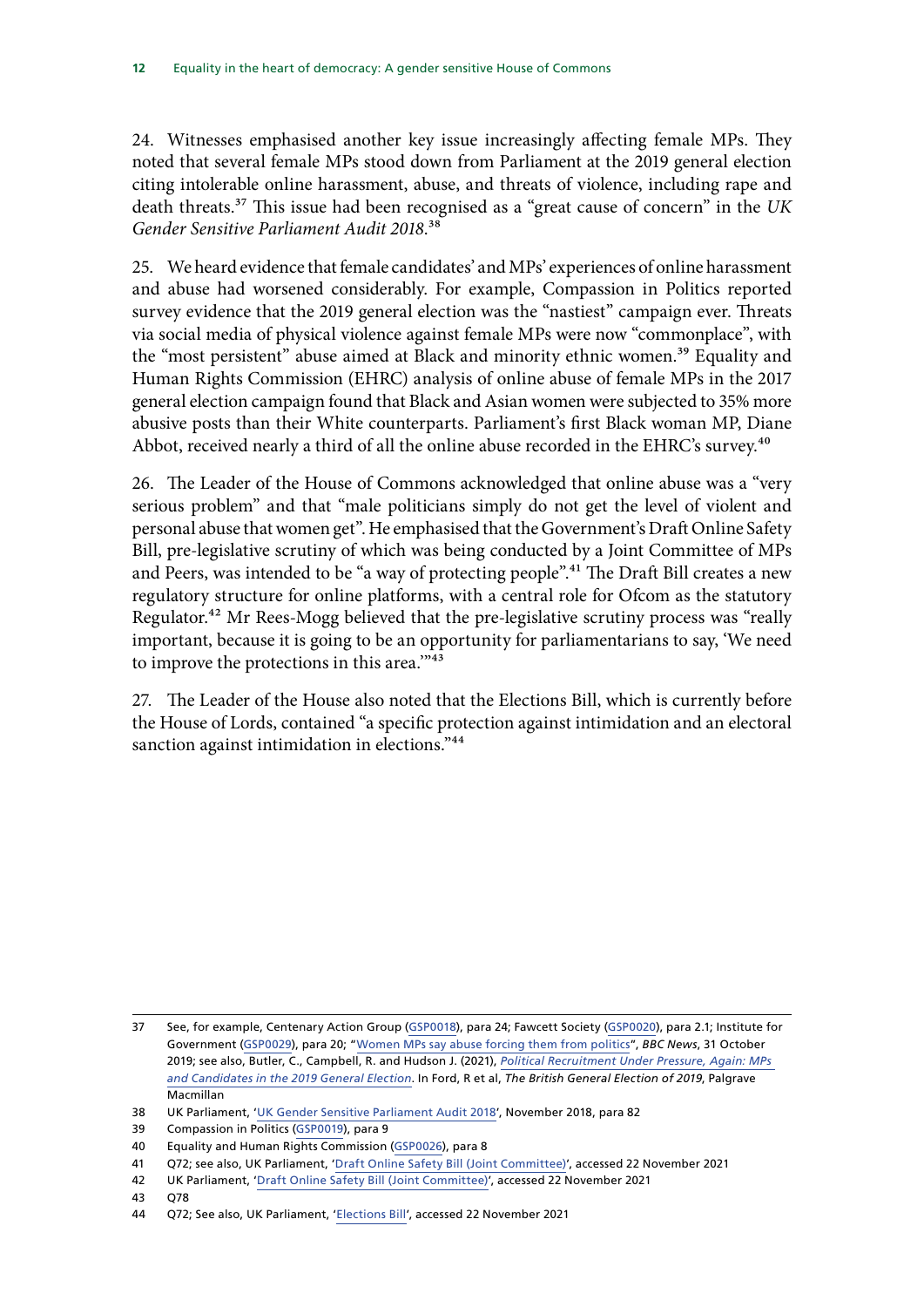28. Witnesses, however, were concerned about a lack of focus, in either the Draft Online Safety Bill or the Elections Bill, specifically on protecting female candidates and MPs from online abuse and harassment.45 The Impact Assessment of the Draft Online Safety Bill considers the impacts of intimidation of public figures, including MPs, and acknowledges that:

> It is possible that online abuse may distort democratic and legal processes. Research from Amnesty International found that women–particularly black, Asian and minority ethnic women–experience more targeted abuse (such as gendered insults and greater incidence of threats).<sup>46</sup>

The Equality Impact Assessment of the Elections Bill states:

By offering additional protection against intimidation and abuse, both online and in person, the new electoral sanction is expected to especially benefit women, individuals from ethnic minorities, individuals from religious minorities, and LGBT+ individuals. The new electoral sanction is intended to encourage these groups to participate in elections and contribute to public life, thereby advancing equality of opportunity.<sup>47</sup>

29. Some witnesses supported additional, specific legislation to protect women, for example Northern Ireland Women's European Platform and 50:50 Parliament called for legislation to make misogyny a hate crime.<sup>48</sup> The House of Lords recently voted in favour of an amendment to the Police, Crime, Sentencing and Courts Bill to this effect.<sup>49</sup> However, the Government does not intend to support the amendment in the Commons.<sup>50</sup> In December 2021, as part of a broader review, the Law Commission concluded that "the particular model of hate crime laws is unlikely to prove an effective response to misogynistic offending, and may prove more harmful than helpful." Its view was that "reforms in other areas are more likely to result in tangible, positive results."51 The Government has said it will publish a "refreshed" hate crime strategy.<sup>52</sup>

30. The Joint Committee on the Draft Online Safety Bill published its Report on 14 December 2021. It supported the Law Commission's proposals for new offences in relation to a range of online communications, including those that "contain threats of serious harm" and stir up "hatred on the grounds of sex or gender". The Joint Committee recommended the Government "bring in the Law Commission's proposed Communications and Hate Crime offences with the Online Safety Bill, if no faster legislative vehicle can be found."53

<sup>45</sup> See, for example, Centenary Action Group [\(GSP0018](https://committees.parliament.uk/writtenevidence/25389/pdf/)); The Fawcett Society [\(GSP0020](https://committees.parliament.uk/writtenevidence/25393/pdf/)); see also, [Draft Online](https://assets.publishing.service.gov.uk/government/uploads/system/uploads/attachment_data/file/985033/Draft_Online_Safety_Bill_Bookmarked.pdf)  [Safety Bill](https://assets.publishing.service.gov.uk/government/uploads/system/uploads/attachment_data/file/985033/Draft_Online_Safety_Bill_Bookmarked.pdf), CP 405, May 2021; [Online Safety Bill explanatory notes,](https://assets.publishing.service.gov.uk/government/uploads/system/uploads/attachment_data/file/985031/Explanatory_Notes_Accessible.pdf) May 2021; [Elections Bill,](https://publications.parliament.uk/pa/bills/cbill/58-02/0138/210138.pdf) section 7 (4); [Elections Bill explanatory notes,](https://publications.parliament.uk/pa/bills/cbill/58-02/0138/en/210138en.pdf) para 218

<sup>46</sup> [Online Safety Bill Impact Assessment](https://assets.publishing.service.gov.uk/government/uploads/system/uploads/attachment_data/file/985283/Draft_Online_Safety_Bill_-_Impact_Assessment_Web_Accessible.pdf), para 320

<sup>47</sup> [Elections Bill Equality Impact Assessment,](https://publications.parliament.uk/pa/bills/cbill/58-02/0138/2021-07-01ElectoralIntegrityBillEqualityImpactAssessment.pdf) para 48

<sup>48</sup> Northern Ireland Women's European Platform [\(GSP0011](https://committees.parliament.uk/writtenevidence/25312/pdf/)); 50:50 Parliament ([GSP0024\)](https://committees.parliament.uk/writtenevidence/25404/pdf/)

<sup>49</sup> "[Lords inflict multiple defeats on ministers with misogyny voted a hate crime"](https://www.theguardian.com/society/2022/jan/18/government-defeated-as-lords-vote-to-make-misogyny-a-hate), *The Guardian*, 18 January 2022

<sup>50</sup> "[Government will vote against making misogyny a hate crime after House of Lords backs new law, Dominic Raab](https://www.independent.co.uk/news/uk/politics/misogyny-hate-crime-law-raab-b1995499.html) [suggests](https://www.independent.co.uk/news/uk/politics/misogyny-hate-crime-law-raab-b1995499.html)", *The Independent*, 19 January 2022

<sup>51</sup> Law Commission, *[Hate crime laws: Final report](https://s3-eu-west-2.amazonaws.com/lawcom-prod-storage-11jsxou24uy7q/uploads/2021/12/Hate-crime-report-accessible.pdf)*, HC 942, December 2021, para 151 and chapter 5

<sup>52</sup> HC Deb, 12 January 2022, Vol 706 [Commons Chamber]

<sup>53</sup> Joint Committee on the Draft Online Safety Bill, Report of Session 2021–22, *[Draft Online Safety Bill](https://publications.parliament.uk/pa/jt5802/jtselect/jtonlinesafety/129/129.pdf)*, HL Paper 129/HC 609, para 136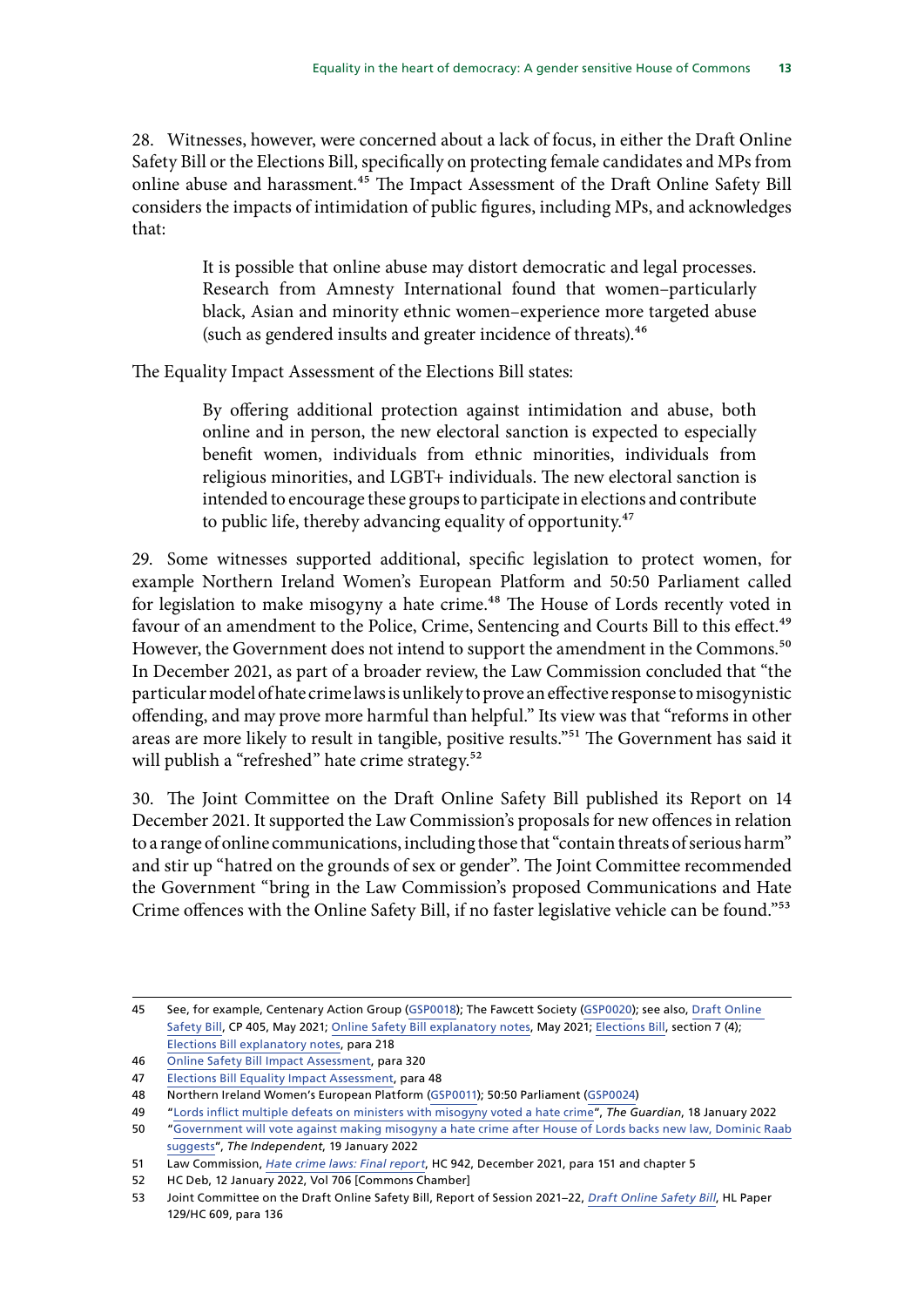31. **The rise of online abuse and harassment of female parliamentary candidates and MPs, including rape and death threats, is intolerable. It is unacceptable that such behaviour has become commonplace and contributed to female MPs standing down at the last general election. Vicious misogynistic abuse must not be accepted as an inevitable facet of a woman's life in politics. The Government points to the Draft Online Safety Bill and the Elections Bill as ways of addressing the issue. However, we are concerned that these pieces of legislation lack specific focus on the abuse currently being experienced by women, and particularly Black and minority ethnic women, in politics. It remains to be seen whether the Government's current legislative proposals will be sufficient given the sheer scale and severity of the problem.**

32. *We urge the Government to respond positively to the recommendations in the Report of the Joint Committee on the Draft Online Safety Bill, including those in paragraphs 127 and 136 relating to the Law Commission's proposals for communications that contain threats of serious harm or that stir up hatred based on sex or gender. We further recommend the Government set out in its response to this Report its plans to monitor the effectiveness of its Draft Online Safety Bill and Elections Bill legislation specifically in protecting female parliamentary candidates and MPs, especially those from Black and minority ethnic backgrounds, from threatening and harmful online harassment and abuse. We will return to the issue of online harassment and abuse of female politicians, including the case for further, specific legislation and new offences, in our work on preventing violence against women and girls.*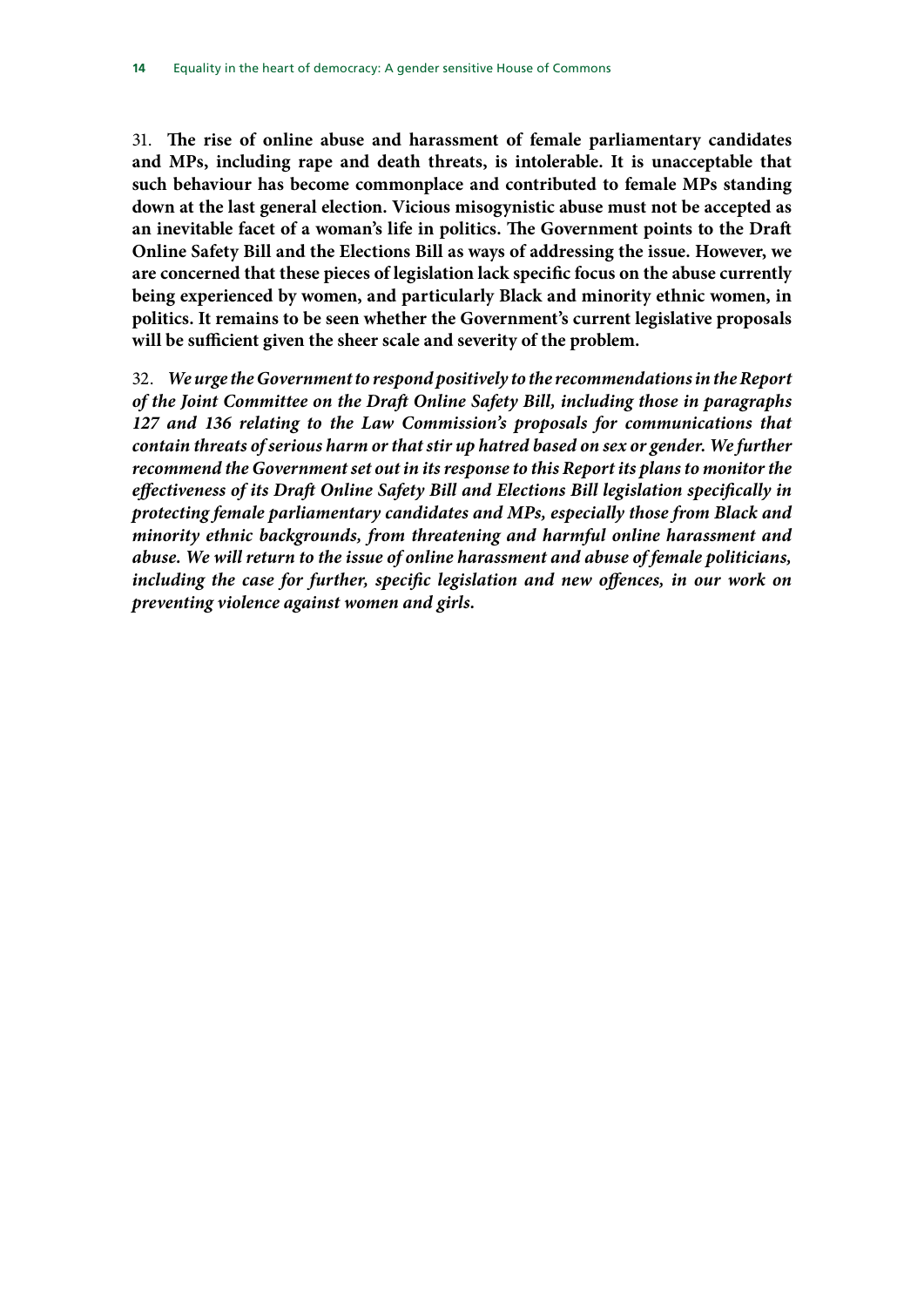## <span id="page-16-0"></span>**3** Support for parent and carer MPs

33. *The Good Parliament* report and the *UK Gender-Sensitive Parliament Audit 2018* highlighted the challenges posed to family life by the way the House of Commons operates, for example its sitting hours and voting procedures, and its lack of conventional parental leave policies for MPs.<sup>54</sup> *The Good Parliament* report noted clear evidence of a "motherhood gap" in the House of Commons; mothers were much less likely to be MPs than fathers, and those mothers who did enter the House did not do so until their children were significantly older, when compared to MPs who were fathers.<sup>55</sup> Professor Childs has argued that "democracies cannot be considered fully democratic" where underrepresentation of women, as discussed in the last chapter, and a motherhood gap persist.<sup>56</sup> The *UK Gender Sensitive Parliament Audit 2018* described balancing work in Parliament with family life as "fundamental" to the challenge.<sup>57</sup>

34. There have been recent positive developments on proxy voting for new parent MPs (i.e. MPs nominating an MP colleague to vote on their behalf while they are away from Westminster caring for their children).<sup>58</sup> Conventional maternity, paternity and adoption leave for MPs is problematic because MPs are individually elected officeholders rather than employees, but there has been progress towards greater support for parent MPs through the Independent Parliamentary Standards Authority's (IPSA) Staffing and Business Costs Scheme.<sup>59</sup> Below we examine recent steps taken on proxy voting for parental absence and the financial support available to parent MPs through IPSA, and their contributions to a gender sensitive House of Commons.

#### **Proxy voting for parental absence**

35. On 1 February 2018, the House of Commons resolved to allow MPs absent from the House because of childbirth or adoption of a child to cast their vote in a division by proxy.60 The House's Procedure Committee then developed a scheme for proxy voting, which was set out in its May 2018 Report, *Proxy voting and parental absence*.<sup>61</sup> A scheme was initially piloted for a year from January 2019, then twice extended, in January 2020 for a further six months and in July 2020 to a total of 20 months. The proxy voting scheme was made permanent for new parents in September 2020.<sup>62</sup>

36. The scheme applies to MPs who are new mothers or fathers, including adoptive parents, and MPs "affected by complications in childbirth". Biological mothers and primary or single adoptive parents may vote by proxy for a maximum period of seven months. This must be taken as a single continuous period, including times when the House is adjourned for recesses, prorogued at the end of a parliamentary session, or dissolved for a general

<sup>54</sup> See, for example, Professor Sarah Childs, *[The Good Parliament](https://www.bristol.ac.uk/media-library/sites/news/2016/july/20%20Jul%20Prof%20Sarah%20Childs%20The%20Good%20Parliament%20report.pdf)*, July 2016, recommendations 3; 11; 12; 13; 26; 29; 31; 32–4; UK Parliament, *[UK Gender-Sensitive Parliament Audit 2018](https://www.parliament.uk/globalassets/documents/lords-information-office/uk-parliament_-gender-sensitive-parliament-audit_report_digital.pdf)*, November 2018, concisions and recommendations 3(b); 12; and 18–26

<sup>55</sup> See, for example, Professor Sarah Childs, *[The Good Parliament](https://www.bristol.ac.uk/media-library/sites/news/2016/july/20%20Jul%20Prof%20Sarah%20Childs%20The%20Good%20Parliament%20report.pdf)*, July 2016, pp 18, 20, 27

<sup>56</sup> Professor Sarah Childs and Dr Jessica C. Smith [\(GSP0012\)](https://committees.parliament.uk/writtenevidence/25329/pdf/), appendix 1

<sup>57</sup> UK Parliament, *[UK Gender-Sensitive Parliament Audit 2018](https://www.parliament.uk/globalassets/documents/lords-information-office/uk-parliament_-gender-sensitive-parliament-audit_report_digital.pdf)*, November 2018, conclusions and recommendations 3(b); 12; 18

<sup>58</sup> UK Parliament, '[Proxy Voting Scheme](https://www.parliament.uk/business/publications/commons/proxy-voting-scheme/)', accessed 23 November 2021; House of Commons Library, '[Coronavirus](https://commonslibrary.parliament.uk/coronavirus-timeline-end-of-hybrid-proceedings-in-the-house-of-commons/)  [timeline: End of hybrid proceedings in the House of Commons'](https://commonslibrary.parliament.uk/coronavirus-timeline-end-of-hybrid-proceedings-in-the-house-of-commons/), accessed 23 November 2021

<sup>59</sup> See IPSA, *[Guidance on the Scheme of MPs' Staffing and Business Costs 2021–22](https://assets.ctfassets.net/nc7h1cs4q6ic/6Csk1RrWdqDTWPAhyBKjwx/61520759e5e575039db7341e1c673a7a/Scheme_2021-22_Guidance_FINAL.pdf)*, March 2021

<sup>60</sup> *Proxy voting in divisions in the House*, House of Commons Library, Briefing Paper [08359](https://researchbriefings.files.parliament.uk/documents/CBP-8359/CBP-8359.pdf), November 2020 61 Procedure Committee, Fifth Report of Session 2017–19, *[Proxy voting and parental absence](https://publications.parliament.uk/pa/cm201719/cmselect/cmproced/825/825.pdf)*, HC 825, May 2018

<sup>62</sup> HC Deb, 23 September 2020, [cols 1057–75](https://hansard.parliament.uk/Commons/2020-09-23/debates/C3AA197A-A1CD-49BB-B6E2-49E920F58853/ProxyVoting)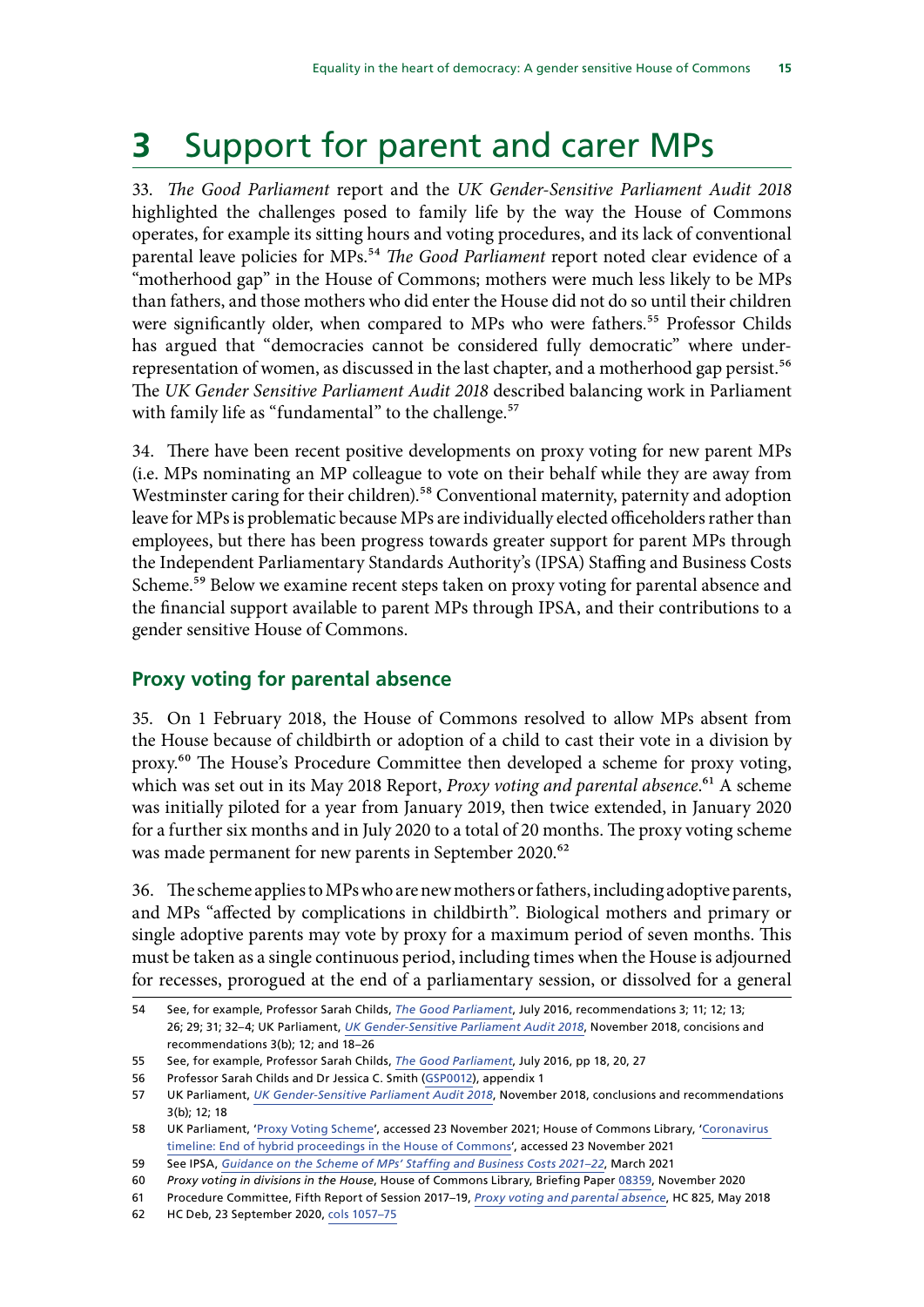election. The period can commence up to one month before the baby's due date or child's adoption date. Biological fathers, partners of MPs giving birth and second adopters of children may vote by proxy for a maximum of two weeks, taken as a continuous period within six months of the baby's due date or child's adoption date. The scheme makes no explicit reference to arrangements for surrogacy.<sup>63</sup>

37. The scheme was welcomed by campaigners as a very substantial step forward for gender sensitivity.64 Professor Childs described the introduction of proxy voting for new parents as "one of the huge successes" for those who have campaigned for greater gender sensitivity in Parliament.<sup>65</sup> The Rt Hon Karen Bradley MP, Chair of the House of Commons Procedure Committee, welcomed the inclusion of MPs who had experienced complications such as miscarriages, describing this as "exactly the right thing to do".<sup>66</sup>

38. Ellie Reeves MP described the effects of the scheme on her ability to balance parliamentary and family life:

> it was the trial of Proxy Voting that has enabled us to have a second child. In most other professions, it is unusual to face barriers like this, with no formal provision for maternity leave before proxy voting was introduced.<sup>67</sup>

39. However, Professor Childs and others argued that reform should go further. Ellie Reeves MP and the Equality and Human Rights Commission called for an entitlement of up to 12 months of proxy voting to align with standard workplace maternity and shared leave practice.<sup>68</sup> Several witnesses were concerned about the message conveyed by the vastly differential periods of proxy voting allowed for mothers (seven months) and fathers (two weeks).69 Professor Childs believed the House of Commons ought to set a better example:

> As an institution that I think should be a role model, Parliament should provide parity of leave for the mother and father MP. That is one thing I think should be considered as an additional reform, not to have an imbalance in the possibility of baby leave between male and female MPs, because that sends the wrong kind of signal. It sends a gender unequal signal to society about how the House thinks of women and men's role vis-à-vis caring for young children.70

40. *The proxy voting scheme for parental absence is a huge step forward for gender sensitivity in the House of Commons. We strongly welcome the scheme as a permanent feature of the package of support for parent MPs. However, we note witnesses' concerns that the scheme does not mirror statutory maternity leave entitlements or best workplace practice, in which parents can choose to share up to 12 months of leave. It does not provide parity of cover for women and men, which entrenches assumptions about unequal gender roles in childcare. There is no explicit reference to arrangements for* 

<sup>63</sup> House of Commons, *[Proxy Voting Scheme](https://www.parliament.uk/globalassets/july-2021-proxy-voting-scheme.pdf)*, updated 23 July 2021

<sup>64</sup> See, for example, Centenary Action Group [\(GSP0018](https://committees.parliament.uk/writtenevidence/25389/pdf/))

<sup>65</sup> Q3

<sup>66</sup> Q49

<sup>67</sup> Ellie Reeves MP ([GSP0016\)](https://committees.parliament.uk/writtenevidence/25387/pdf/)

<sup>68</sup> Ellie Reeves MP ([GSP0016\)](https://committees.parliament.uk/writtenevidence/25387/pdf/); Equality and Human Rights Commission ([GSP0026\)](https://committees.parliament.uk/writtenevidence/25407/pdf/)

<sup>69</sup> See, for example, Q12 [Professor Childs]; Northern Ireland Women's European Platform [\(GSP0011\)](https://committees.parliament.uk/writtenevidence/25312/pdf/); Labour Women's Network ([GSP0015](https://committees.parliament.uk/writtenevidence/25386/pdf/)); Ellie Reeves MP [\(GSP0016\)](https://committees.parliament.uk/writtenevidence/25387/pdf/)

<sup>70</sup> Q12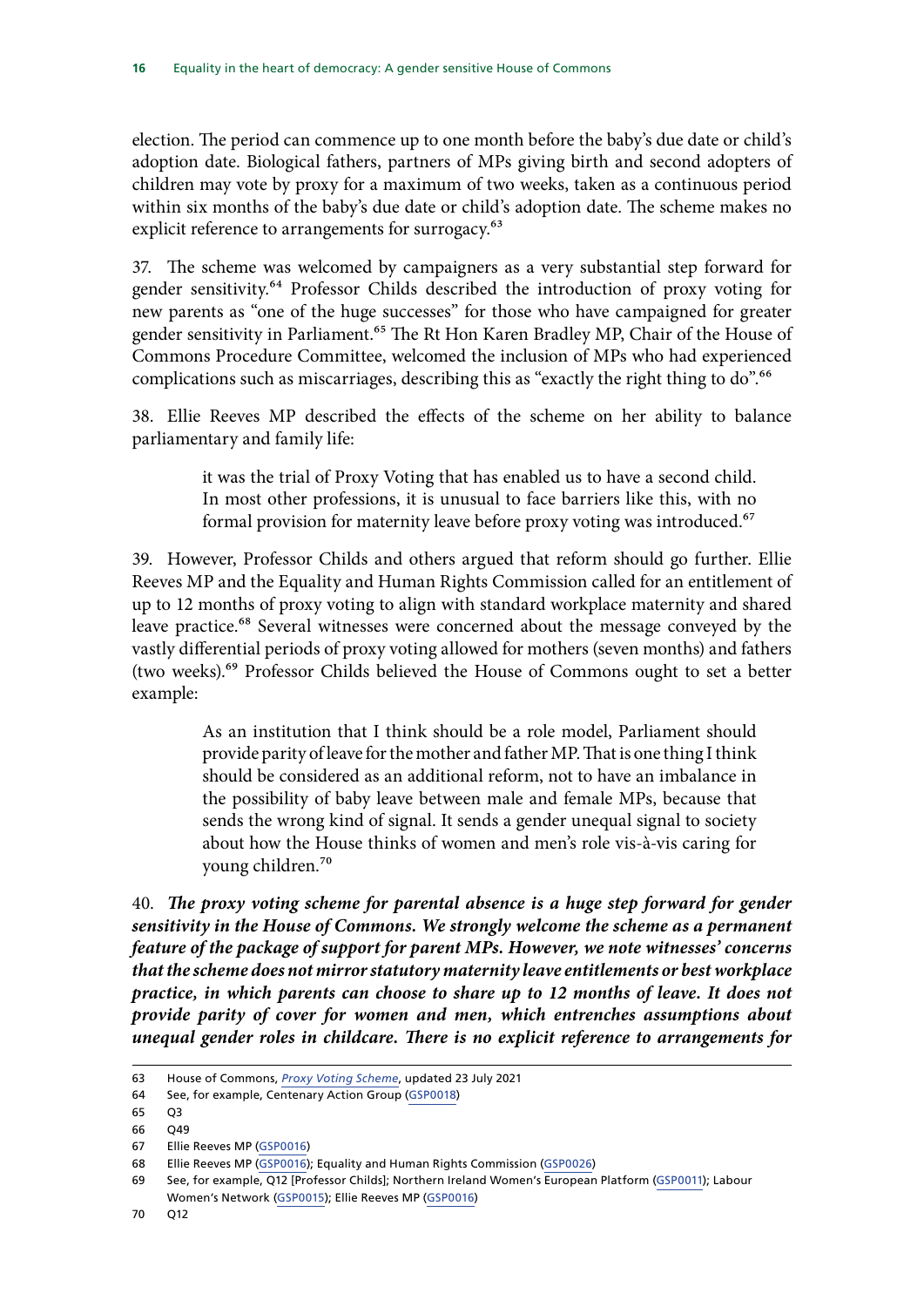<span id="page-18-0"></span>*parents whose children are born through surrogacy. While the scheme's applicability to those who experience complications in childbirth is very welcome, its reference to "due date" in relation to the start of the period of proxy voting for biological mothers could have unintended negative effects on those who give birth prematurely or later than expected. Cover for complications, miscarriages and baby loss is welcome, but should be*  made explicit in the scheme. These anomalous features of the scheme should be rectified. *We have written to the Chair of the House of Commons Procedure Committee asking her to consider them as part of her Committee's current inquiry into extending the scope of the proxy voting scheme.*71

#### **Parental leave: MPs' business costs and expenses**

41. The Maternity Allowances Act 2021 creates a power for the Prime Minister to grant government ministers six months of maternity leave on full ministerial pay. It also enables some senior members of the Official Opposition to take six months of paid maternity leave. The posts of paid ministers and senior members of the Opposition on maternity leave can be filled by replacements, without counting towards statutory limits on the number of paid posts.<sup>72</sup>

42. The Fawcett Society, while welcoming the provision for frontbenchers, argued that it has "left a chasm between frontbench and backbench MPs with regards to maternity, paternity and adoption leave rights."73 As noted above, backbench MPs are not entitled to parental leave in the conventional way because they are not employees. MPs continue to receive their full salaries when absent after the birth or adoption of a child and are entitled to vote by proxy, as set out above.

43. While taking time away from Westminster and their constituents to care for their children, MPs may incur additional costs, in particular additional staffing to cover some of their Westminster office and constituency-based duties. IPSA recently established a "MP parental leave cover fund" specifically for this purpose, as part of its broader Scheme of MPs' Staffing and Business Costs.74

44. Researchers and witnesses to our inquiry have emphasised the lack of formal maternity leave arrangements for MPs as an historic driver of the "motherhood gap" in the House of Commons.<sup>75</sup> There is evidence that recent reforms to gender sensitise the House, particularly since *The Good Parliament* report and the *UK Gender Sensitive Parliament Audit 2018*, have begun to close the motherhood gap between new male and female MPs, and an increasing number of younger women have entered the House. In her submission to IPSA's consultation on the establishment of the MP parental leave cover fund, Professor Childs wrote that:

> We have only had data on parents in parliament since 2013, when myself and Prof. Rosie Campbell undertook the first survey. This found a significant

<sup>71</sup> [Letter dated 30 November 2021 from the Chair of the Committee to The Rt Hon Karen Bradley MP, Chair of the](https://committees.parliament.uk/publications/8151/documents/83454/default/)  [House of Commons Procedure Committee](https://committees.parliament.uk/publications/8151/documents/83454/default/)

<sup>72</sup> *Ministerial and other Maternity Allowances Bill 2019–2021*, Briefing Paper [CBP9133,](https://researchbriefings.files.parliament.uk/documents/CBP-9133/CBP-9133.pdf) House of Commons Library, March 2021. Constraints on the number of paid posts are legislated for in the Ministerial and Other Salaries Act 1975.

<sup>73</sup> The Fawcett Society [\(GSP0020](https://committees.parliament.uk/writtenevidence/25393/pdf/)), para 3.10

<sup>74</sup> IPSA, *[The Scheme of MPs' Staffing and Business Costs 2021–22](https://assets.ctfassets.net/nc7h1cs4q6ic/6FjW4RDyApa0L6l1M3ZRnT/0a3e2e21057677af588c084bfbcef0cb/The_Scheme_of_MPs____Staffing_and_Business_Costs_2021-22.pdf)*, March 2021, paras 10.12–10.15

<sup>75</sup> See, for example, Centenary Action Group [\(GSP0018](https://committees.parliament.uk/writtenevidence/25389/pdf/)); Sarah Childs and Dr Jessica C. Smith ([GSP0012](https://committees.parliament.uk/writtenevidence/25329/pdf/)), appendix 1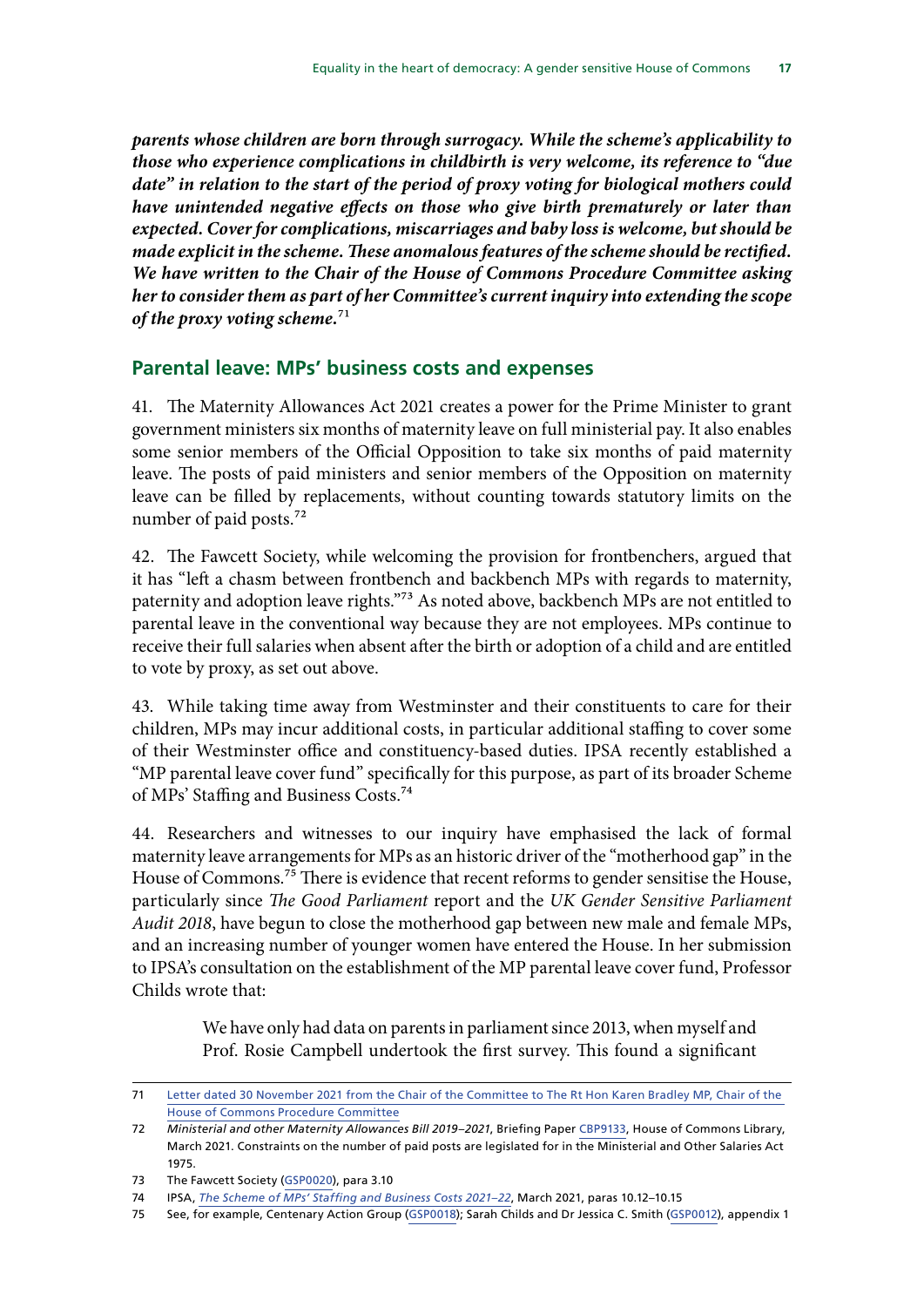gap between women and men MPs' parental status. Making Parliament more gender sensitive was one means to reduce this gap. Between 2016– 2020 a number of reforms benefiting the parent MPs have been introduced. We updated the parent survey in 2017, finding that new cohorts (2010 and after) had similar rates of parenthood. The presence of younger cohorts of women in today's House of Commons means that the institution has undeniably witnessed a step-change in its composition: there are now not only more elected women who are mothers than previously, there are also more women having babies whilst sitting as MPs. Seventeen have been born to women MPs since 2010.76

45. IPSA's support for parent MPs is therefore key to sustaining gender sensitivity. The MP parental leave cover fund allows for up to seven months of additional office cover for biological mothers and primary adopters, and two weeks for biological fathers, partners or second adopters. Cover must be arranged within the normal rules on staffing costs set out in the broader scheme. Longer periods of leave cover or other alternative arrangements "may be agreed on a case-by-case basis".<sup>77</sup>

46. Witnesses noted that gender equality is not embedded in the MP parental leave cover fund, mirroring the House's proxy voting for parental absence scheme with the same large differential in entitlements for mothers and fathers unless an *ad hoc* alternative arrangement can be agreed. Professor Childs called for explicit parity of leave for mother and father MPs where the father assumes the primary care role, both in the interests of fairness and to show the House of Commons as a role model of gender equality.<sup>78</sup> Similarly, Centenary Action Group told IPSA's consultation that:

> Fathers and secondary carers should be given more than 2 weeks leave. This is not enough time to spend with a new baby, and also prevents their partner from going back to work if they wish to do so. We know that a caseby-case basis does not work and would therefore argue that the policy for fathers and secondary carers should be longer and uniform.79

47. IPSA recently extended the leave cover fund to other absences. While not yet published in the full Scheme document, recently updated guidance makes clear that the fund can be used to cover absences such as "hospitalisation, physical or mental health, or other caring responsibilities." IPSA has committed to establishing a working group, which will "consider how we can further embed and improve this support as part of our commitment to an inclusive and family-friendly parliamentary environment." We understand that this will include consideration of making cover available for a wider range of potential longerterm absences from Parliament.<sup>80</sup>

<sup>76</sup> Sarah Childs and Dr Jessica C. Smith ([GSP0012](https://committees.parliament.uk/writtenevidence/25329/pdf/)), appendix 1

<sup>77</sup> IPSA, *[The Scheme of MPs' Staffing and Business Costs 2021–22](https://assets.ctfassets.net/nc7h1cs4q6ic/6FjW4RDyApa0L6l1M3ZRnT/0a3e2e21057677af588c084bfbcef0cb/The_Scheme_of_MPs____Staffing_and_Business_Costs_2021-22.pdf)*, March 2021, paras 10.12–10.15

<sup>78</sup> Sarah Childs and Dr Jessica C. Smith ([GSP0012](https://committees.parliament.uk/writtenevidence/25329/pdf/)), appendix 1

<sup>79</sup> [Centenary Action Group submission to IPSA consultation on the MP parental leave cover fund,](https://static1.squarespace.com/static/5f6c6785a30f513e35cda046/t/6033acfee647656718516dad/1613999358778/Funding+for+MP+paren) February 2021; see also, The Fawcett Society [\(GSP0020](https://committees.parliament.uk/writtenevidence/25393/pdf/)), para 3.10

<sup>80</sup> IPSA, 'Leave & holidays' (see 'What funding is available for cover?'), accessed 10 December 2021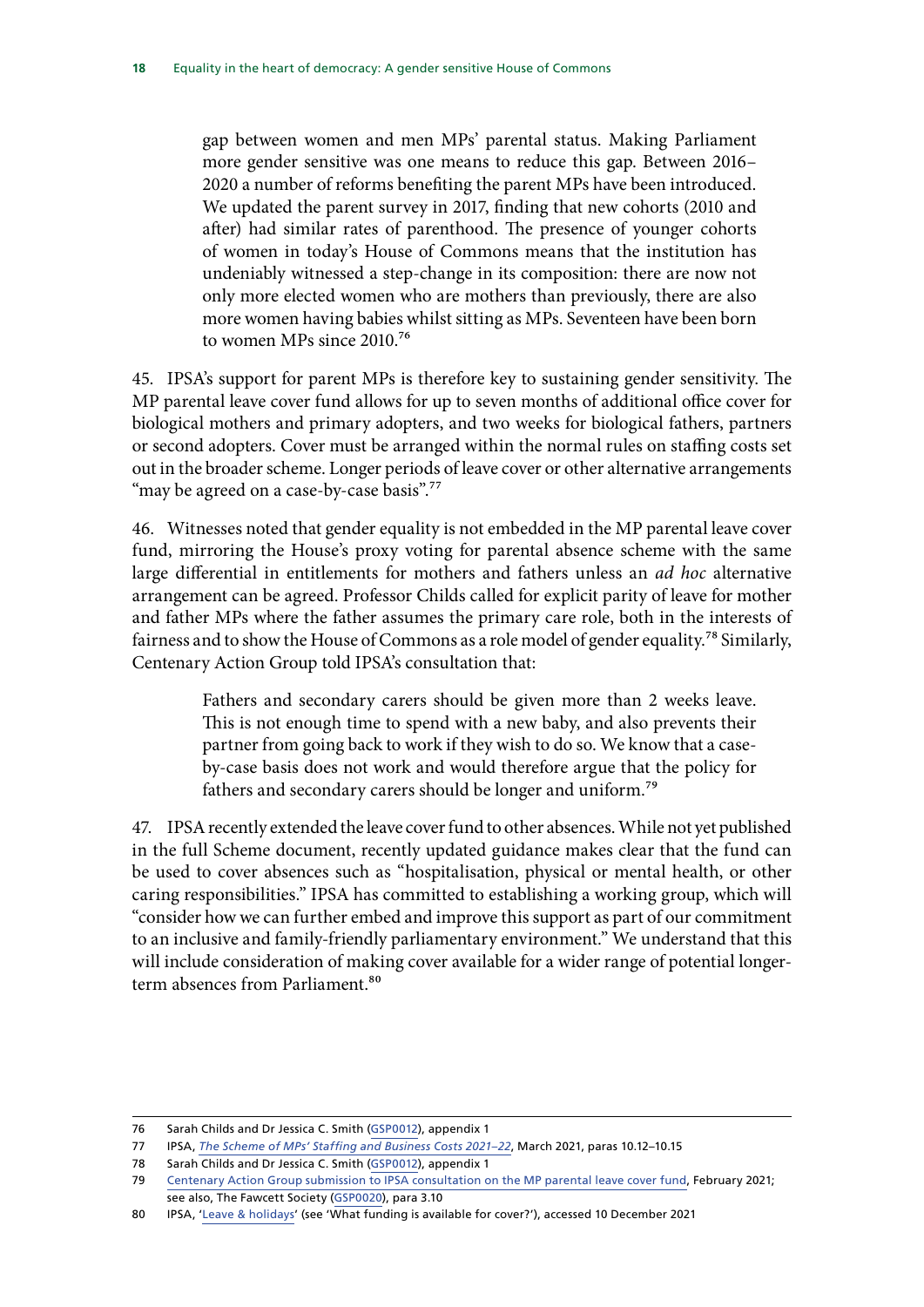<span id="page-20-0"></span>48. IPSA's publication of MPs staff and business costs means that parents' and carers' costs can look high compared with others. Witnesses believed this could be interpreted negatively by the public and could discourage claims.<sup>81</sup> Sir Charles Walker, Chair of the House of Commons Administration Committee felt strongly that IPSA:

> should stop publishing the support available to parents via IPSA. You have parents who are afraid to take on larger accommodation to stay with their children because it makes them look bad and then they are subject to abuse. For crying out loud, everybody needs some space, and we do not give Members of Parliament any space at the moment. We are constantly thrusting them towards conflict.<sup>82</sup>

49. Dr Smith and Professor Childs made the case for additional childcare and familyrelated costs to be published by IPSA only at the aggregate level, rather than the individual MP level, as is the case with costs incurred in relation to disability and security needs.<sup>83</sup>

50. Ian Todd, IPSA's Chief Executive Officer, told us that IPSA's "default position" was always full transparency of costs down to individual MP level, but he acknowledged that a precedent of exceptions in some cases, such as disability and security, had been set. While he envisaged some difficulties in drawing a sufficiently clear distinction between MPs' childcare and parental costs and some more generic costs, he told us that publication of aggregate data only was "certainly something that we would consider".<sup>84</sup>

51. The last Equality Impact Assessment (EIA) of the IPSA's Scheme of MPs' Staffing and Business Costs was published in 2017, after the last comprehensive review of the scheme. Its Corporate Plan includes the intention to complete the next comprehensive review and EIA no later than 2024.85

#### **Parental leave: "locum" cover**

52. The campaign group 50:50 Parliament called for further support for parent MPs in the form of proxy cover or an appointed "locum" to temporarily undertake the full range of MPs' duties in Westminster while they take parental leave.<sup>86</sup> This is procedurally and constitutionally difficult and potentially legally problematic; only MPs, as elected public officeholders, are permitted to take part in House of Commons proceedings on behalf of their constituents. In June 2021, IPSA issued a statement on provision for MPs' parental leave, emphasising that it had increased the maximum funding available for additional parental leave staffing costs from £50,000 to £60,000 to cover a wider range of duties, and introduced "a new job description for MPs to employ an additional senior member of staff." However, the duties additional staff could undertake were limited because:

> Constitutionally no one can take on the full roles and responsibilities of a Member of Parliament, who is an officeholder elected by the general public. Elected MPs are able to attend the Chamber, engage in debates, ask

<sup>81</sup> See, for example, Sarah Childs and Dr Jessica C. Smith ([GSP0012](https://committees.parliament.uk/writtenevidence/25329/pdf/)), appendix 1

<sup>82</sup> Q57 [Sir Charles Walker]

<sup>83</sup> Sarah Childs and Dr Jessica C. Smith ([GSP0012](https://committees.parliament.uk/writtenevidence/25329/pdf/)), appendix 1

<sup>84</sup> Q128 [Ian Todd]

<sup>85</sup> IPSA, *[Corporate Plan 2021–24](https://assets.ctfassets.net/nc7h1cs4q6ic/2JDfvSn2Tvcdrcnte2xvff/50258b6561ca0b47ac56a8a1dbcd0592/IPSA_Corporate_Plan_2021-24.pdf)*

<sup>86</sup> Centenary Action Group [\(GSP0018](https://committees.parliament.uk/writtenevidence/25389/pdf/))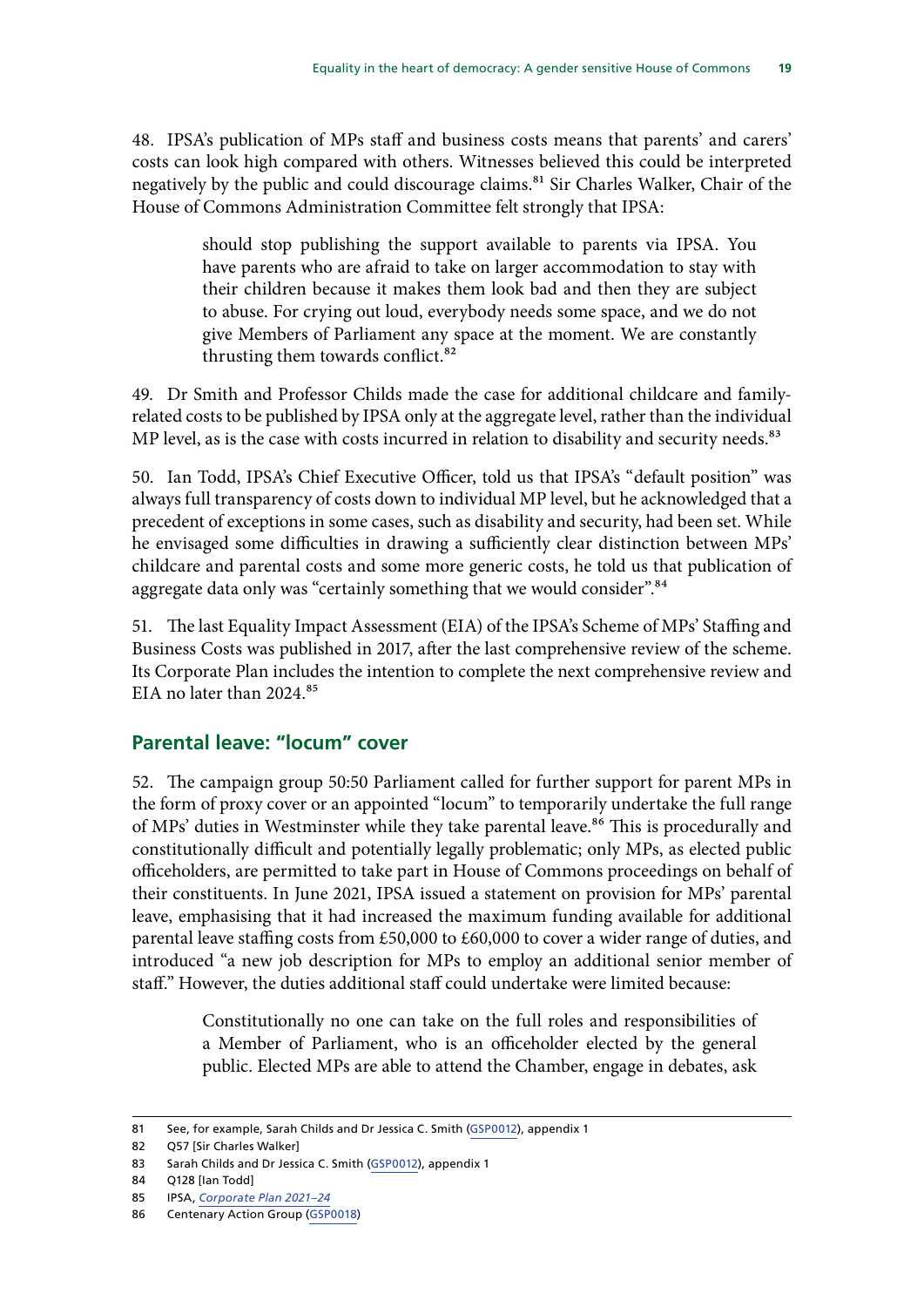oral questions of Ministers and vote in Parliament. It is up to Parliament to decide if the law should be changed so that an unelected person can undertake these duties when an MP can't be there.<sup>87</sup>

53. Ian Todd further elucidated the position in oral evidence. His view was that the current situation for MPs, of being paid in full throughout any period of parental leave, was a "very positive position to be in" compared to statutory maternity leave entitlements "or indeed to some of the best occupational schemes that are out there." The new maximum additional parental leave cover of £60,000, just short of three-quarters of an MP's salary, had been calculated using an "international benchmarking process", which looked at the value of those elements of an MP's role that an unelected senior staff member could fulfil. It considered the skills required, the level of autonomy, and the number of staff and size of budgets they would manage.<sup>88</sup>

54. The Leader of the House's view was that all parent MPs now had access to "considerable support", including an on-site nursery (see chapter 4) and IPSA's improved parental leave cover offer. That said, he told us that, "Everyone is very open to proposals that would make Parliament a more friendly environment to parents."<sup>89</sup>

55. **Like the House of Commons' proxy voting for parental absence scheme, the Independent Parliamentary Standards Authority's (IPSA) new MP parental leave cover fund is a major step forward. It is an important part of a raft of measures in recent years that make the House of Commons a more welcoming and accommodating place for MPs who are, or want to be, parents. However, in mirroring the entitlements of the proxy voting scheme, granting only two weeks leave cover for biological fathers, it entrenches damaging gender assumptions about primary responsibility for childcare. Like the proxy voting scheme, it makes no explicit reference to arrangements for parents of children born through surrogacy.We agree with Professor Childs that IPSA's scheme should set a better example.** *We recommend that IPSA consult on extending the current support offered through the MP parental leave cover fund to biological fathers, partners and second adopters so that it is line with best workplace practice and supports the objective of enabling women and men to share childcare responsibilities. IPSA should also make clear the arrangements for parents of children born through surrogacy.*

56. **We welcome the recent extension of the extended leave fund to cover a greater range of MPs' absences from Westminster, including for ill health and wider caring responsibilities. We also welcome the establishment of a new working group in IPSA to consider how to further embed and improve extended leave support, in the interests of a more inclusive and family-friendly working environment.** *IPSA's working group on extended leave should take into account the results of the House of Commons Member Services Team's survey of MPs' experiences, which we recommend in chapter 5 of this Report.*

57. **We note that the last Equality Impact Assessment (EIA) of IPSA's Scheme of MPs' Staffing and Business Costs was published in 2017 and its intention to conduct an EIA alongside the next comprehensive review of the scheme, no later than 2024.** *We recommend that IPSA ensures the EIA is comprehensive and fully in line with the* 

<sup>87</sup> "[IPSA provisions for parental leave"](https://www.theipsa.org.uk/news/ipsa-provisions-for-parental-leave), IPSA press release, 29 June 2021

<sup>88</sup> Q131

<sup>89</sup> Q87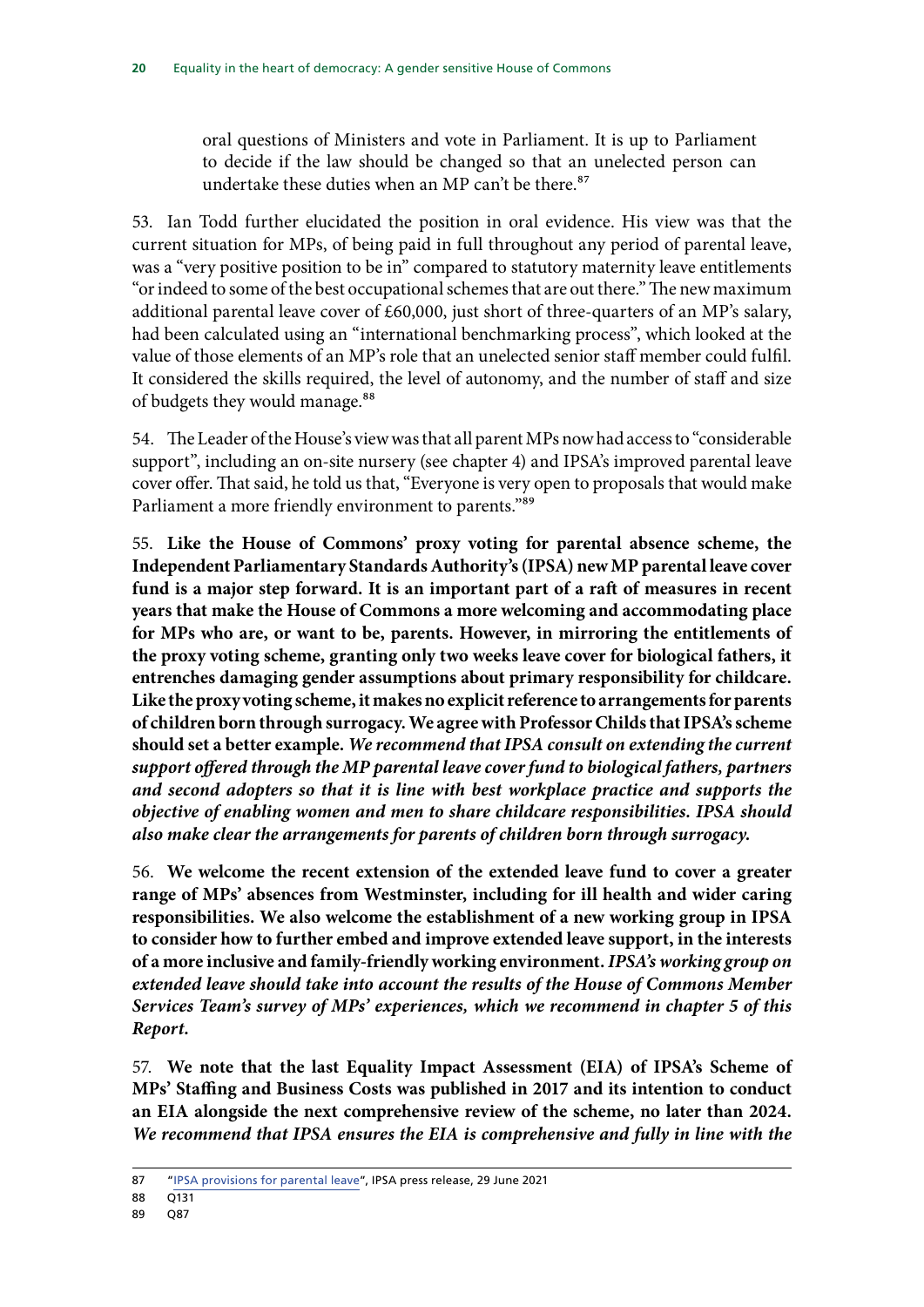*Equality and Human Rights Commission's guidance on complying with the Public Sector Equality Duty. We further recommend that IPSA consider as part of its 2024 Corporate Plan the case for conducting more frequent EIAs of the scheme as and when significant changes are made between comprehensive reviews.*

58. **Publication of MPs' staffing and business costs incurred in relation to parental leave and other costs associated with having dependent children make parent MPs look "more expensive" than those without children. This could be perceived negatively by the public and may therefore be acting as a disincentive to claims.** *We recommend that IPSA make a transparent assessment of the impact of publishing additional costs associated with being a parent—including parental leave cover, and additional transport and accommodation costs in relation to dependent children—on the willingness of women and parent MPs to claim support. While we understand and support the imperative for transparency as a default, we believe, in the interest of gender sensitivity, that additional costs associated with childcare and parenthood should be published only at the aggregate, rather than individual MP, level, as is the case with costs associated with disability and security.*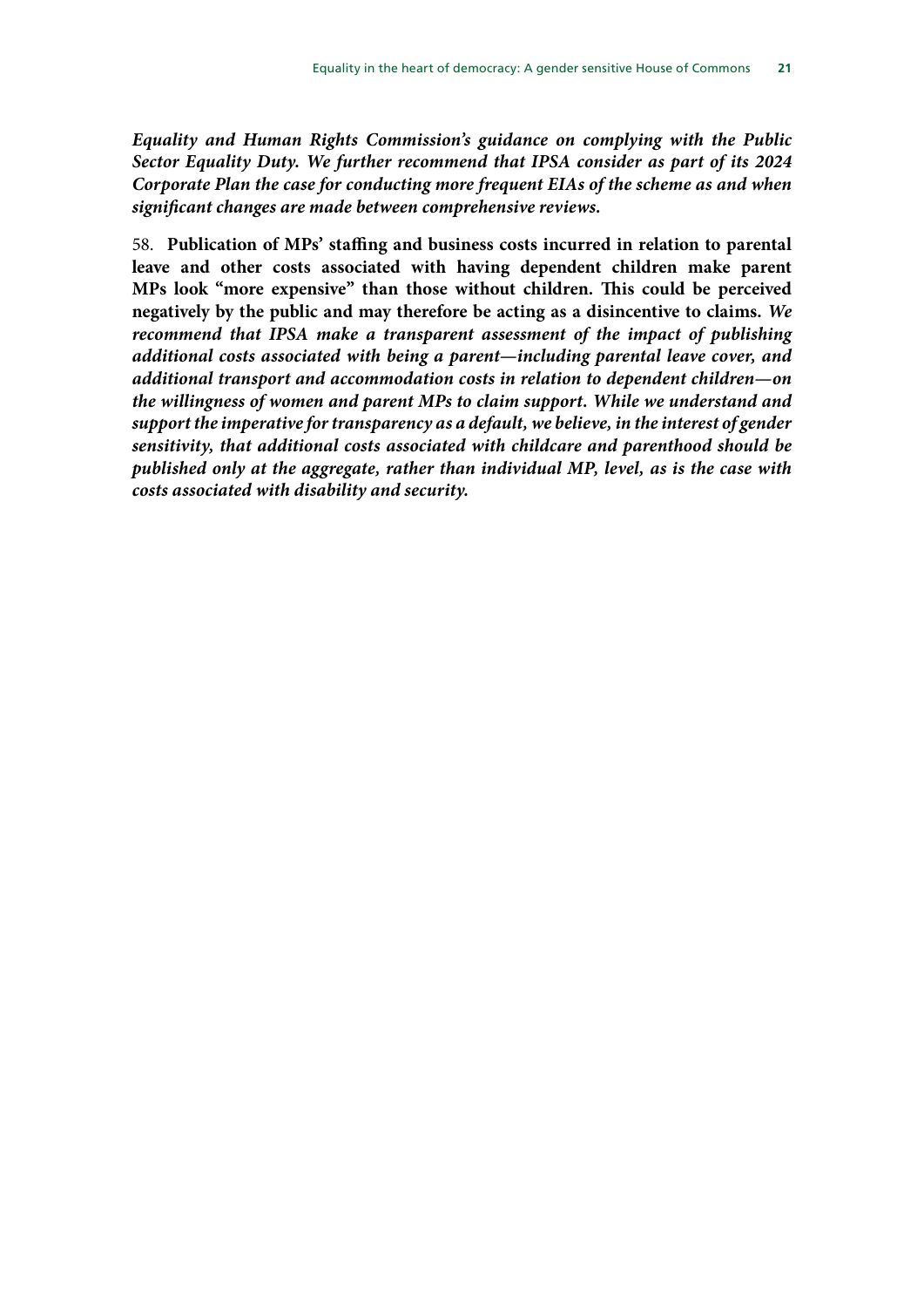## <span id="page-23-0"></span>**4** A gender-sensitive working environment

59. In this chapter, we consider the gender-sensitivity of the House of Commons as a working environment. We look at the House of Commons as a physical workplace, efforts to make it more family-friendly and inclusive and how opportunities for greater gender sensitivity and wider inclusion afforded by the Restoration and Renewal Programme can be realised. We also set out some of the benefits for gender-sensitivity and inclusion of the flexible working arrangements adopted out of necessity during the Covid-19 pandemic.

#### **Buildings and facilities**

60. The design and facilities of a building have an important role in making it an inclusive environment, for women, disabled people and ethnic minority and religious groups, for example. There is strong evidence that the design and facilities, or sometimes lack thereof, of the Palace of Westminster and parts of the broader parliamentary estate can make it feel exclusionary to some members of the public, members of staff and MPs.<sup>90</sup>

61. There have been several positive developments in recent years. An onsite nursery opened in 2010, replacing one of the House of Commons' bars.<sup>91</sup> The Clerk of the House of Commons also noted the longstanding provision of an MPs' family room and babychanging facilities.92 Chris Clarkson MP told us that, "For a Victorian building I believe we have managed to adapt the palace well to serve members of both sexes."<sup>93</sup> Ellie Reeves MP described the family room as "incredibly useful", particularly in the evenings after the nursery had closed and she was waiting to vote in divisions. She told us:

> In my case, if it were not for these reforms, I would never have felt able to stand for Parliament in the first place. When my local MP retired at the 2017 General Election, I agonised over whether to put myself forward, particularly as my son was only two at the time. It was the existence of the House of Commons nursery that made the decision to stand for Parliament possible.94

62. But we also heard that the House of Commons has more to do to understand the diverse needs of its MPs and create a more inclusive work environment. For example, witnesses called for more dedicated spaces for breastfeeding and expressing milk.<sup>95</sup> Ellie Reeves MP told us she had used the family room for breastfeeding but had often found it being used by other MPs for meetings.<sup>96</sup> There were calls for fully inclusive and accessible toilet and washing facilities, better meeting the needs of women, Transgender and disabled people.97

<sup>90</sup> For a brief summary of the academic literature, see Dr Alexandra Meakin ([GSP0022\)](https://committees.parliament.uk/writtenevidence/25398/pdf/) and Q22 [Dr Meakin]

<sup>91</sup> "[Mother of all Parliaments to open first nursery](https://www.independent.co.uk/news/uk/politics/mother-of-all-parliaments-to-open-first-nursery-1841983.html)", *The Independent*, 16 December 2009

<sup>92</sup> Dr John Benger, Clerk of the House of Commons ([GSP0030](https://committees.parliament.uk/writtenevidence/25689/pdf/)); a family room and adjoining baby-changing facilities have been available for many years, see Administration Committee, Third Report of Session 2005–06, *[House of Commons Accommodation](https://www.parliament.uk/globalassets/documents/foi/151121a.pdf)*, HC 1279, para 81

<sup>93</sup> Chris Clarkson MP [\(GSP0027](https://committees.parliament.uk/writtenevidence/25491/pdf/))

<sup>94</sup> Ellie Reeves MP ([GSP0016\)](https://committees.parliament.uk/writtenevidence/25387/pdf/)

<sup>95</sup> See, for example, Northern Ireland Women's European Platform [\(GSP0011](https://committees.parliament.uk/writtenevidence/25312/pdf/)); Labour Women's Network [\(GSP0015\)](https://committees.parliament.uk/writtenevidence/25386/pdf/)

<sup>96</sup> Ellie Reeves MP ([GSP0016\)](https://committees.parliament.uk/writtenevidence/25387/pdf/)

<sup>97</sup> Northern Ireland Women's European Platform [\(GSP0011](https://committees.parliament.uk/writtenevidence/25312/pdf/))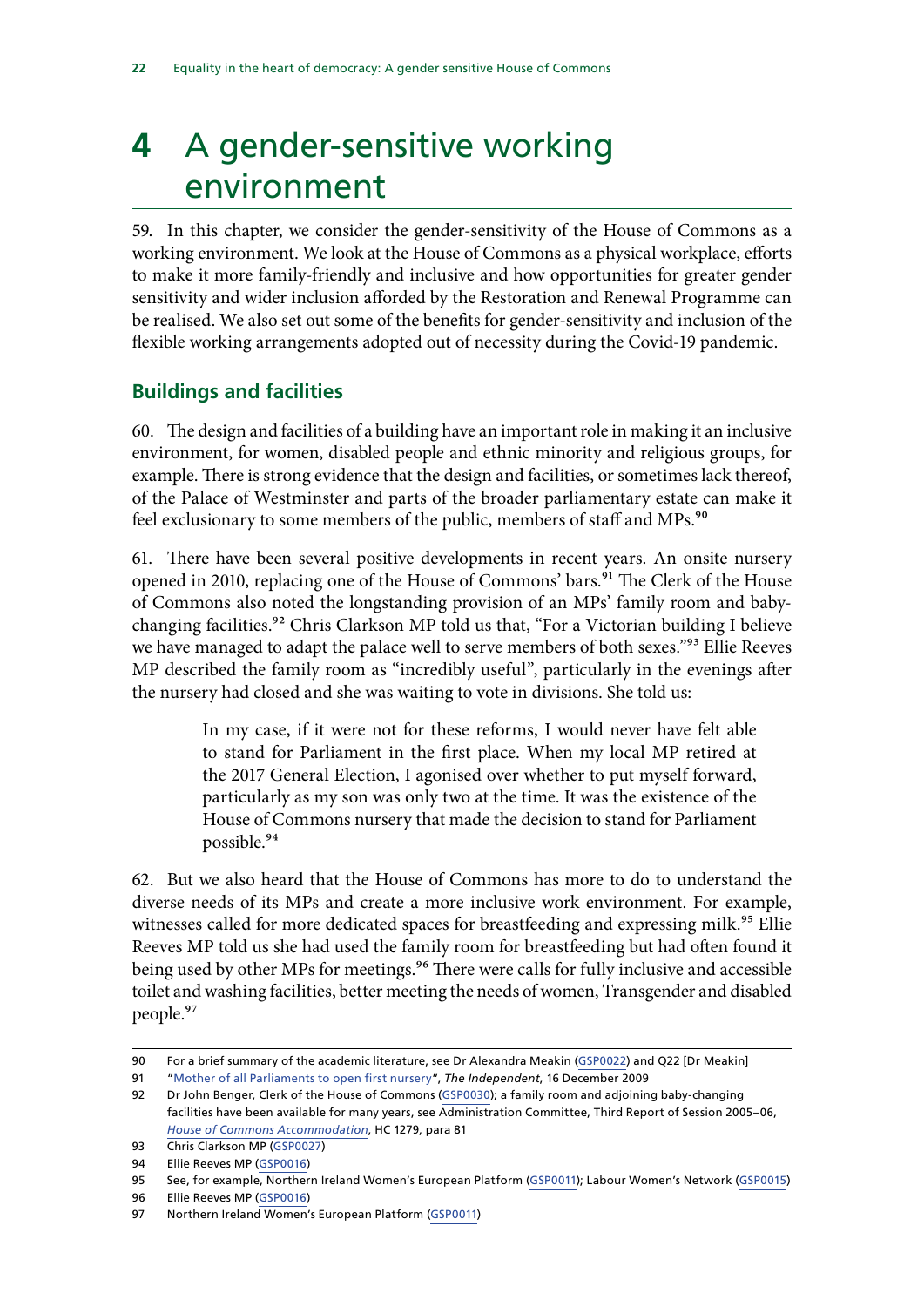<span id="page-24-0"></span>63. Safety was highlighted as a key issue. For example, witnesses called for better lighting in external areas and internal hallways on the parliamentary estate.<sup>98</sup> Dr Alexandra Meakin emphasised issues with the internal layout of the building, noting that Naomi Ellenbogen QC's 2019 report on bullying and harassment in the House of Lords had explicitly linked the design of the Palace of Westminster to harmful behaviours within the building:

> The Palace of Westminster is not designed to accommodate, or inculcate, modern ways of working. Staff work in small rooms (often housing only two individuals) on long corridors and can be physically distant from their managers and other colleagues. Contributors told me that, in particular when doors are closed, the environment can feel threatening and inappropriate behaviour can go unobserved by colleagues.<sup>99</sup>

We look at the steps taken to address the culture of bullying and harassment in the House of Commons in chapter 5.

#### **Car parking for parents with young children**

64. Almost all car parking spaces in Parliament are in an underground car park. A lift down to most of the car parking floors can only be accessed via a steep flight of about 30 steps. Doors to the underground car park are not automatic, and therefore not fully accessible. The car parking spaces are narrow. Ellie Reeves MP called for dedicated parent and child parking bays on ground level, close to the House of Commons chamber. She told us:

> One of the difficulties of being a parent of a young child and an MP is carrying your tired child and their belongings as well as yours to the underground car park after a late session. A simple practical thing like [ground level dedicated parent and child parking bays] would have gone a long way in making it easier and less tiring for me to do my job and be a primary caregiver.100

65. When we asked the Leader of the House of Commons about this, he told us that all MPs should assert a right to "park wherever they like" on the parliamentary estate. Mr Rees-Mogg said that when he had brought his children into the House of Commons, he had parked his car wherever was "most convenient" and that he "would not have dreamt of taking them down to the car park."101

66. However, a member of our Committee had a very different experience of trying to park her car, with her baby and a pram, in a bay close to the House of Commons chamber in October 2021. Even after she told security officers and a Doorkeeper that she had been advised of her right as an MP to park wherever was most convenient, she was told the bays in the area were reserved for contractors and she could not park there. We wrote to the Leader of the House for clarification of his evidence. While reiterating his view that all MPs should "feel empowered to avail themselves" of a right to unimpeded access to

<sup>98</sup> Northern Ireland Women's European Platform [\(GSP0011](https://committees.parliament.uk/writtenevidence/25312/pdf/))

<sup>99</sup> Dr Alexandra Meakin (GSP0022); Naomi Ellenbogen QC, *[An independent inquiry bullying and harassment in the](https://www.parliament.uk/globalassets/documents/lords-committees/house-of-lords-commission/2017-19/ellenbogen-report.pdf)  [House of Lords](https://www.parliament.uk/globalassets/documents/lords-committees/house-of-lords-commission/2017-19/ellenbogen-report.pdf)*, July 2019, para 149

<sup>100</sup> Ellie Reeves MP ([GSP0016\)](https://committees.parliament.uk/writtenevidence/25387/pdf/)

<sup>101</sup> Qq 92–4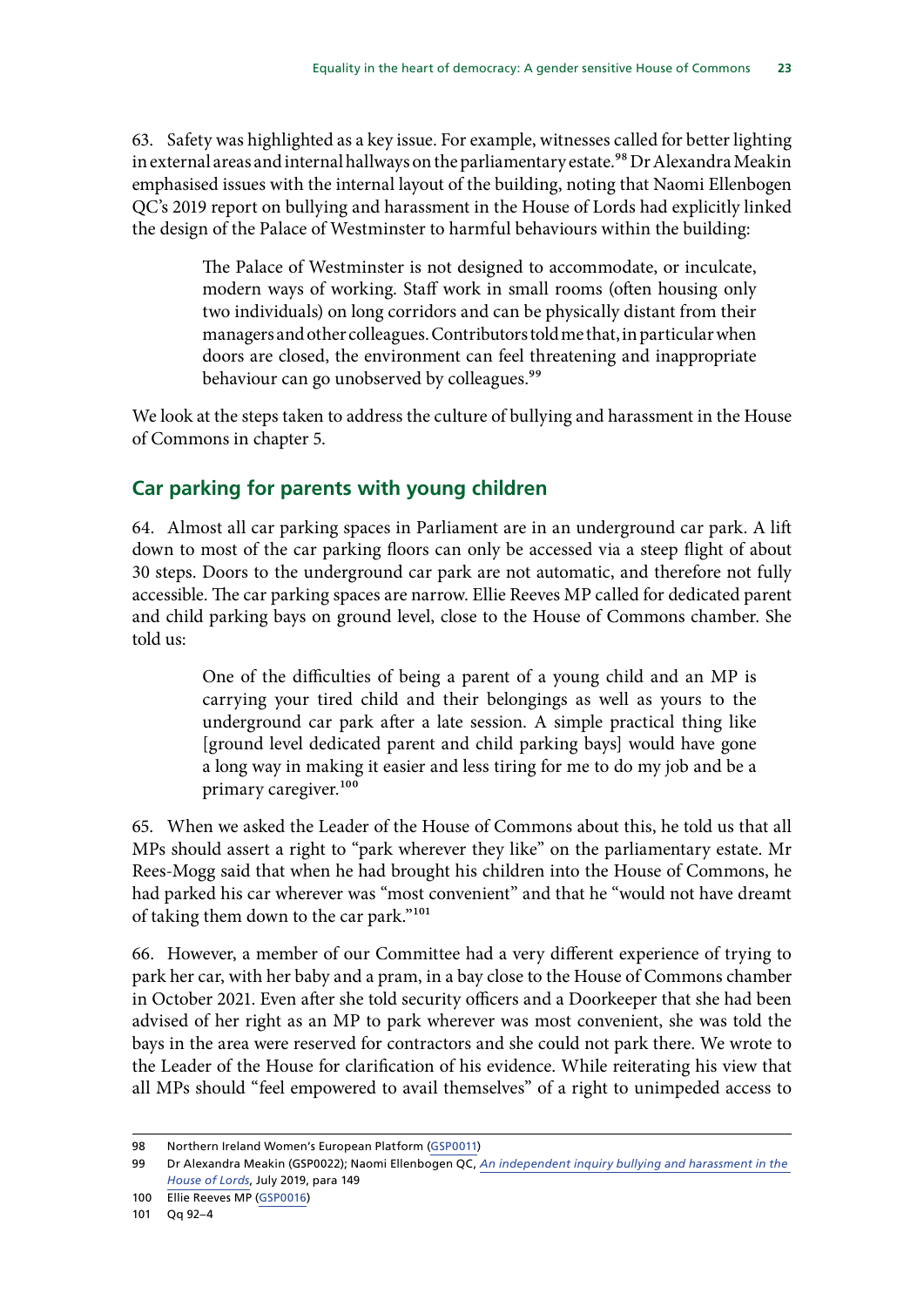<span id="page-25-0"></span>Parliament, he acknowledged, after consulting the House of Commons' Head of Access and Services, that there were in fact restrictions in place. MPs could request permission in advance to park in areas close to the Chamber, but the number of spaces was limited.<sup>102</sup>

67. **Provision of dedicated car parking bays for MPs with young children would be a simple way of making the House of Commons more family-friendly and a small step towards reducing the burden on MPs who are also the primary carers of their children. It is a straightforward measure that you would expect to see at any car park for a large public building.** *We recommend the House of Commons' Head of Access and Services swiftly review the availability of ground level parking spaces close to the Chamber and, taking into account the needs of disabled Blue Badge holders, designate the maximum possible number for parent and child parking. We further recommend that the Parliamentary Works Sponsor Body consider the provision of accessible car parking spaces as part of its Outline Business Base for Restoration and Renewal.*

#### **Babies in the House of Commons' chambers**

68. Another issue that arose recently was access to debates in the House of Commons for MPs with children, particularly young babies who need to be with their mothers because they are breast-feeding.<sup>103</sup> The rules of "behaviour and courtesies" of the House, last updated in November 2018, state:

> You may take babies or toddlers with you into the division lobby, and–if necessary, to get to the division lobby–take them through the Chamber. For safety reasons, you are asked to carry your child and not to bring pushchairs through the lobby. You should not take your seat in the Chamber when accompanied by your child, nor stand at either end of the Chamber, between divisions.104

Mr Speaker has emphasised that, "It is extremely important that parents of babies and young children are able to participate fully in the work of this House." He asked the Procedure Committee to consider the matter and bring forward recommendations.<sup>105</sup> The Committee's inquiry was launched on 17 January.<sup>106</sup>

#### **The Restoration and Renewal programme**

69. The Palace of Westminster is a highly protected building. It has Grade I listed status and is part of the Westminster UNESCO World Heritage Site.<sup>107</sup> Balancing its protection as an historic building, including ancient monuments, with its function as a modern workplace is challenging. Much of its design and internal layout remains faithful to the

<sup>102</sup> [Letter dated 19 November 2021 from the Leader of the House of Commons, The Rt Hon Jacob Rees-Mogg MP, to](https://committees.parliament.uk/publications/7975/documents/82338/default/)  [the Chair of the Committee](https://committees.parliament.uk/publications/7975/documents/82338/default/)

<sup>103</sup> See, for example, "[No babies allowed in Commons, MP Stella Creasy told](https://www.bbc.co.uk/news/uk-59396801)", *BBC News*, 24 November 2021

<sup>104</sup> House of Commons, *[Rules of behaviour and courtesies](https://www.parliament.uk/globalassets/documents/media/rules-of-behaviour-and-courtesies-in-the-house-of-commons-november-2018.pdf)*, November 2018, para 42

<sup>105</sup> HC Deb, 24 November 2021, [col 331](https://hansard.parliament.uk/commons/2021-11-24/debates/BF633A74-D089-4EFE-8C92-482D5935DCCE/Speaker%E2%80%99SStatement)

<sup>106</sup> House of Commons Procedure Committee, '[Call for evidence: Presence of babies in the Chamber and](https://committees.parliament.uk/call-for-evidence/699/)  [Westminster Hall'](https://committees.parliament.uk/call-for-evidence/699/), accessed 20 January 2022

<sup>107</sup> *Government response to the Report of the Joint Committee on the Draft Parliamentary Buildings (Restoration and Renewal) Bill*, CP 90, May 2019, p 1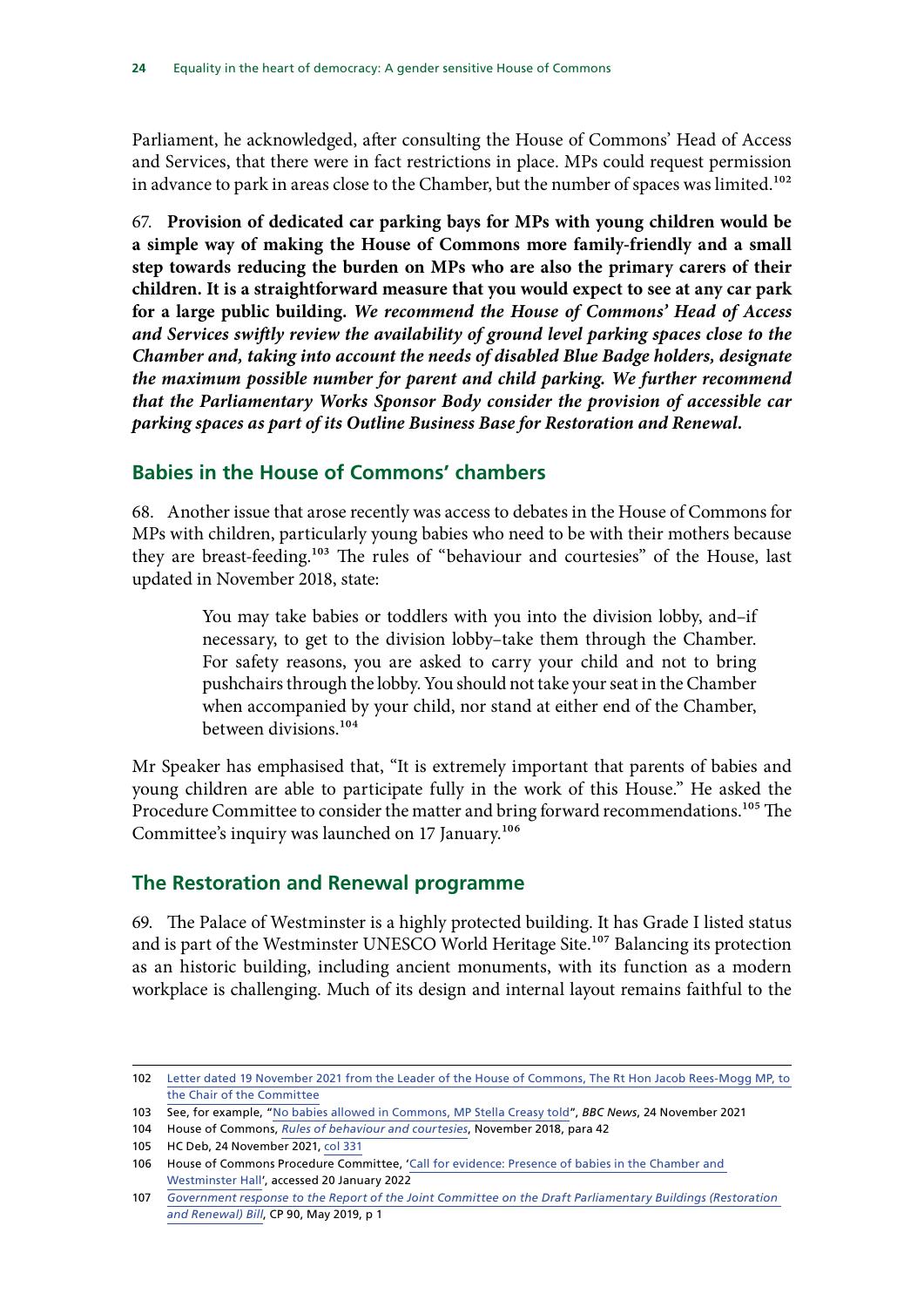<span id="page-26-0"></span>19th century visions of its architect, Sir Charles Barry, and gothic revivalist designer, A.W.N. Pugin. Its historic nature means that is a building originally designed by men, exclusively for men, more than 80 years before the first women could stand for election.<sup>108</sup>

70. Many of the Palace of Westminster's architectural features have never undergone major renovation since its design and construction in the mid-Victorian era. The longstanding approach of "patch and mend" is no longer sustainable, and the Palace is in desperate need of very wide-ranging restoration to prevent a "catastrophic failure" and ensure it can continue to safely serve as the home of the UK Parliament.<sup>109</sup>

71. Plans to achieve this have been in development since 2013, which saw the establishment of the Restoration and Renewal Programme.<sup>110</sup> The Parliamentary Buildings (Restoration and Renewal) Act 2019 legislated for a Parliamentary building works Sponsor Body, which was established substantively in April 2020.<sup>111</sup> The Sponsor Body is required to propose a fully detailed and costed plan, known as an Outline Business Case, for the works and any decant and temporary accommodation of MPs, Peers and staff while the works take place. This will require the consent of both Houses of Parliament before work can start.<sup>112</sup>

#### *Gender sensitivity and broader equality considerations*

72. *The Good Parliament* report emphasised that Restoration and Renewal:

constitutes an unprecedented opportunity to imagine how Westminster might be. [ … ] Yet there is a risk of being so shaped by Barry and Pugin that any vision of a renewed parliament becomes blinkered by their Gothic grandeur.<sup>113</sup>

It made several specific recommendations to the Sponsor Body, which at that point in 2016 had not yet been established. These included trialling new layouts of the House of Commons chamber; provision of sufficient toilet capacity across the parliamentary estate; and separate baby-changing facilities accessible to all parents and carers.<sup>114</sup>

73. Some witnesses were in favour of quite radical redesigns to achieve a less adversarial and more practical, inclusive and accessible working environment, with benefits for gendersensitivity and wider inclusion. Compassion in Politics argued for a larger chamber, which could comfortably accommodate all 650 MPs (the current chamber can seat only 427). It also recommended a circular or "horse-shoe" chamber with designated seats and desks for MPs, and replacement of division lobbies with electronic voting.115 The Institute for Government urged that:

> When planning for the future Commons chamber—and any temporary chamber—consideration should be given to permanently incorporating

<sup>108</sup> UK Parliament, '[The architects: Charles Barry and Augustus Pugin'](https://www.parliament.uk/about/living-heritage/building/palace/architecture/palacestructure/the-architects/), accessed 30 November 2021

<sup>109</sup> See, for example, *Government response to the Report of the Joint Committee on the Draft Parliamentary Buildings (Restoration and Renewal) Bill*, CP 90, May 2019, para 1.4

<sup>110</sup> House of Parliament Restoration and Renewal Programme, ['A structure for success'](https://www.restorationandrenewal.uk/about-us), accessed 30 November 2021

<sup>111</sup> [Parliamentary Buildings \(Restoration and Renewal\) Act 2019](https://www.legislation.gov.uk/ukpga/2019/27)

<sup>112</sup> Parliamentary Works Sponsor Body (GSP0028); see also, *Restoration and Renewal - developments since October 2019*, House of Commons Library Briefing Paper [08968](https://researchbriefings.files.parliament.uk/documents/CBP-8968/CBP-8968.pdf), September 2021

<sup>113</sup> Professor Sarah Childs, *[The Good Parliament](https://www.bristol.ac.uk/media-library/sites/news/2016/july/20%20Jul%20Prof%20Sarah%20Childs%20The%20Good%20Parliament%20report.pdf)*, July 2016, p 33

<sup>114</sup> Parliamentary Works Sponsor Body ([GSP0028\)](https://committees.parliament.uk/writtenevidence/25530/pdf/)

<sup>115</sup> Compassion in Politics ([GSP0019](https://committees.parliament.uk/writtenevidence/25390/pdf/)), paras 12–17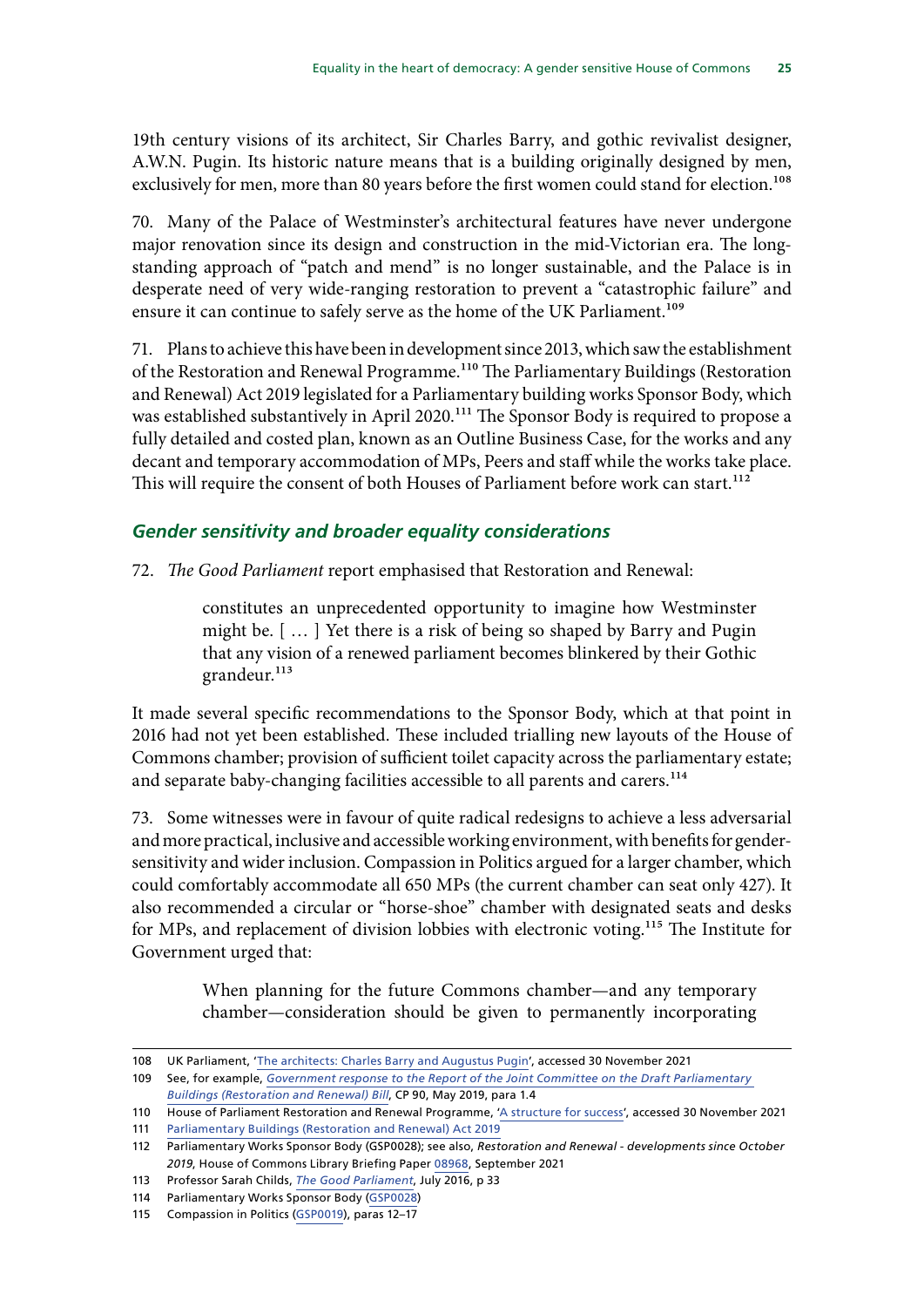facilities that enable remote participation in Commons business, such as the screens that have been installed in the chamber during the Covid-19 pandemic.<sup>116</sup>

74. However, Dr Alexandra Meakin, a lecturer in politics and expert in the gender sensitivity of parliaments and buildings, told us that to date there was "little evidence" that the Restoration and Renewal Programme had given any proper consideration to gender sensitivity or broader equality issues since it was first established in 2013. Now that the Sponsor Body had been established in law and was working up the detailed business case, she believed that:

> The Restoration and Renewal Programme is at a critical point. Without explicit political support for exploring the potential effects of R&R (and decant) on the gender and diversity sensitivity of Parliament, this analysis is unlikely to happen, and the opportunity to create a gender sensitive Parliament will be lost.<sup>117</sup>

75. The programme's six strategic themes include "accessibility and inclusion".118 Additionally, ahead of formal approval of the Outline Business Case, both Houses of Parliament "have provided direction that the Programme should aim to realise 'exemplary levels of inclusion across the Palace'".119 The programme's March 2021 strategic review proposed an essential objective relating to this theme of providing *"*non-discriminatory and inclusive access to a substantial area of the building for the public, members and staff." There is also a proposed "stretch objective" to, "Provide non-discriminatory and inclusive access for all users to all areas of the building within heritage and planning constraints."<sup>120</sup> The Sponsor Body confirmed that it employed a small Equality, Diversity and Inclusion team and that a *"*process to conduct, review and feedback on Equality Analyses is well established and practiced within the Programme*."*121

76. However, giving oral evidence in June 2021, Dr Meakin and Professor Childs were concerned about a lack of a "mechanism to ensure that [MPs'] gender and diversity sensitive issues are being raised through to the Sponsor Body or internally in the Commons."<sup>122</sup> Dr Meakin raised a concern about the diversity of the Sponsor Body itself, noting that:

> Since the formation of the Sponsor Body in shadow form in July 2018, not a single female MP has served as a member. Indeed, out of the twelve current or former parliamentarians who have served on the Sponsor Body, eleven are men. The Sponsor Body has thus not had any direct input from any woman elected to Parliament. In addition, no person of colour has served as a parliamentary member of the Sponsor Body.<sup>123</sup>

<sup>116</sup> Institute for Government ([GSP0029\)](https://committees.parliament.uk/writtenevidence/25621/pdf/), para 14

<sup>117</sup> Dr Alexandra Meakin [\(GSP0022](https://committees.parliament.uk/writtenevidence/25398/pdf/))

<sup>118</sup> Restoration and Renewal Programme, *[Strategic Review](https://assets.ctfassets.net/vuylkhqhtihf/6FHPwIY7BdBFQXRoPdadQq/461ecf229f91ff743153f8a49ef39080/4107-RRP-CO-SG-00003_01_U_v9_-_main_report.pdf)*, March 2021, para 54

<sup>119</sup> Parliamentary Works Sponsor Body ([GSP0028\)](https://committees.parliament.uk/writtenevidence/25530/pdf/), para 27

<sup>120</sup> Restoration and Renewal Programme, *[Strategic Review](https://assets.ctfassets.net/vuylkhqhtihf/6FHPwIY7BdBFQXRoPdadQq/461ecf229f91ff743153f8a49ef39080/4107-RRP-CO-SG-00003_01_U_v9_-_main_report.pdf)*, March 2021, table 1, 5 - accessibility and inclusion

<sup>121</sup> Parliamentary Works Sponsor Body ([GSP0028\)](https://committees.parliament.uk/writtenevidence/25530/pdf/), para 38

<sup>122</sup> See, for example, Q4

<sup>123</sup> Dr Alexandra Meakin [\(GSP0022](https://committees.parliament.uk/writtenevidence/25398/pdf/)), paras 19–20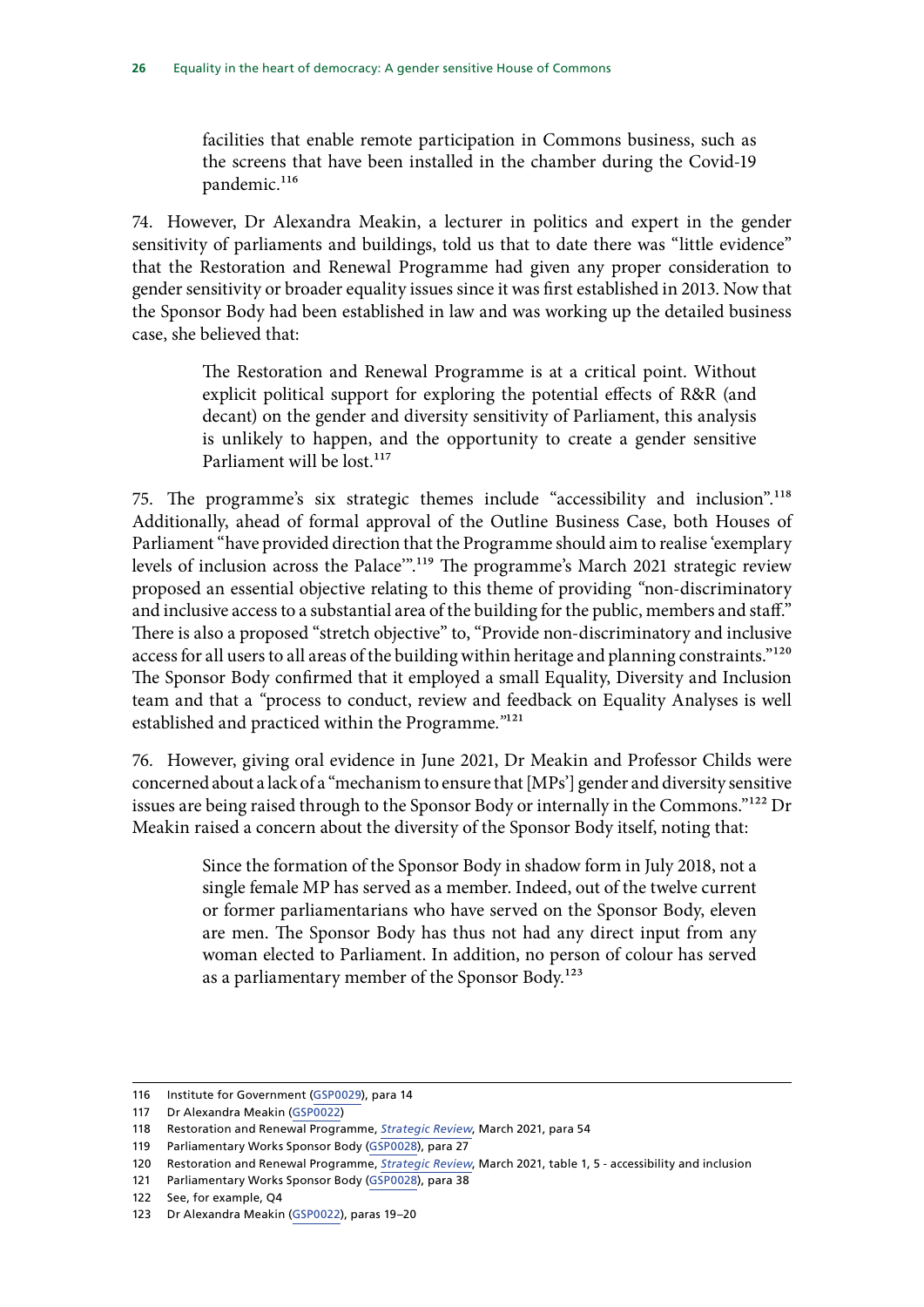She acknowledged that the Sponsor Body had a "very difficult job" in embedding gender and diversity sensitivity into the programme and believed that "it will need as much input as possible to make an informed decision."124

77. The Sponsor Body's written submission in April 2021 emphasised that the programme was still at a "relatively early stage". It said that:

> A large amount of consultation is still to be undertaken with Members, Peers, parliamentary staff, and externally regarding the design of the renovated Palace and any temporary accommodation. As a result, we are unable to say with any certainty at this stage about how the Palace of Westminster might be changed to support a gender sensitive House of Commons.<sup>125</sup>

78. In oral evidence in September 2021, Amanda Colledge, Business Case Director at the Sponsor Body, told us that it had recently consulted 370 people across the parliamentary community, including 120 MPs and Peers about "their experiences of inclusion on the parliamentary estate and what could be improved". She said that several of the issues covered in our inquiry, including safety and family-friendly facilities, had been raised. There was "clear evidence that improvements are needed". Ms Colledge confirmed that the Sponsor Body's design team was working to implement improvements, but emphasised that, "Designing inclusivity and accessibility into a historic environment brings some unique challenges".

79. We asked her whether there was a case for appointing an expert panel to advise the Sponsor Body on implementation of gender and diversity sensitive design in a highly protected historic building. She confirmed that it was "absolutely looking to get expert advice to make sure we overcome some of those challenges".<sup>126</sup>

80. **It is clear that gender sensitivity was not embedded in the Restoration and Renewal programme from the outset in 2013. We note that the programme now has accessibility and inclusion as one of its strategic aims and that the Parliamentary Works Sponsor Body (Sponsor Body) has a small Equality, Diversity and Inclusion team. We welcome recent steps taken by the Sponsor Body to survey the experiences and needs of the parliamentary community, including MPs. However, we are concerned that there continues to be insufficient institutionalised focus on, and expertise in, gender sensitivity to support the programme.** *We recommend the Sponsor Body appoint an independent advisory panel of experts on gender and diversity sensitivity to advise on building design and facilities in the Outline Business Case for any temporary decant location and the restored and renewed Palace of Westminster. This panel should include specific expertise to support the Sponsor Body to comply with its legal obligations under the Equality Act 2010 on sex and other protected characteristics. We also recommend that the Sponsor Body conduct and publish annual audits of its contribution to a gender sensitive House of Commons, drawing on the recommendations in The Good Parliament report and regular consultation with the parliamentary community, so that there can be transparent scrutiny by the public and this Committee. Its annual audit should include the diversity of the Sponsor Body itself, including its parliamentary membership.*

<sup>124</sup> Q40

<sup>125</sup> Parliamentary Works Sponsor Body ([GSP0028\)](https://committees.parliament.uk/writtenevidence/25530/pdf/), para 13

<sup>126</sup> Q147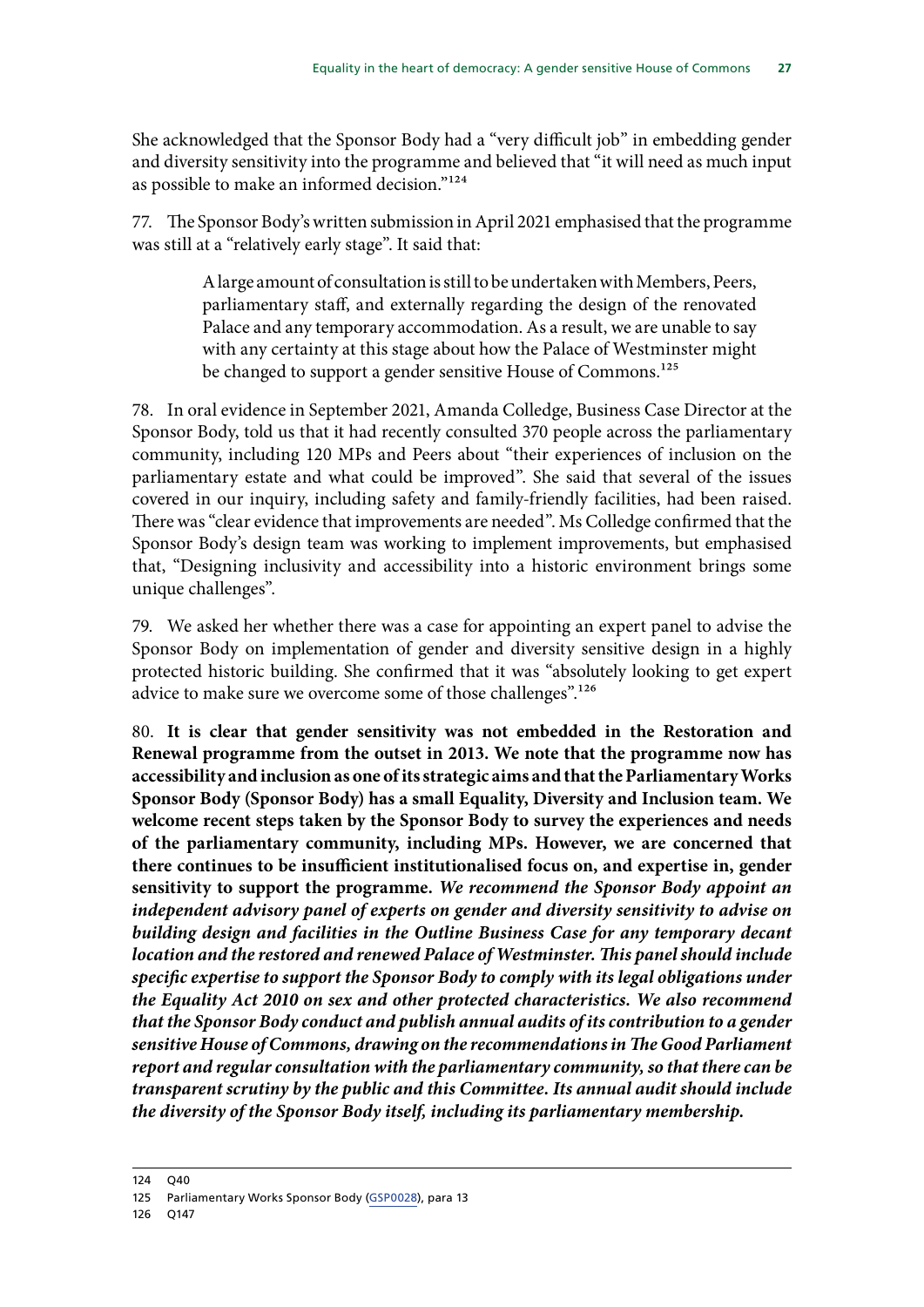#### <span id="page-29-0"></span>**Lessons from Covid-19 hybrid proceedings**

81. The Covid-19 pandemic necessitated unprecedented changes to the way the House of Commons conducted its business. Hybrid proceedings, in which MPs could participate remotely via video call, were introduced for Select Committees from 24 March 2020, and in the Commons chamber from April 2020.<sup>127</sup> MPs were able to vote remotely, in an online ballot for two Select Committee Chair posts, for the first time on 6 May 2020.<sup>128</sup> On 12 May 2020, remote online voting was introduced across chamber proceedings.<sup>129</sup> In June 2020, the scope of proxy voting was extended to cover MPs' absences due to "medical or public health reasons related to the [Covid-19] pandemic", and these temporary arrangements were later extended until March 2021.<sup>130</sup> Hybrid proceedings remained in place until 22 July 2021.131

82. Witnesses were generally positive about the benefits of Covid-19-related hybrid proceedings, proxy voting, and remote online voting for gender sensitivity and wider inclusion. The Centenary Action Group pointed to evidence that in the first month of hybrid proceedings, female MPs were significantly more likely to participate virtually than their male counterparts.<sup>132</sup> Labour Women's Network wrote:

> Virtual access has dramatically reduced difficulties presented by parliamentary hours and childcare responsibilities, a disproportionate challenge for women. One MP told us, "The ability to have tea with my kids most nights, whilst still having my vote counted in Parliament, has markedly enhanced their wellbeing. They are handed from pillar to post much less, and I finally feel like I have found equilibrium between my responsibilities as a productive MP and as a parent."133

The Centenary Action Group emphasised that hybrid arrangements had benefited disabled people as well as those with caring responsibilities.<sup>134</sup>

83. In their February 2021 *Remotely Representative House* report for Centenary Action Group, Dr Jessica C. Smith and Professor Childs described the actions taken by the House during the pandemic as a "giant leap forward" for family-friendly inclusion. More than half of female MPs had used proxy voting for Covid-19 health-related reasons and for caring responsibilities, "which we know are overwhelmingly shouldered by women." Summarising the effects, the report noted that, "When given the option of some flexibility we have seen how much it is appreciated, particularly by women."135

<sup>127</sup> HC Deb, 24 March 2020, cols 319–20; HC Deb, 21 April 2020, cols 2–24

<sup>128</sup> UK Parliament, '[Online ballot for Select Committee Chair posts'](https://www.parliament.uk/business/news/2020/may/online-ballot-for-select-committee-chair-posts/), accessed 24 November 2021

<sup>129</sup> HC Deb, 12 May 2020, col 148

<sup>130</sup> HC Deb, 22 October 2020, [col 1338](https://hansard.parliament.uk/commons/2020-10-22/debates/C20BB29A-820F-41FE-B5A6-D81479BFBAC3/BusinessWithoutDebate)

<sup>131</sup> HC Deb, 22 July 2021, [col 1150](https://hansard.parliament.uk/commons/2021-07-22/debates/2BB6F0EC-F654-4E51-AABA-D58720D90FAE/SpeakerSStatement). For a full timeline of Covid-19 measures taken by the House of Commons, see House of Commons Library, '[The coronavirus timeline: Measures taken by the House of Commons](https://commonslibrary.parliament.uk/house-of-commons-coronavirus-timeline/)', accessed 24 November 2021

<sup>132</sup> See, House of Commons Library, '[Coronavirus: What does data show about men and women MPs in the hybrid](https://commonslibrary.parliament.uk/men-and-women-mps-in-the-hybrid-commons/)  [Commons?'](https://commonslibrary.parliament.uk/men-and-women-mps-in-the-hybrid-commons/), accessed 24 November 2021

<sup>133</sup> Labour Women's Network [\(GSP0015\)](https://committees.parliament.uk/writtenevidence/25386/pdf/)

<sup>134</sup> Centenary Action Group [\(GSP0018](https://committees.parliament.uk/writtenevidence/25389/pdf/))

<sup>135</sup> Dr Jessica C. Smith with Professor Sarah Childs, *[The Remotely Representative House?: Lesson learning from the](https://static1.squarespace.com/static/5f6c6785a30f513e35cda046/t/60365ab34f274e4f5af59f3f/1614174901602/Remotely+Representative+House+Final160221.pdf)  [hybrid Commons](https://static1.squarespace.com/static/5f6c6785a30f513e35cda046/t/60365ab34f274e4f5af59f3f/1614174901602/Remotely+Representative+House+Final160221.pdf)*, February 2021, p 4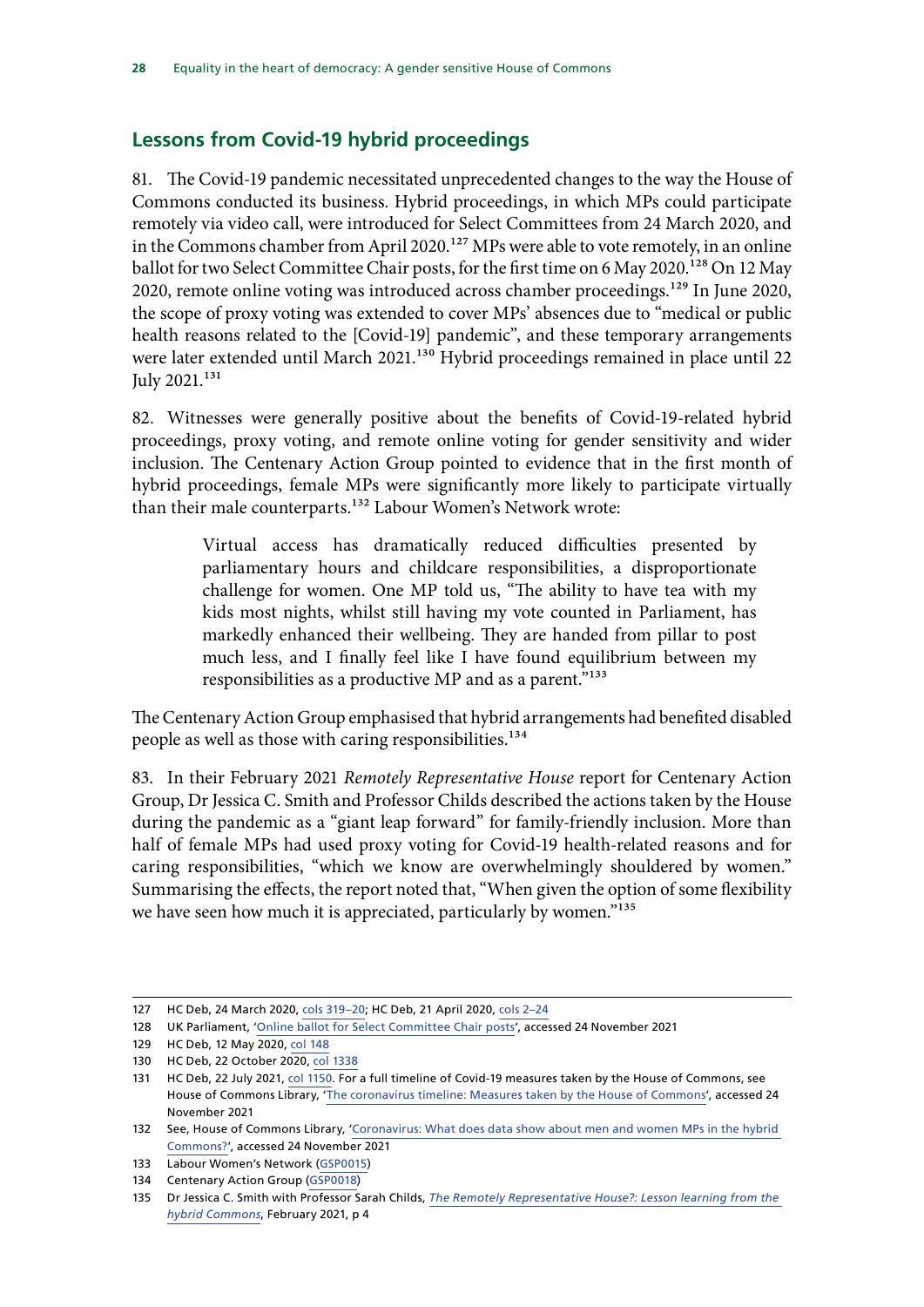84. In the context of Covid-19 vaccines and the prospect of a return to more normal parliamentary procedures, the report posed a question:

> It is a critical moment to ask whether the UK Parliament *should* return to its previous operating mode. The *Remotely Representative House* suggests otherwise, seeing 2021 as an opportunity to further the Commons' progress.136

Witnesses called for the long-term or permanent retention of elements of Covid-19 working practices. The Fawcett Society, for example, argued for the extension of permanent proxy voting arrangements to a greater range of MPs unable to attend Westminster, including for health and caring reasons.<sup>137</sup>

85. UN Women's Primer for Parliamentary Action on Gender Sensitive Responses to Covid-19 calls on parliaments to "establish mechanisms to monitor and review digital participation and its effects on work/life balance for MPs and staff."<sup>138</sup> The Shadow Leader of the House, Thangam Debbonaire MP, told us she would write to fellow members of the House of Commons Commission urging a gender impact assessment of ending hybrid arrangements.<sup>139</sup>

86. The Government favoured returning to pre-Covid-19 arrangements whenever possible, for example telling the Procedure Committee in March 2021 that, "Parliament best serves the public when MPs are present in Westminster to the fullest extent possible."140 In oral evidence before us the Leader of the House elucidated that:

> This becomes a matter of balance about how you best run a democracy and how constituents are best represented. I think that constituents are best represented face to face. There is an important part of the role that requires meeting people, talking to people, seeing people and having genuine debates rather than speeches read into the record. The Government have not been effectively scrutinised during the hybrid proceedings. It has been better than nothing, but it has made the role of government ministers much easier because the level of scrutiny has been less. It is really important that we remember why we are fundamentally here. We are fundamentally here to represent our constituents, to seek redress of grievances, to hold the Government to account and to legislate. We must never lose sight of that.<sup>141</sup>

87. Ken Gall, representing the trade unions in the House of Commons set out a counter argument, warning that:

> The danger there is we end up, not intentionally, more in a culture in which certain groups of people, including the disabled, who are scandalously underrepresented across Parliament, are simply given a message that it is not really for them because they have to travel to Westminster, have to

<sup>136</sup> Dr Jessica C. Smith with Professor Sarah Childs, *[The Remotely Representative House?: Lesson learning from the](https://static1.squarespace.com/static/5f6c6785a30f513e35cda046/t/60365ab34f274e4f5af59f3f/1614174901602/Remotely+Representative+House+Final160221.pdf)  [hybrid Commons](https://static1.squarespace.com/static/5f6c6785a30f513e35cda046/t/60365ab34f274e4f5af59f3f/1614174901602/Remotely+Representative+House+Final160221.pdf)*, February 2021, p 11

<sup>137</sup> The Fawcett Society [\(GSP0020](https://committees.parliament.uk/writtenevidence/25393/pdf/)), para 3.7

<sup>138</sup> UN Women, *[A primer for Parliamentary Action: Gender Sensitive Responses to Covid-19](https://www.unwomen.org/sites/default/files/Headquarters/Attachments/Sections/Library/Publications/2020/A-primer-for-parliamentary-action-Gender-sensitive-responses-to-COVID-19-en.pdf)*, June 2020, p 6

<sup>139</sup> Q114

<sup>140</sup> Procedure Committee, Fifth Special Report of Session 2019–21, *[Back to the future? Procedure after coronavirus](https://committees.parliament.uk/publications/5741/documents/56920/default/)  [restrictions: Government Response to the Committee's Eighth Report](https://committees.parliament.uk/publications/5741/documents/56920/default/)*, HC 1389, p 2

<sup>141</sup> Q88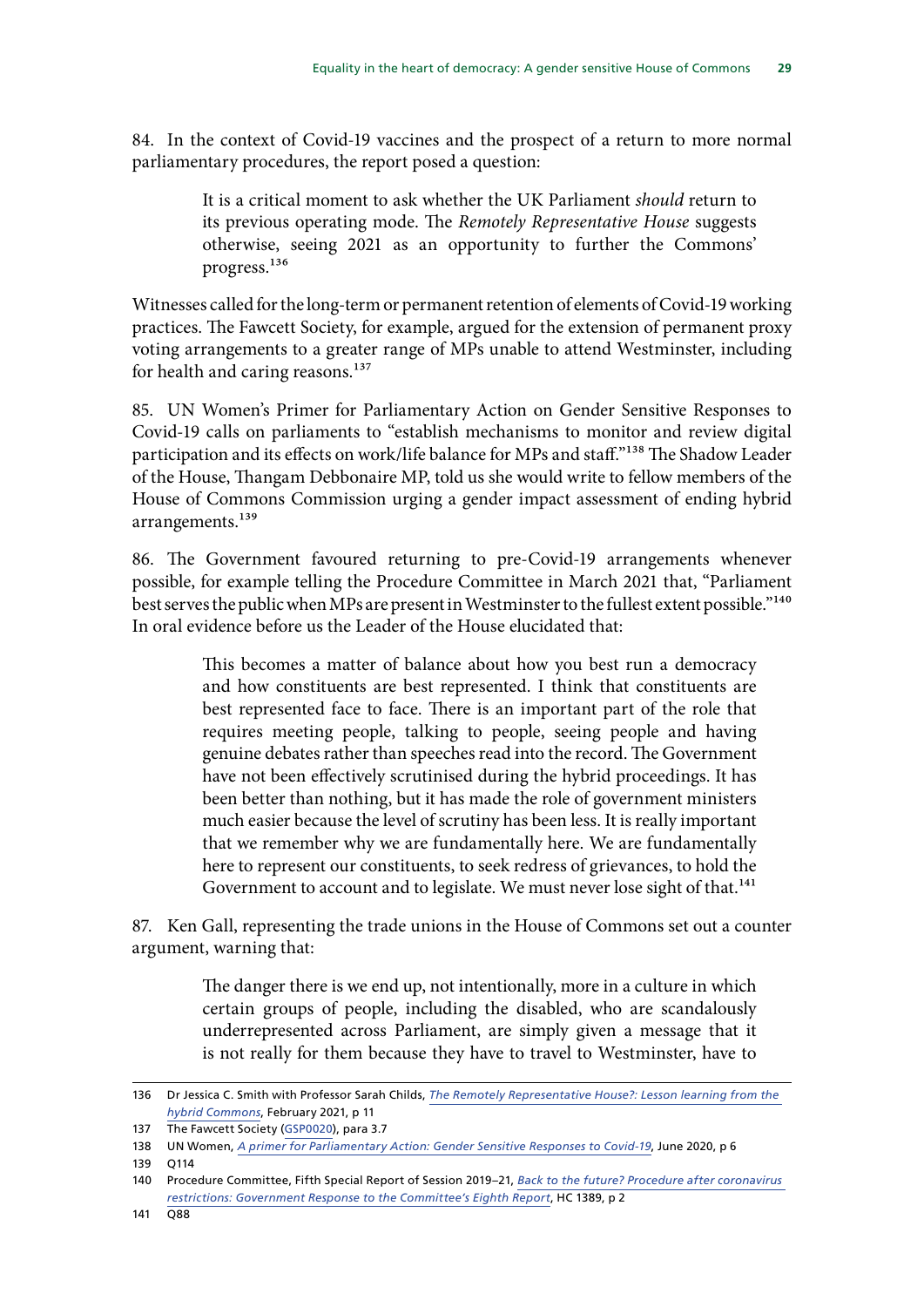be onsite to vote or they cannot participate from their own constituency offices. It would be extremely regrettable if we simply turned off a lot of these opportunities that Covid-19 provided to us.<sup>142</sup>

88. **The Government has acted to return to pre-Covid 19 procedures in the House of Commons wherever possible, in the interests of effective representation of MPs' constituents and parliamentary scrutiny. However, elements of the hybrid proceedings approach adopted at the height of the pandemic had important benefits for inclusion, which should not be discounted. Measures adopted through necessity have demonstrated what is possible. The flexibility afforded by the approach was particularly welcomed by female MPs. In the interest of gender sensitivity, proper consideration should be given to the benefits of retaining aspects of the approach. As the Leader of the House of Commons said, it is a matter of balance. There is a balance to be struck between the effective conduct of the House's business, effective representation and the needs and interests of its diverse membership. Ultimately, procedure is a matter for the House as a whole and MPs should be given the opportunity to make their personal experiences and views known, free from party-political considerations.**

89. **There has been significant progress towards making the House of Commons a more welcoming and accommodating place for female MPs and those who are or want to be parents. But the House has work to do to fully understand and meet the needs and interests of women, parents and other groups, such as disabled people and those with long-term health conditions.** *We recommend the House of Commons Member Services Team conduct a survey of MPs, to gather and understand their personal experiences and views about current working practices, facilities and provision, and the need for further reform in the interests of gender and wider diversity sensitivity. The survey should gather MPs' views on:*

- *the adequacy of childcare provision at different times of the day and evening;*
- *the adequacy of facilities including toilets and spaces for baby-changing, breast-feeding and expressing milk;*
- *access rules, including the rules on MPs' babies in the Chamber and in Westminster Hall;*
- *the extent to which the facilities of the House of Commons meet the needs and interests of those who are disabled or have long-term health conditions; and*
- *the House's working practices and their effects on participation in House of Commons proceedings by parents, carers, disabled people and those with longterm health conditions.*

*The results should be disaggregated by sex and other protected characteristics, so far as is consistent with protecting the anonymity of respondents. We recommend this survey be completed within three months of publication of this Report. The results should be fed into the House of Commons Commission's gender sensitivity and diversity action plan, which we recommend at the end of this Report.*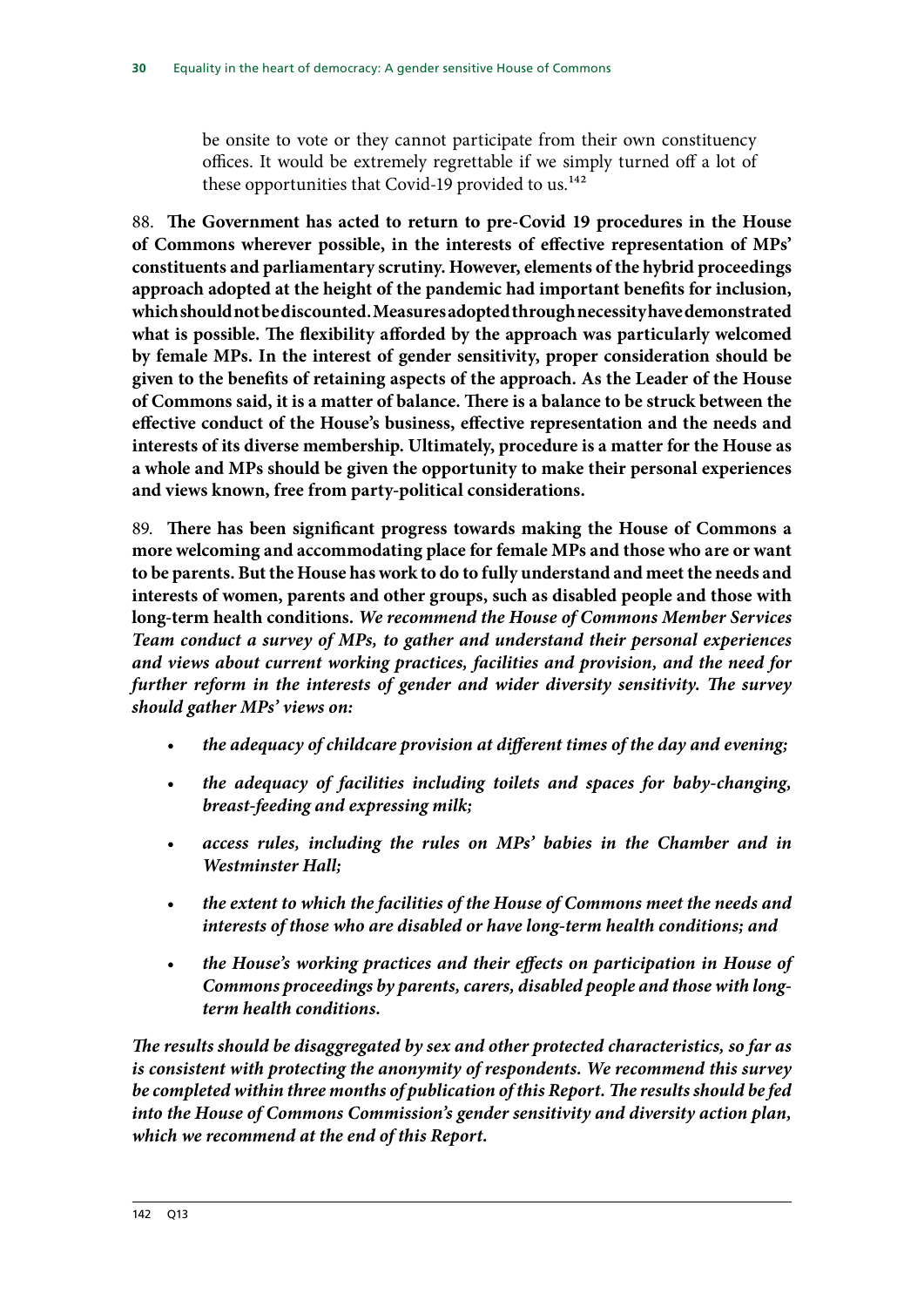## <span id="page-32-0"></span>**5** Transforming culture and behaviour in the House of Commons

90. As discussed above, the Palace of Westminster was designed by men for men and, despite significant progress towards equal representation and gender-sensitivity, the membership of the House of Commons remains male-dominated. Unsurprisingly, MPs often perceive a pervading male culture that can be damaging to both women and men. Several female MPs have described the House of Commons as a "boys club".<sup>143</sup>

#### **A culture of bullying, harassment and sexual misconduct**

91. Deeply concerning evidence of a culture of bullying, harassment and sexual misconduct in the House of Commons came to light in late 2017, when several female former members of House staff spoke out about their treatment at the hands of (mostly male) MPs and staff colleagues.<sup>144</sup> The issue, including its gendered dimension, was laid bare in Dame Laura Cox DBE QC's independent report in October 2018:

> The general description is [ … ] of a corrosive culture, in which bullying and harassment, in particular of women, have become normalised and which cascades down through the structures.<sup>145</sup>

This harmful culture, including a "widespread problem" of unwanted sexual behaviour by men towards women, had been "known about and tolerated for far too long."146 There was no effective system by which those affected by harmful behaviour could raise concerns and seek redress. Dame Laura Cox found that:

> The acquiescence of senior management, the institutional minimising of complaints, the lack of effective procedures to address them, and the lack of support for those targeted for such treatment has resulted in the stifling of potential, the blighting of careers and the loss of talented and dedicated employees, many of them women.<sup>147</sup>

In July 2019, Gemma White QC set out her findings about equally unacceptable behaviour by MPs towards their own office staff, very often young women.<sup>148</sup>

92. There has been a concerted effort since 2018 to transform the culture of the House of Commons by embedding inclusivity and respect for all, and instituting a clear, fair, and

<sup>143</sup> See, for example, "Mhairi Black brands Westminster an 'old boys club': 'I am taken aback by how patronising [and sexist people were'"](https://www.independent.co.uk/news/people/mhairi-black-brands-westminster-an-old-boys-club-i-am-taken-aback-by-how-patronising-and-sexist-people-were-a6936526.html), *The Independent*, 17 March 2016; ["Johnson represents 'boys' club' approach to](https://www.theguardian.com/politics/2021/jan/15/johnson-represents-boys-club-approach-to-commons-says-rudd)  [Commons, says Rudd](https://www.theguardian.com/politics/2021/jan/15/johnson-represents-boys-club-approach-to-commons-says-rudd)", *The Guardian*, 15 January 2021

<sup>144</sup> See, for example, "[Bullying and harassment at the House of Commons](https://www.bbc.co.uk/news/uk-43338305)", BBC News, 8 March 2018

<sup>145</sup> Dame Laura Cox DBE QC, *[The Bullying and Harassment of House of Commons Staff: independent inquiry report](https://www.parliament.uk/globalassets/documents/conduct-in-parliament/dame-laura-cox-independent-inquiry-report.pdf)*, October 2018, para 84

<sup>146</sup> Dame Laura Cox DBE QC, *[The Bullying and Harassment of House of Commons Staff: independent inquiry report](https://www.parliament.uk/globalassets/documents/conduct-in-parliament/dame-laura-cox-independent-inquiry-report.pdf)*, October 2018, para 30

<sup>147</sup> Dame Laura Cox DBE QC, *[The Bullying and Harassment of House of Commons Staff: independent inquiry report](https://www.parliament.uk/globalassets/documents/conduct-in-parliament/dame-laura-cox-independent-inquiry-report.pdf)*, October 2018, para 31

<sup>148</sup> Gemma White QC, *[Bullying and Harassment of MPs' Parliamentary Staff Independent Inquiry Report](https://www.parliament.uk/globalassets/documents/conduct-in-parliament/gwqc-inquiry-report-11-july-2019_.pdf)*, July 2019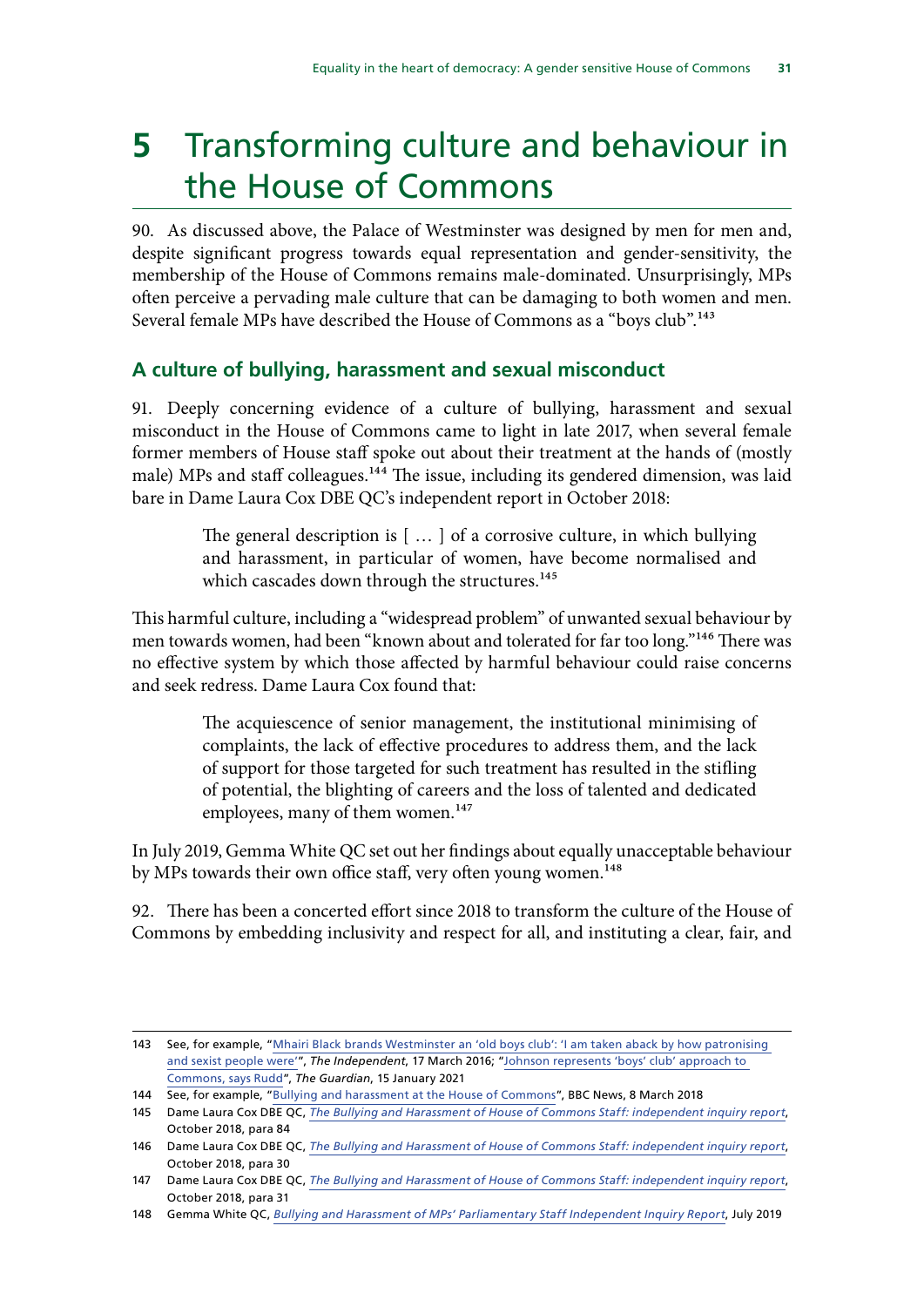<span id="page-33-0"></span>effective system by which complaints about inappropriate and harmful behaviour can be much more effectively dealt with.<sup>149</sup> Below we consider the steps taken since 2018, and discuss three key areas of concern expressed in our inquiry.

#### **Behaviour Code, Valuing Everyone and the Independent Complaints and Grievance Scheme (ICGS)**

93. In July 2018, the House of Commons endorsed a new Parliament-wide Behaviour Code, which applies to everyone working in and visiting Parliament and is now prominently displayed throughout the parliamentary estate. The Behaviour Code is clear that bullying, harassment and sexual misconduct will not be tolerated; they will be "dealt with seriously, independently and with effective sanctions". The Behaviour Code requires everyone to:

- Recognise your power, influence or authority and don't abuse them;
- Think about how your behaviour affects others and strive to understand their perspective;
- Act professionally towards others;
- Ensure Parliament meets the highest ethical standards of integrity, courtesy and mutual respect; and
- Speak up about any unacceptable behaviour you see.

There is a free helpline to report any concerns.<sup>150</sup> Adherence to the Behaviour Code is incorporated into *The Code of Conduct for Members of Parliament*.151 The Rules of Conduct within the MPs' Code also includes treating "staff and all those visiting or working for or with Parliament with dignity, courtesy and respect."<sup>152</sup> Additionally, all parliamentarians and House of Commons, House of Lords and MPs' and Peers' staff have been invited to undergo inclusion training, called Valuing Everyone. As of June 2021, 92% of MPs, and 97% of House of Commons staff, had done so.<sup>153</sup>

94. The House of Commons also endorsed policies and procedures set out in a new Independent Complaints and Grievance Scheme (ICGS), intended to codify a much more effective complaints procedure with a range of sanctions for those found to have behaved inappropriately. The scheme provides independent, externally contracted support and advice to complainants and respondents. There is an Independent Bullying and Harassment Helpline and a separate Independent Sexual Misconduct Advisory Service. Both complainants and respondents can access advice confidentiality. If taken forward, complaints are investigated by independent, externally contracted investigators.<sup>154</sup>

<sup>149</sup> See, for example, "[The new Clerk of the Commons on transforming Parliament's culture"](https://www.politicshome.com/thehouse/article/the-new-clerk-of-the-commons-on-transforming-parliaments-culture), *The House*, 4 March 2019

<sup>150</sup> UK Parliament, [Behaviour Code](https://www.parliament.uk/globalassets/documents/conduct-in-parliament/ukparliamentbehaviourcode.pdf); Freephone helpline 0808 168 9281, [Support@ICGShelpline.org.uk](mailto:Support@ICGShelpline.org.uk)

<sup>151</sup> House of Commons, [Code of Conduct,](https://publications.parliament.uk/pa/cm201719/cmcode/1474/1474.pdf) HC 1474, para 9

<sup>152</sup> House of Commons, [Code of Conduct,](https://publications.parliament.uk/pa/cm201719/cmcode/1474/1474.pdf) HC 1474, para 18

<sup>153</sup> Independent Complaints and Grievance Scheme, *[Annual Report July 2020 - June 2021](https://www.parliament.uk/globalassets/icgs-annual-report---july-2020--june-2021.pdf)*, October 2021

<sup>154</sup> For a comprehensive summary of the development of the ICGS, see *Independent Complaints and Grievance Scheme*, Briefing Paper [08369,](https://researchbriefings.files.parliament.uk/documents/CBP-8369/CBP-8369.pdf) House of Commons Library, April 2021.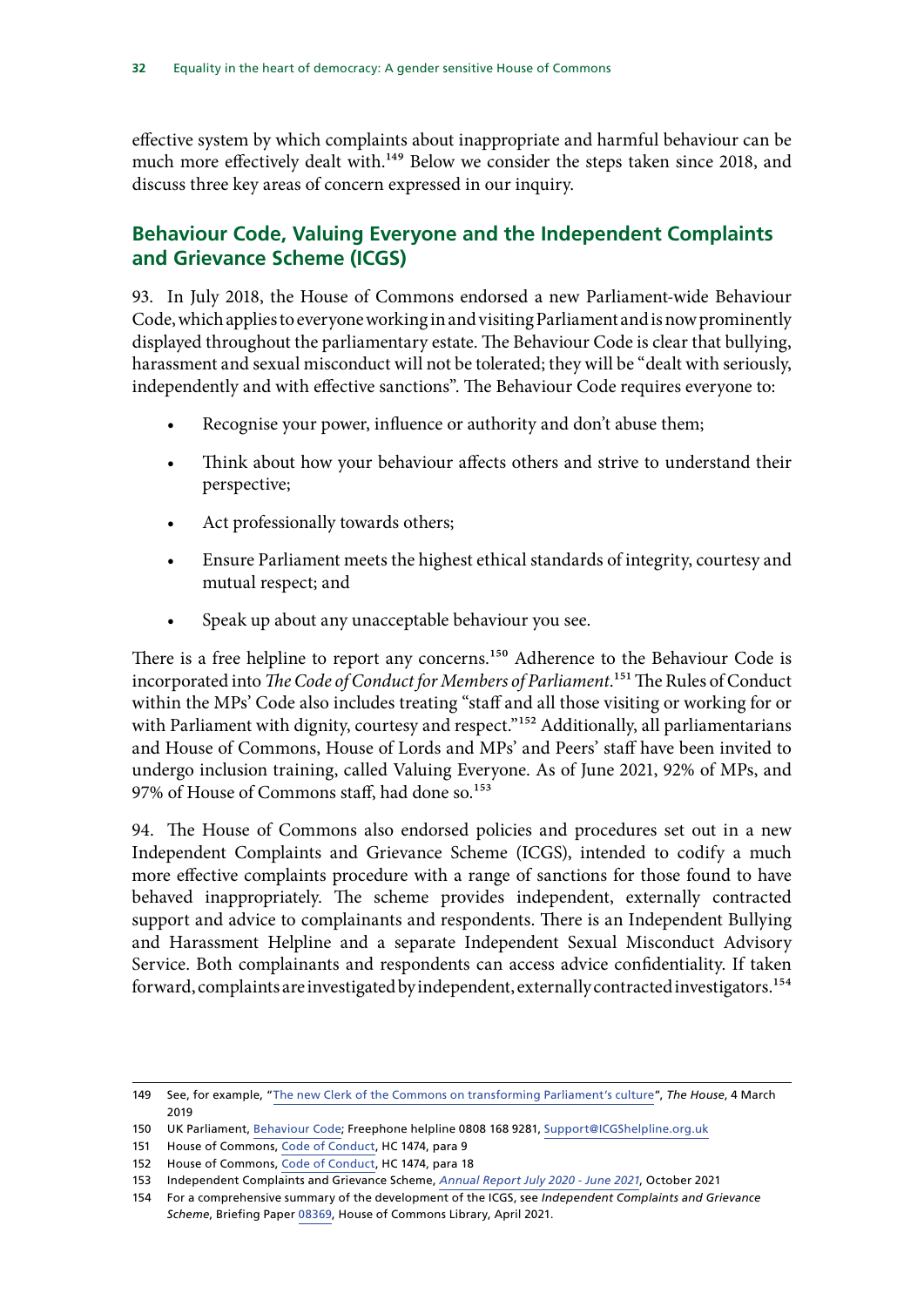Complaints can be made by and against MPs and Peers and their staff, and staff of both Houses of Parliament, the Parliament-wide Parliamentary Digital Service, or any other category of employee or contractor who holds a parliamentary pass.<sup>155</sup>

95. Processes differ for different categories of respondent. For example, if a complaint is upheld against a member of staff of either House, the course of action is decided within the respective line management structures and Human Resources processes, up to and including dismissal for serious cases. In the case of a complaint upheld against an MP's member of staff, the MP is responsible for taking appropriate action as the employer. The processes for complaints upheld against MPs and Peers are more complex. For example, complaints upheld against MPs are initially considered by the Parliamentary Commissioner for Standards, who can require the MP to issue an apology to the complainant, attend training or other remedial action. Before 2021, if the Commissioner considered none of these actions sufficient, the MP was referred to the House of Commons' Committee on Standards, which could require the MP to make a formal apology in writing or in the House of Commons chamber, or recommend more serious sanctions, including suspension or expulsion, for the House as a whole to approve.<sup>156</sup>

96. In June 2020, the House agreed to establish an Independent Expert Panel (IEP) to determine sanctions against MPs in upheld complaints raised through the ICGS, replacing the Committee on Standards in the ICGS process. The first IEP was appointed in November 2020 and started hearing cases in early 2021. Sanctions recommended by the IEP require the approval of the House, but cannot be amended and are decided without debate. The IEP also rules on appeals, against the ICGS-related decisions of the Parliamentary Commissioner for Standards and ICGS-related sanctions.157 The establishment of the IEP implements a key recommendation of Dame Laura's Cox's independent inquiry, that the new approach should be "an entirely independent process, in which Members of Parliament will play no part".<sup>158</sup>

97. Witnesses were broadly positive about the effects of the ICGS. While there was a sense that the scheme was "still bedding in", the system for dealing with inappropriate and harmful behaviour, including of MPs, was clearly now "better than it was".<sup>159</sup> Witnesses welcomed recent changes to the scheme, in particular the establishment and key role of the IEP.160

98. There were some concerns about the complexity of the ICGS. The Shadow Leader of the House, Thangam Debbonaire MP, was concerned that there was not yet "enough understanding of how to use" the scheme, which "obviously needs some work".<sup>161</sup> Centenary Action Group noted the finding of the 18-month review of the ICGS, that

156 Independent Complaints and Grievance Scheme, *[Guide for complainants](https://www.parliament.uk/contentassets/3df71b70e8e847f498932d63dede801a/icgs-bullying-user-guide_complainants_interactive-pdfs_update.pdf)*; see also, Independent Complaints and Grievance Scheme, *[Guide for respondents](https://intranet.parliament.uk/Documents/Cox%20inquiry%20hub/ICGS_Guide_for_Respondents_26_05_2020.pdf)* [UK Parliament intranet only]

<sup>155</sup> House of Lords staff were included in the ICGS from November 2018. Peers and their staff were included from May 2019. Originally restricted to complaints dating from June 2017, in October 2019 the Scheme was extended to cover all historical complaints. See, Independent Complaints and Grievance Scheme, *[Annual Report July 2020](https://www.parliament.uk/globalassets/icgs-annual-report---july-2020--june-2021.pdf)  [- June 2021](https://www.parliament.uk/globalassets/icgs-annual-report---july-2020--june-2021.pdf)*, October 2021, para 4.

<sup>157</sup> For a summary of the development of the IEP see, *[Independent Complaints and Grievance Scheme: independent](https://researchbriefings.files.parliament.uk/documents/CBP-8944/CBP-8944.pdf)  [investigations](https://researchbriefings.files.parliament.uk/documents/CBP-8944/CBP-8944.pdf)*, Briefing Paper 8944, House of Commons Library, July 2021

<sup>158</sup> Dame Laura Cox DBE, *[The Bullying and Harassment of House of Commons Staff: independent inquiry report](https://www.parliament.uk/globalassets/documents/conduct-in-parliament/dame-laura-cox-independent-inquiry-report.pdf)*, October 2018, p 6

<sup>159</sup> Q61 [Sir Charles Walker and Karen Bradley]

<sup>160</sup> See, for example, Centenary Action Group [\(GSP0018](https://committees.parliament.uk/writtenevidence/25389/pdf/)), para 29; Q41 [Ken Gall]; Qq 51–2 [Chris Bryant]; Q122 [Thangam Debbonaire]

<sup>161</sup> Q106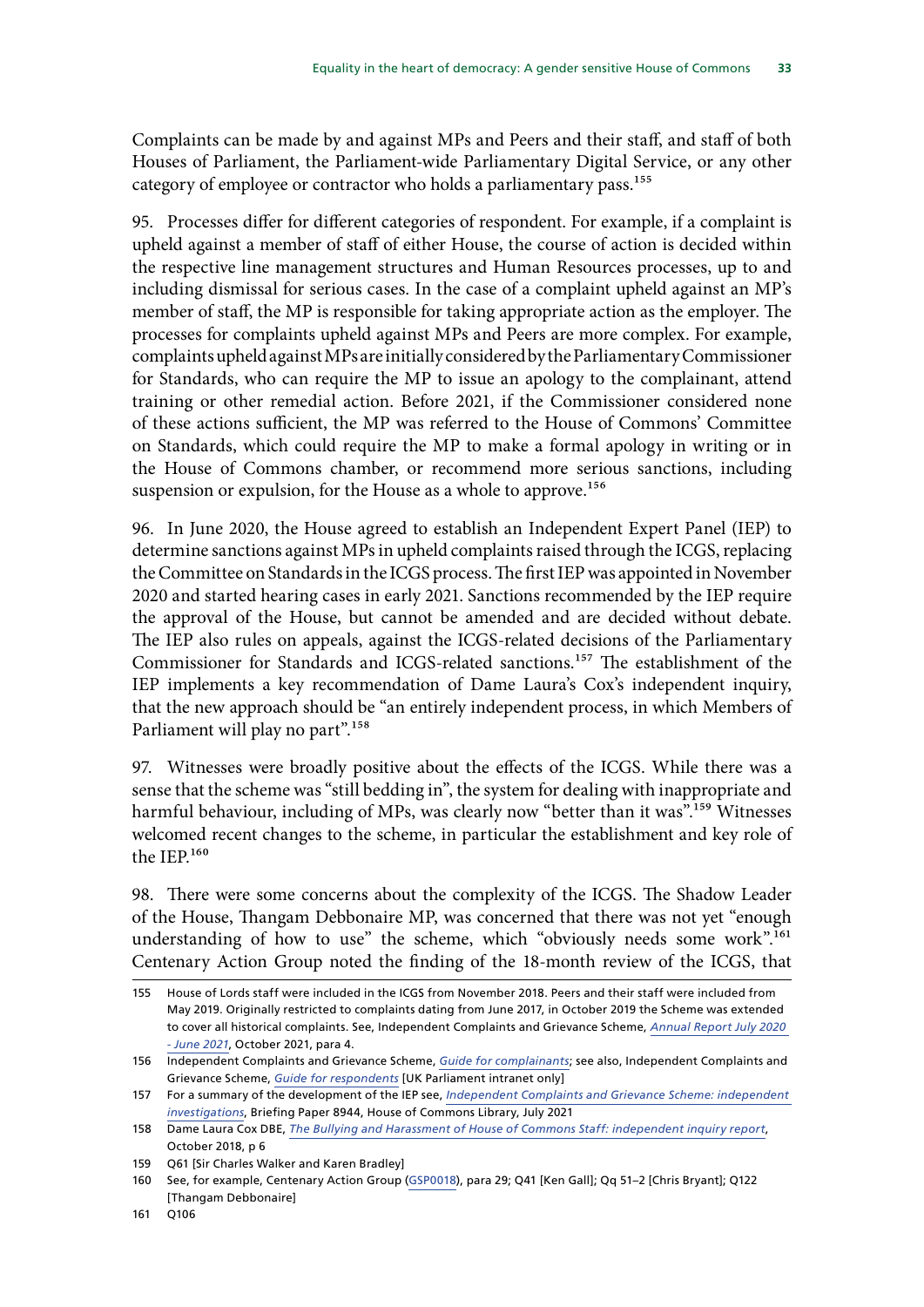<span id="page-35-0"></span>there was a perception in the parliamentary community that the investigation process was "stressful, isolating and lengthy".162 The ICGS's Annual Report for 2020–21, published after we had taken evidence for our inquiry, notes several steps taken to address these concerns. For example, to improve accessibility of the scheme, there was a new ICGS Hub on the parliamentary intranet, which would soon include new video content explaining the scheme. In relation to timescales for investigations, the report notes that:

> Every effort is being taken to reduce the length of time of investigations through greater efficiencies, extra resources in the team, streamlining the processes, better training and guidance for investigators—while not compromising the rigour and robustness of investigations. However, the complexity of some ICGS cases inevitably means that such cases will take a great deal of time to investigate.<sup>163</sup>

99. **The Independent Complaints and Grievance Scheme, alongside the Behaviour Code, Valuing Everyone training and the establishment of the Cultural Transformation Team, is a significant step towards effectively tackling the House of Commons' damaging culture of bullying, harassment and sexual misconduct. We welcome the steps being taken, following the reviews of the scheme by Alison Stanley CBE, to increase its accessibility to the whole parliamentary community and improve its operational efficiency, in particular to speed up investigations where possible. We will continue to scrutinise progress.**

100. In addition to accessibility and operational concerns, evidence to our inquiry highlighted three major areas of concern in ICGS policy and procedures as they related to the behaviour of MPs.

#### **ICGS: major areas of concern**

#### *Recall of MPs*

101. Witnesses noted an apparent anomaly in the treatment of MPs against whom serious complaints, including of sexual misconduct, were upheld. The Recall of MPs Act 2015 allows for recall petitions (public votes on whether a by-election should be held, giving constituents the opportunity to remove an MP who has behaved poorly) in three circumstances: the sitting MP's conviction and sentencing to detention for any offence;<sup>164</sup> the MP's conviction for making false or misleading claims for parliamentary allowances; and the MP's suspension from the House of Commons after a report from the Committee on Standards and recommended sanction of suspension from the House for 10 sitting days (or 14 days where the number of sitting days is not specified) or more.<sup>165</sup> There is no such provision in law for recall petitions arising from ICGS sanctions imposed by the IEP, no matter the seriousness of the case.

102. Chris Bryant MP, Chair of the Committee on Standards emphasised the anomaly as follows:

<sup>162</sup> See, for example, Centenary Action Group [\(GSP0018](https://committees.parliament.uk/writtenevidence/25389/pdf/)), para 30; see also, Alison Stanley CBE FCIP, *[Independent](https://www.parliament.uk/contentassets/e3ed0297d92a400bb249c887a30aa59b/icgs-18-month-review_final.pdf)  [Complaints & Grievance Scheme: Independent 18-Month Review](https://www.parliament.uk/contentassets/e3ed0297d92a400bb249c887a30aa59b/icgs-18-month-review_final.pdf)*, paras 94–119

<sup>163</sup> Independent Complaints and Grievance Scheme, *[Annual Report July 2020 - June 2021](https://www.parliament.uk/globalassets/icgs-annual-report---july-2020--june-2021.pdf)*, October 2021, para 71

<sup>164</sup> [The Representation of the People Act 1981](https://www.legislation.gov.uk/ukpga/1981/34) disqualifies anyone convicted of a crime and sentenced to more than one year in prison from being an MP.

<sup>165</sup> See *Recall elections*, Briefing Paper [5089,](https://researchbriefings.files.parliament.uk/documents/SN05089/SN05089.pdf) House of Commons Library, November 2021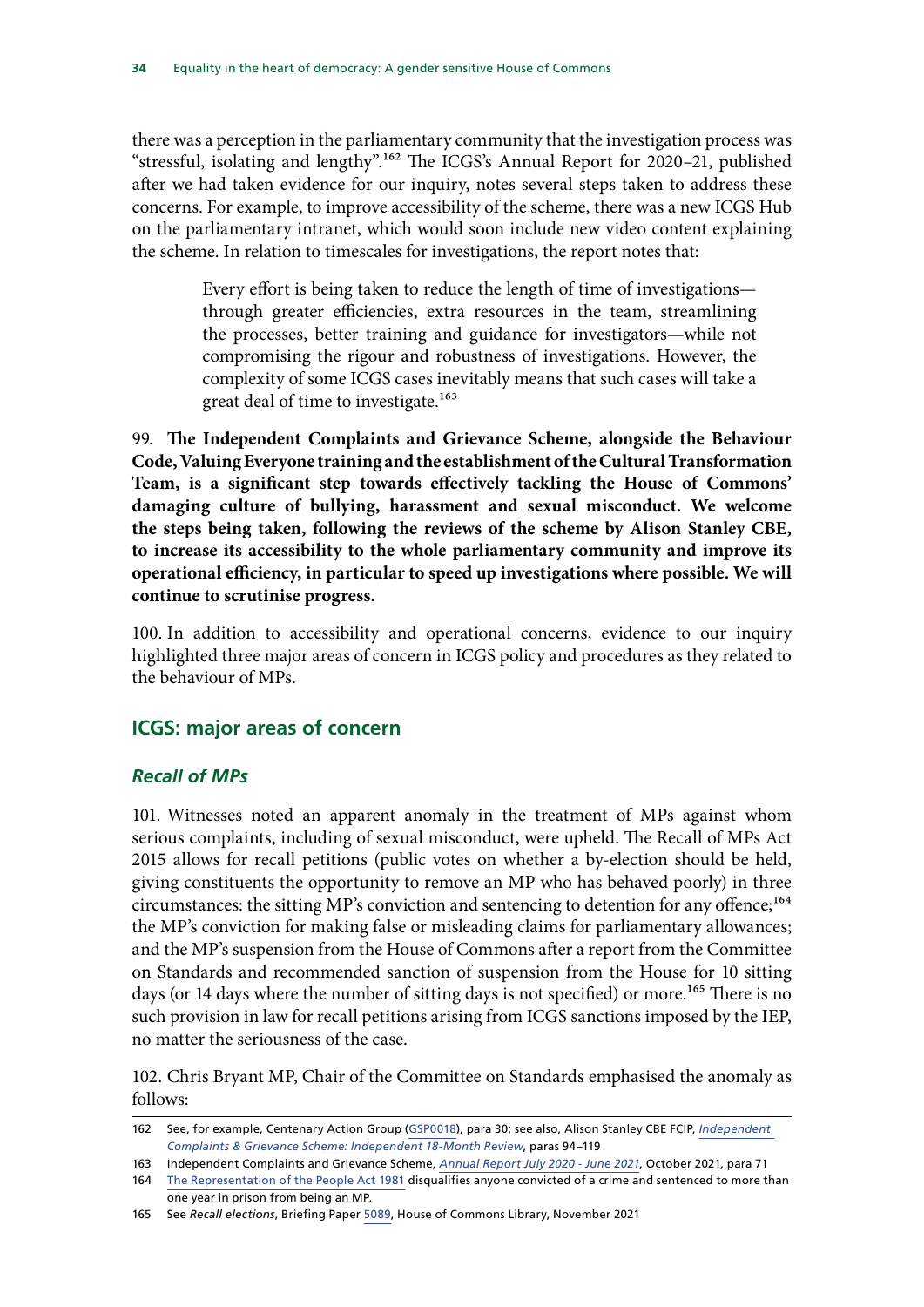<span id="page-36-0"></span>if you are suspended from the House for more than 10 days for a misdemeanour over the registration of a financial interest, you are subject to the Recall of MPs Act, which means that your voters could effectively remove you, but that does not apply if you are suspended for more than 10 days by the Independent Expert Panel for sexual harassment. There are quite a few of us who are angry that we have not been able to close that loophole  $[$  ...  $]$ <sup>166</sup>

103. In August 2021, the Leader of the House wrote to us noting that the Government had tabled a motion before the summer recess to amend the House's Standing Orders to the effect that an IEP sanction of the minimum duration set out in Recall of MPs Act would lead to a recall petition. However, an Opposition amendment had been tabled and the motion could not be agreed by the House.<sup>167</sup> On 19 October 2021, the House agreed the Government motion to affect the change, through amended Standing Orders to be read alongside the Act, in relation to future cases. An Opposition amendment to apply the change retrospectively to cases determined by the IEP was defeated.<sup>168</sup>

104. **We welcome the recent changes to Standing Orders that are intended to allow the triggering of recall petitions in relation to MPs sanctioned by the Independent Expert Panel to suspensions from the House for the minimum duration set out in the Recall of MPs Act 2015. While the delay in bringing forward the necessary motion was regrettable, the application of amended Standing Orders to be read alongside the Act should now correct the error.** *This must now be seen to be effective in applicable cases; if not, the law must be changed for the avoidance of any uncertainty and to act as an effective deterrent to inappropriate and harmful behaviours.*

#### **Attendance at Parliament of MPs under investigation for sexual misconduct**

105. While welcoming the ICGS and the establishment of the IEP as "huge steps in the right direction", Ken Gall, President of the House of Commons Trade Union Side, raised one major concern. He noted that there had been several cases of sexual misconduct brought against MPs. There had been a variety of outcomes and sanctions where complaints had been upheld, such as removal of the party whip and suspension from the House. He noted that "the one constant" in all such cases was that the MPs concerned were "not excluded" from attending Westminster while under investigation. His view was that the House should give greater priority to the need to protect staff and the wider parliamentary community from the risk of potential harm:

> We need to start considering seriously whether some form of exclusion from the estate, not suspension as an MP but exclusion from the estate during the investigation, strictly for sexual misconduct, is something that we might want to bring in. It feels to me like a bit of a throwback to the previous culture that the MP's rights to attend unencumbered seem to take precedence over what in a normal workplace would result in a suspension.<sup>169</sup>

<sup>166</sup> Q51

<sup>167</sup> [Letter dated 18 August 2021 from The Rt Hon Jacob Rees-Mogg MP, Leader of the House of Commons, to the](https://committees.parliament.uk/publications/7201/documents/75800/default/)  [Chair of the Committee](https://committees.parliament.uk/publications/7201/documents/75800/default/)

<sup>168</sup> HC Deb, 19 October 2021, [cols 631–48](https://hansard.parliament.uk/commons/2021-10-19/debates/96D9B04A-5361-49A4-B22B-3A1814442036/IndependentExpertPanelRecommendationsForSanctionsAndTheRecallOfMpsAct2015)

<sup>169</sup> Q41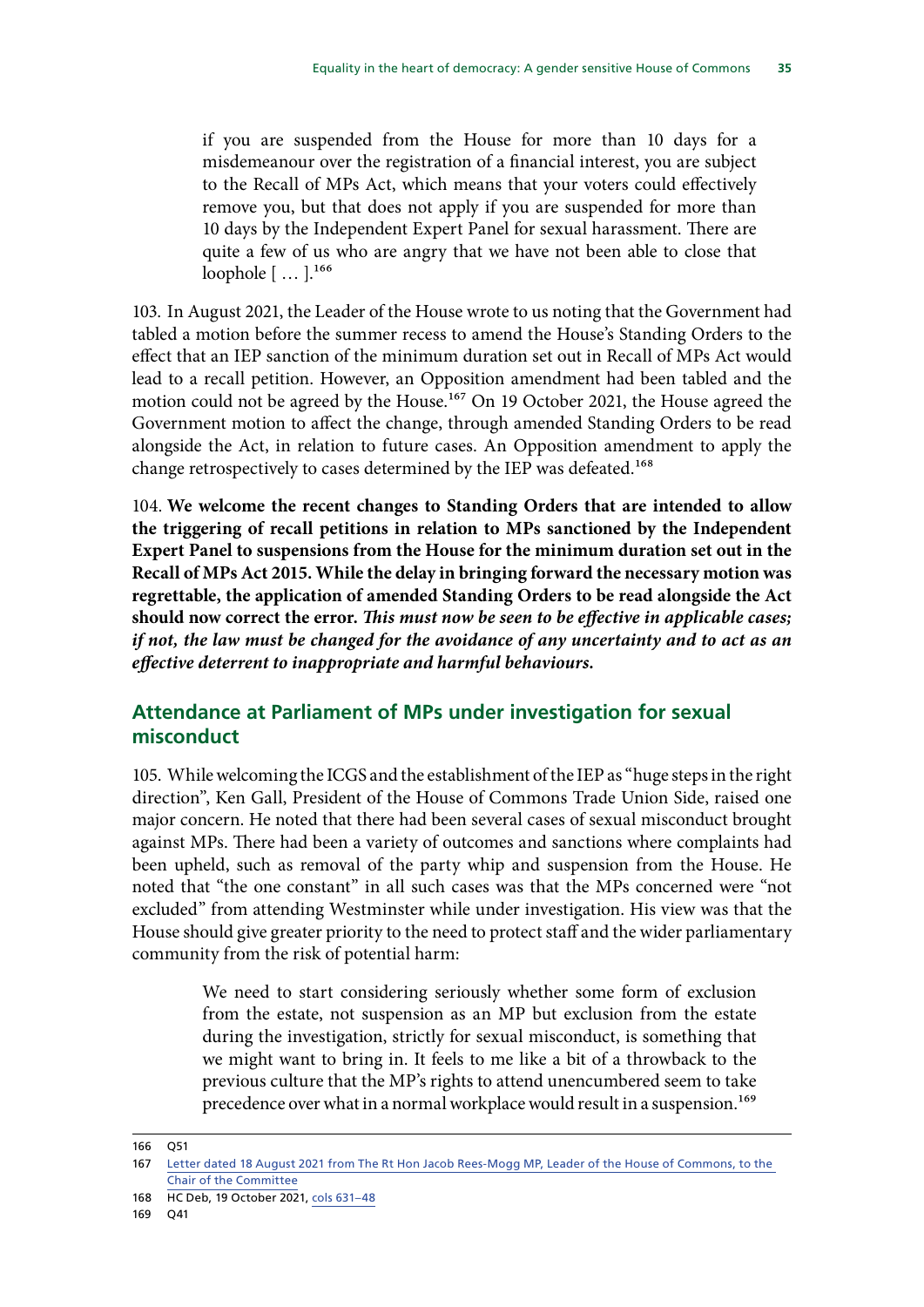106. This is not an entirely straightforward issue and witnesses had mixed views. While the Chair of the Committee on Standards, Chris Bryant MP, believed it ought to be possible to exclude MPs under investigation for sexual misconduct, he noted several complexities. These included:

- how to deal with the confidentiality of complainant and respondent, which is guaranteed during ICGS investigations;
- the very lengthy timescales of some ICGS and police investigations into allegations of sexual misconduct, which might leave MPs "in limbo" and constituents without a democratic representative at Westminster for a protracted period;
- where an investigation period stretched across a general election, in which the MP under investigation would presumably be unable to stand, and subsequently found no case to answer, the investigated person "might feel that they had been permanently removed from the House without due process"; and
- the fact that MPs are not employees of the House, which, though "not a major obstacle to finding a solution [ … ], means that direct comparisons with other workplaces may be difficult."

He noted that the House authorities could already restrict an MP's access to facilities and services as a sanction for unreasonable or inappropriate behaviour, which he suggested could be used as a "precautionary measure to protect staff" in a case of alleged sexual misconduct. Mr Bryant also raised the question of whether exclusion from Parliament would be "sufficient to deal with the concern", given that much of MPs' work happens in their constituencies, where they interact very closely with constituency staff, constituents and others.<sup>170</sup>

107. In oral evidence, the Leader of the House, Mr Rees-Mogg, emphasised that protection of House staff was a matter for the Clerk of the House of Commons and the House of Commons Commission, and that that he "did not have a particular responsibility in this area". He also noted the complexities of protecting MPs' staff, as they were not House employees, and many did not regularly work on the parliamentary estate.<sup>171</sup> This point was echoed by the Clerk of the House, Dr John Benger, who emphasised that that the House of Commons was not a single workplace, it was essentially "650 separate workplaces".172 There were measures he could take to protect his staff, such as restricting an MP's access to services, based on case-by-case risk assessments, but he stressed that "it is not a perfect system, and there is not a simple, perfect solution".<sup>173</sup>

108. The Leader of the House elucidated his views on the matter in a letter of 18 August. He tended towards prioritising the constitutional principle of MPs having an inalienable right to attend Parliament, "by virtue of the fact that they have been democratically elected to represent their constituency" and their "special duty to their constituents as their sole representative in the House of Commons." He also emphasised the importance of confidentiality and a presumption of innocence during investigations, which could be

<sup>170</sup> [Letter dated 11 August 2021 from Chris Bryant MP, Chair of the House of Commons Committee on Standards, to](https://committees.parliament.uk/publications/7200/documents/75799/default/)  [the Chair of the Committee](https://committees.parliament.uk/publications/7200/documents/75799/default/)

<sup>171</sup> Q84

<sup>172</sup> Q198

<sup>173</sup> Q199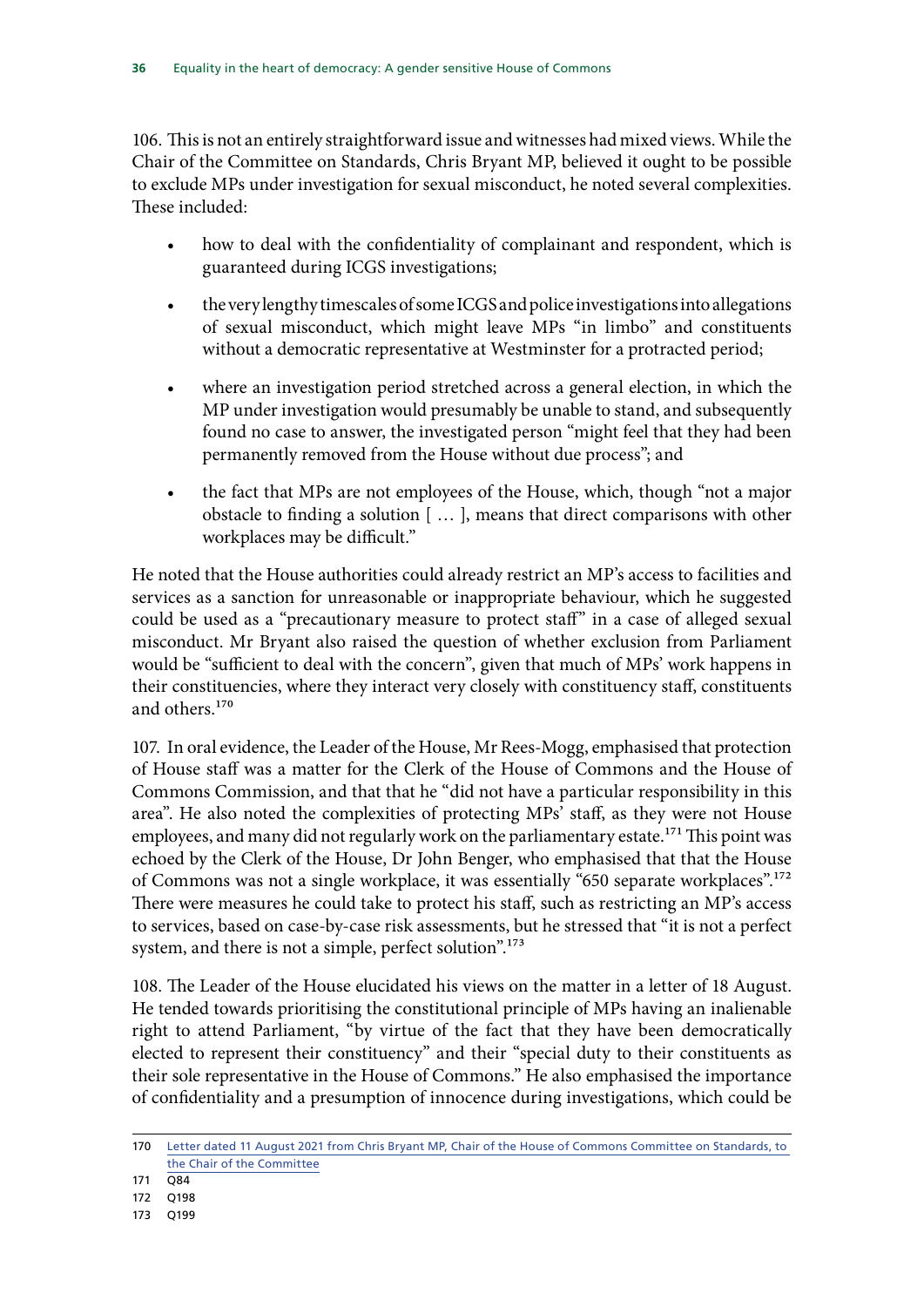compromised if a decision to exclude an MP, and that MP's subsequent absence, drew media and public attention to the case at that stage. He believed there could be detrimental effects on the complainant, including loss of confidentiality, and the "prospects of a fair investigation". His view was that excluding MPs under investigation could also increase the risk of vexatious allegations of sexual misconduct being made against MPs.<sup>174</sup>

109. On 25 November, Ken Gall of the House of Commons Trade Union Side wrote to us with some additional observations about the issue. The Trade Union Side was concerned that the emphasis on the "constitutional and traditional complexities" of implementing exclusion of MPs overlooked the potential risk to both individuals and the reputation of Parliament. The trade unions urged us to recommend that Parliament "look seriously at whether current procedures for dealing with these situations are still the right ones." Their view was that they were not, based in part on the advice of Dr Helen Mott, an adviser to Parliament during the development of the ICGS, on the risk of repeat behaviour:

> The risk that a man known for sexual misconduct might repeat that behaviour is of course very high indeed. Sexual misconduct is usually very much tied to underlying attitudes about women and to a sense of entitlement: these are enduring traits and repeat offenders are, I would say, the norm rather than the exception.

110. Ken Gall emphasised that the Trade Union Side did not assume that those accused were guilty, and that it was calling not for suspension of those under investigation, only for their temporary exclusion from the parliamentary estate while being investigated. It acknowledged that in recent cases steps had been taken through "the usual channels" to reach informal agreements with the MPs in question to not attend Parliament. While welcoming this as an acknowledgment of the problem, the trade unions believed a formal system of exclusion while under investigation would be both proportionate and more effective:

> [ … ] given the seriousness of sexual misconduct allegations, and Parliament's responsibilities to provide a safe environment for staff and others, informal agreements at unminuted meetings involving the respondent, senior officials and the Whips are entirely inappropriate and potentially prejudicial to any investigation. In addition, such an agreement simply may not be complied with by the MP concerned.

The Trade Union Side put forward what it believed was a "relatively straightforward and uncontentious" proposal: that the House of Commons Procedure Committee undertake a short inquiry into the "viability of formally excluding from the [parliamentary] Estate MPs facing sexual misconduct investigations for the period in advance of and during the investigation."175

111. **In other workplaces, suspension of employees under investigation for sexual misconduct is rightly considered the norm. We note that the House of Commons Trade Union Side is not arguing for suspension of MPs under investigation for sexual misconduct, only for temporary exclusion. However, exclusion of MPs from** 

<sup>174</sup> [Letter dated 18 August 2021 from The Rt Hon Jacob Rees-Mogg MP, Leader of the House of Commons, to the](https://committees.parliament.uk/publications/7201/documents/75800/default/)  [Chair of the Committee](https://committees.parliament.uk/publications/7201/documents/75800/default/)

<sup>175</sup> Letter dated 25 November 2021 from Ken Gall, President of the House of Commons Trade Union Side, to the Chair of the Committee [REF WHEN PUBLISHED]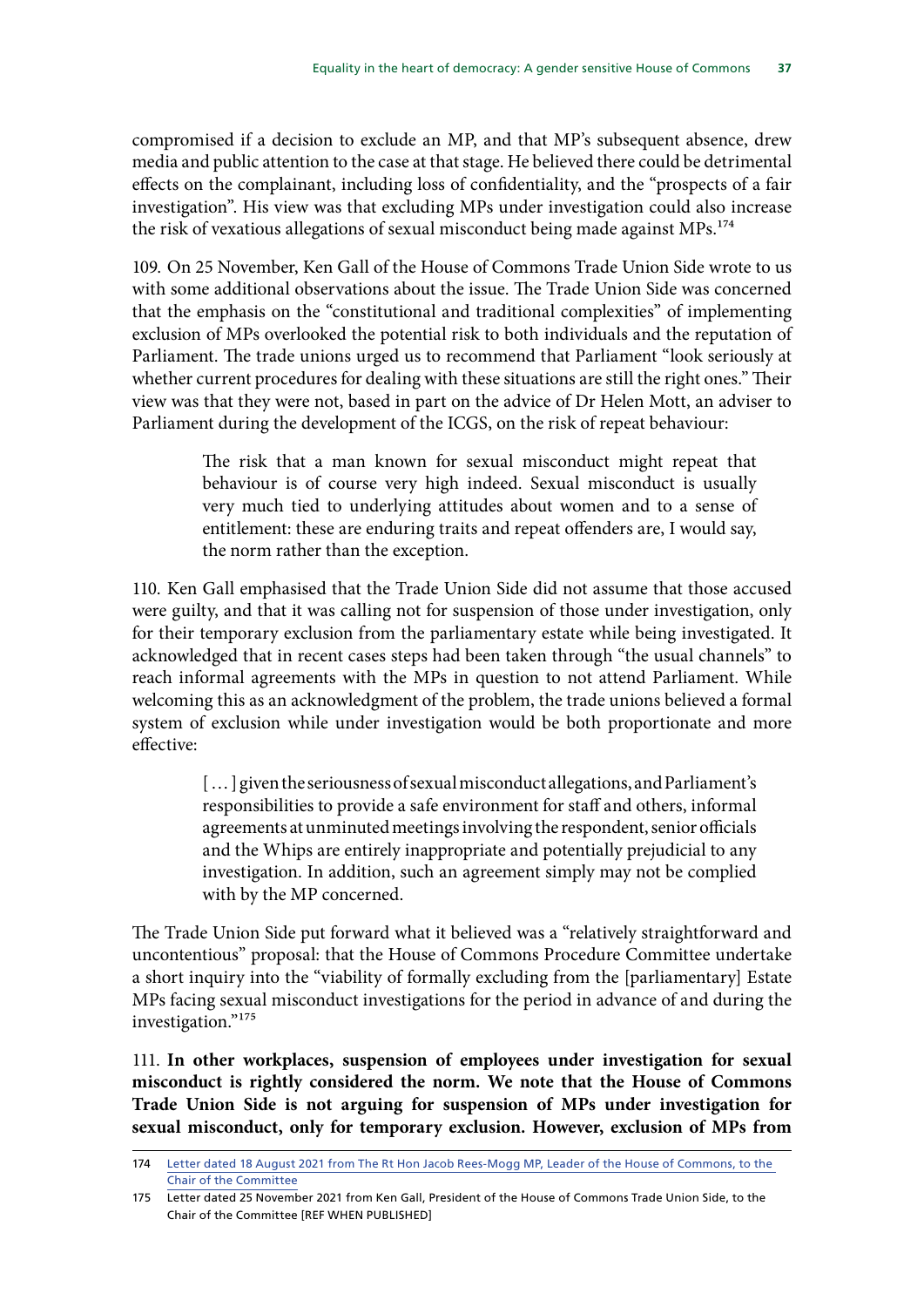<span id="page-39-0"></span>**Parliament is not straightforward. MPs are not employees, they are individually elected postholders, with a specific constitutional and democratic role as their constituents' sole representative in the legislature. This status must be balanced with the need to protect the parliamentary community from potential harm, particularly given the risk of repeat behaviour by men who engage in sexual misconduct. The complex employment relationships in the House of Commons and parliamentary constituencies may mean there is no perfect solution to this issue.** *However, the House should consider whether the current approach, based on case-by-case risk assessments, potential withdrawal of services and facilities and, where necessary, informal agreement through the usual channels that an MP under investigation should not attend Parliament, provides the right balance. We recommend the House of Commons Procedure Committee seek fuller advice from the House's procedural and legal advisers on the issues around balancing protecting people, in Parliament and constituencies, from harm, and constituents' rights to political representation. The Procedure Committee should consider, in the*  light of this advice, whether to inquire into this matter further and bring forward *recommendations, taking into account the need to:*

- *maintain confidentiality for complainants and respondents;*
- *maintain a presumption of innocence and ensure fair investigations; and*
- *mitigate any undue risk of vexatious allegations.*

#### *Applicability of the ICGS to proceedings in the House of Commons*

112. Chris Bryant MP, Chair of the House of Commons Committee on Standards, raised an issue with the scope of the ICGS, noting that it did not cover proceedings in the House of Commons chamber and a perceived lack of clarity around its applicability in other formal proceedings, such as in the division lobbies and during Select Committee meetings.<sup>176</sup>

113. Neither the Parliamentary Commissioner for Standards nor the ICGS can investigate complaints about matters which are the responsibility of the Speaker, which very clearly includes proceedings in the House of Commons chamber. In November 2021, the Committee on Standards noted that the Speaker's role in applying the House's rules and maintaining order in the House of Commons chamber was "deep-rooted in parliamentary history and practice" and did not propose that this should change because:

> Events in the Chamber are fast-moving and discipline has to be instant; the Commissioner's investigation role is not appropriate. Conduct in the Chamber is properly a matter of order for the Chair, who has been given disciplinary powers by the House.<sup>177</sup>

114. However, Mr Bryant believed there may be a case for change, or at least greater clarity, in relation to other proceedings in the House. In oral evidence, he discussed behaviour in the division lobbies:

> [...] if somebody were to sexually harass another Member or, for that matter, a Clerk in a division lobby, because that is a proceeding in Parliament, that

<sup>176</sup> Q61

<sup>177</sup> Committee on Standards, *[Review of the Code of Conduct: proposals for consultation](https://committees.parliament.uk/publications/7999/documents/82638/default/)*, Fourth Report of Session 2021–22, HC 270, para 78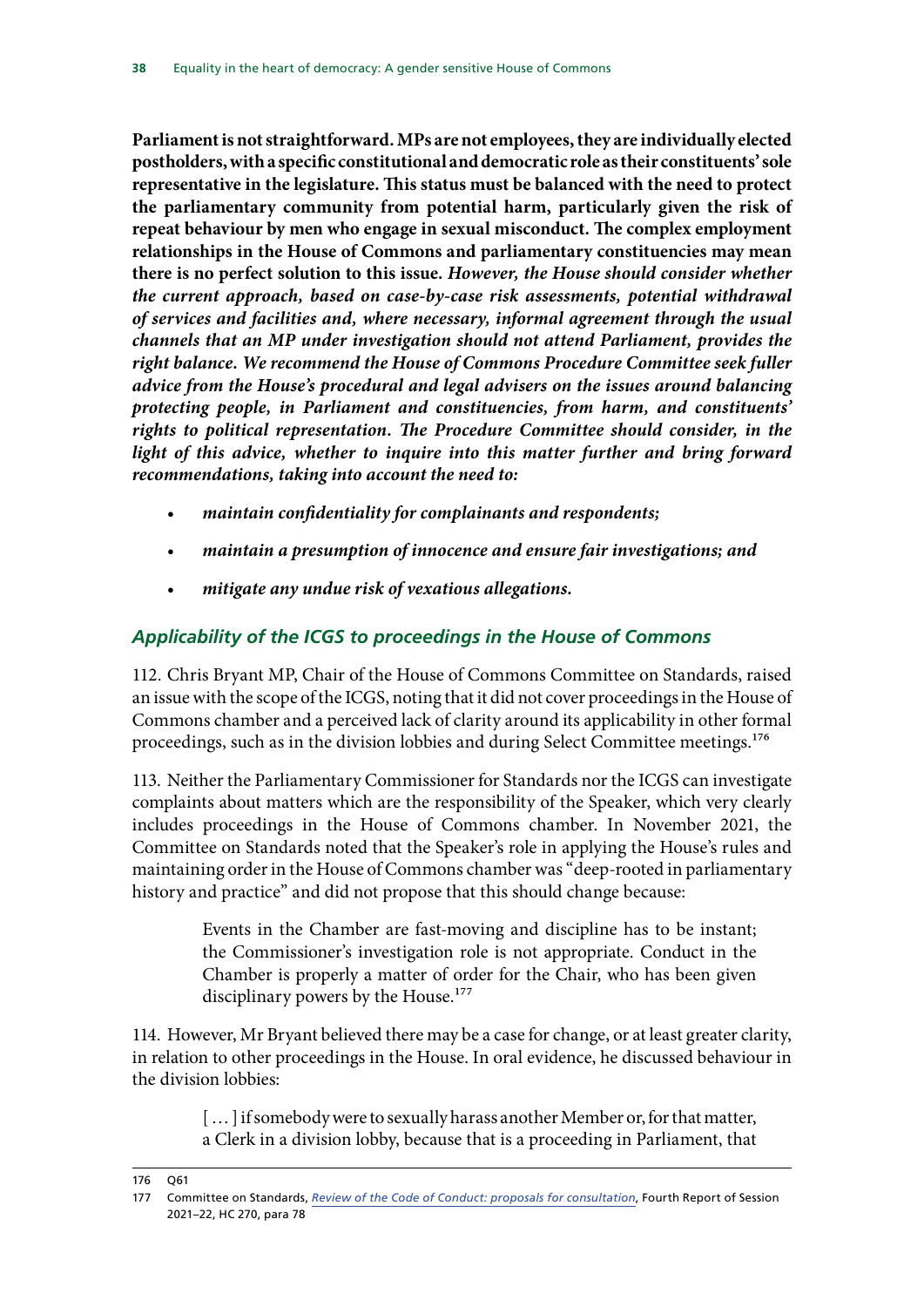would be a matter solely for the Speaker. The Speaker does not have the resources or the powers to be able to deal with something like that [ … ] My suggestion is that the Speaker, in such a situation, should be able to refer that directly to the Independent Expert Panel, so as to be able to navigate around that.<sup>178</sup>

Mr Bryant and the Committee on Standards noted that the House of Lords had amended its procedures to allow ICGS investigations into alleged bullying, harassment and sexual misconduct occurring during proceedings, with the proviso that the House of Lords Commissioner for Standards "would need to recognise freedom of speech as a primary consideration."179 The Code of Conduct for Members of the House of Lords has been amended accordingly.<sup>180</sup> The Commons Committee on Standards is currently considering whether the Speaker should have the option of referring MPs' conduct in the chamber, committees and other proceedings to the Parliamentary Commissioner for Standards, particularly in instances of "potential ICGS cases involving bullying, harassment or sexual misconduct", as part of a wide-ranging inquiry and consultation on proposals for changes to the Code of Conduct for MPs.<sup>181</sup>

115. We were concerned that the options available to MPs, House of Commons staff and others who experienced inappropriate and harmful behaviour during proceedings such as debates, divisions and Select Committee meetings were unclear. We wrote to the Clerk Assistant and Managing Director of the Chamber and Participation Team, Sarah Davies, and the Director of the ICGS, Jo Willows, asking them to clarify the situation in the Commons.182 They confirmed that the ICGS did not cover anything said or written by an MP that "forms part of a proceeding", including:

> [...] speeches or interventions in the Chamber and general committees and, in select committees, questions put to witnesses and other things said in the course of formal meetings, whether in private or in public.

However, other forms of MPs' speech, writing or behaviour that occurred during a formal proceeding would not be considered part of that proceeding, and would therefore fall within the scope of the ICGS. Examples given were: "bullying or harassment of another person via whispering or passing notes"; and "sexual misconduct in the form of unwanted touching of another Member, a clerk or other employee of the House, a witness or a visitor."

116. While noting the "fundamental constitutional principle" of freedom of speech in Parliament, Sarah Davies and Jo Willows emphasised that there were options available to challenge abuses. In the chamber, the Speaker and his deputies in the Chair could take action to address an MP's use of inappropriate language, for example. In Select Committees:

<sup>178</sup> Q61

<sup>179</sup> Q61; Committee on Standards, *[Review of the Code of Conduct: proposals for consultation](https://committees.parliament.uk/publications/7999/documents/82638/default/)*, Fourth Report of Session 2021–22, HC 270, para 76

<sup>180</sup> House of Lords, *[Code of Conduct for Members of the House of Lords](https://www.parliament.uk/globalassets/documents/lords-commissioner-for-standards/hl-code-of-conduct.pdf)*, para 29

<sup>181</sup> Committee on Standards, *[Review of the Code of Conduct: proposals for consultation](https://committees.parliament.uk/publications/7999/documents/82638/default/)*, Fourth Report of Session 2021–22, HC 270, para 79

<sup>182</sup> Letter dated 25 October 2021 from the Chair of the Committee to Sarah Davies, Clerk Assistant and Managing Director of the Chamber and Participation Team, and Jo Willows, Director, Independent Complaints and Grievance Scheme, House of Commons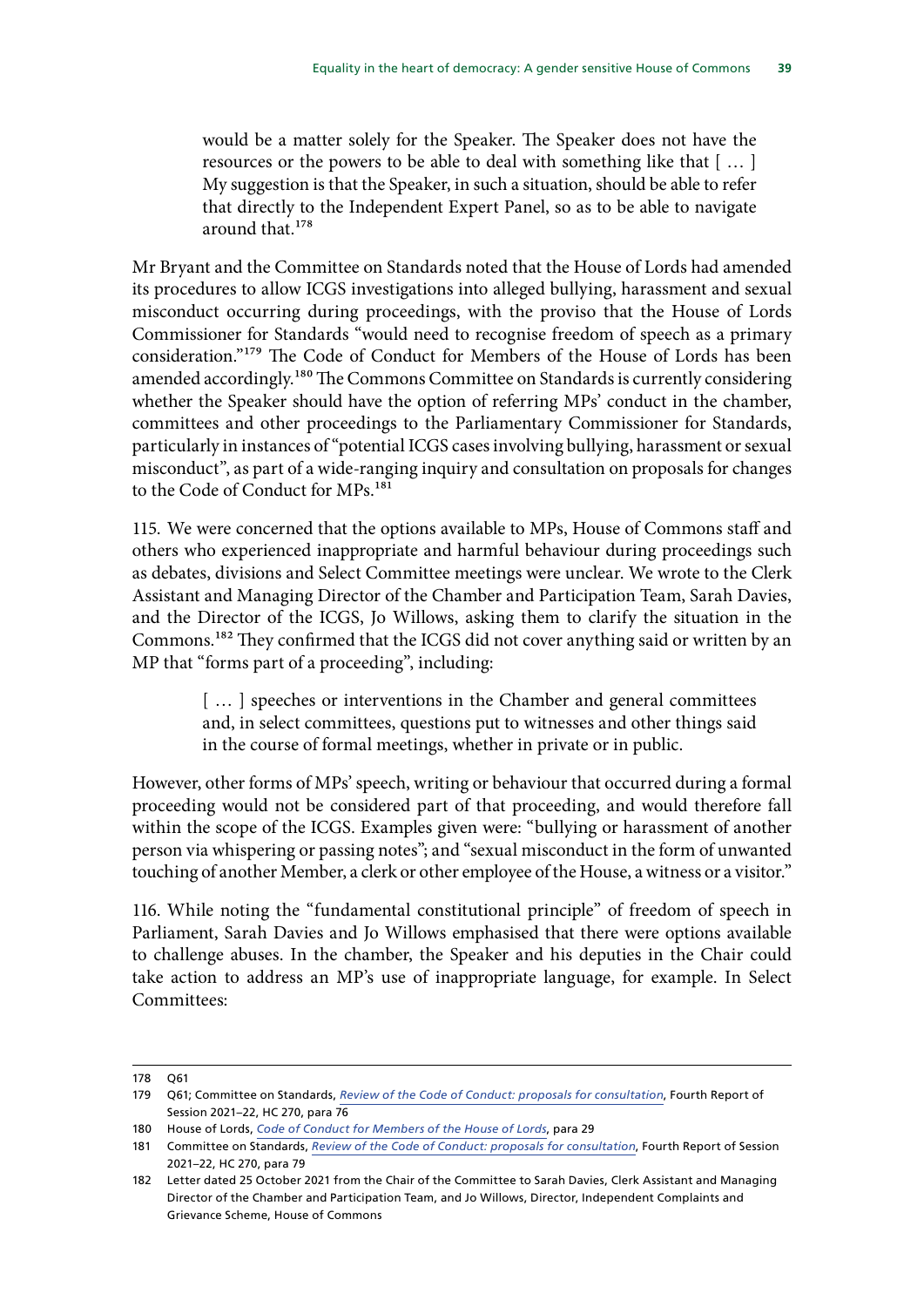the Chair could intervene (or another member of the Committee, if the Chair was the person behaving inappropriately) either during or after the proceedings. A member of staff could also intervene in a private meeting and/or speak to the Member afterwards about their behaviour. If appropriate, this could be supported by the 'restrictions of service' guidance for managers [ … ].

The Clerk Assistant and Director of the ICGS acknowledged the different approach recently adopted in the House of Lords. They told us they were preparing further guidance on these matters in the Commons.<sup>183</sup>

117. **We welcome the clarification by the House of Commons' Clerk Assistant and Director of the Independent Complaints and Grievance Scheme (ICGS) of the circumstances in which the policies and procedures of the ICGS apply to the behaviour of MPs in House of Commons proceedings. The distinction between MPs speech and writing, such as speeches and interventions in the chamber and formal discussions and papers in Committee meetings, that is part of a proceeding and therefore outside of the scope of the ICGS, and behaviours that might occur during a proceeding, such as whispering, note-passing and unwanted physical touching, but do not form part of the formal proceeding and are therefore covered by the ICGS, is a clear and helpful one.** *We recommend that this distinction be clearly set out in updated guidance on the new ICGS Hub. We welcome the Committee on Standards' inclusion of this issue in its broader review and consultation on changes to the Code of Conduct, and its proposal that Mr Speaker should, in certain circumstances, particularly those related to alleged bullying, harassment and sexual misconduct, have the option to refer MPs behaviour in the chamber and other proceedings to the Parliamentary Commissioner for Standards for investigation under ICGS policies and procedures. We encourage MPs, and staff, to submit their views on this to the Committee on Standards' consultation.*

<sup>183</sup> [Email dated 9 November 2021 from the Clerk Assistant, Sarah Davies, and the Director of the ICGS, Jo Willows,](https://committees.parliament.uk/publications/7869/documents/81742/default/)  [House of Commons, to the Chair of the Committee](https://committees.parliament.uk/publications/7869/documents/81742/default/)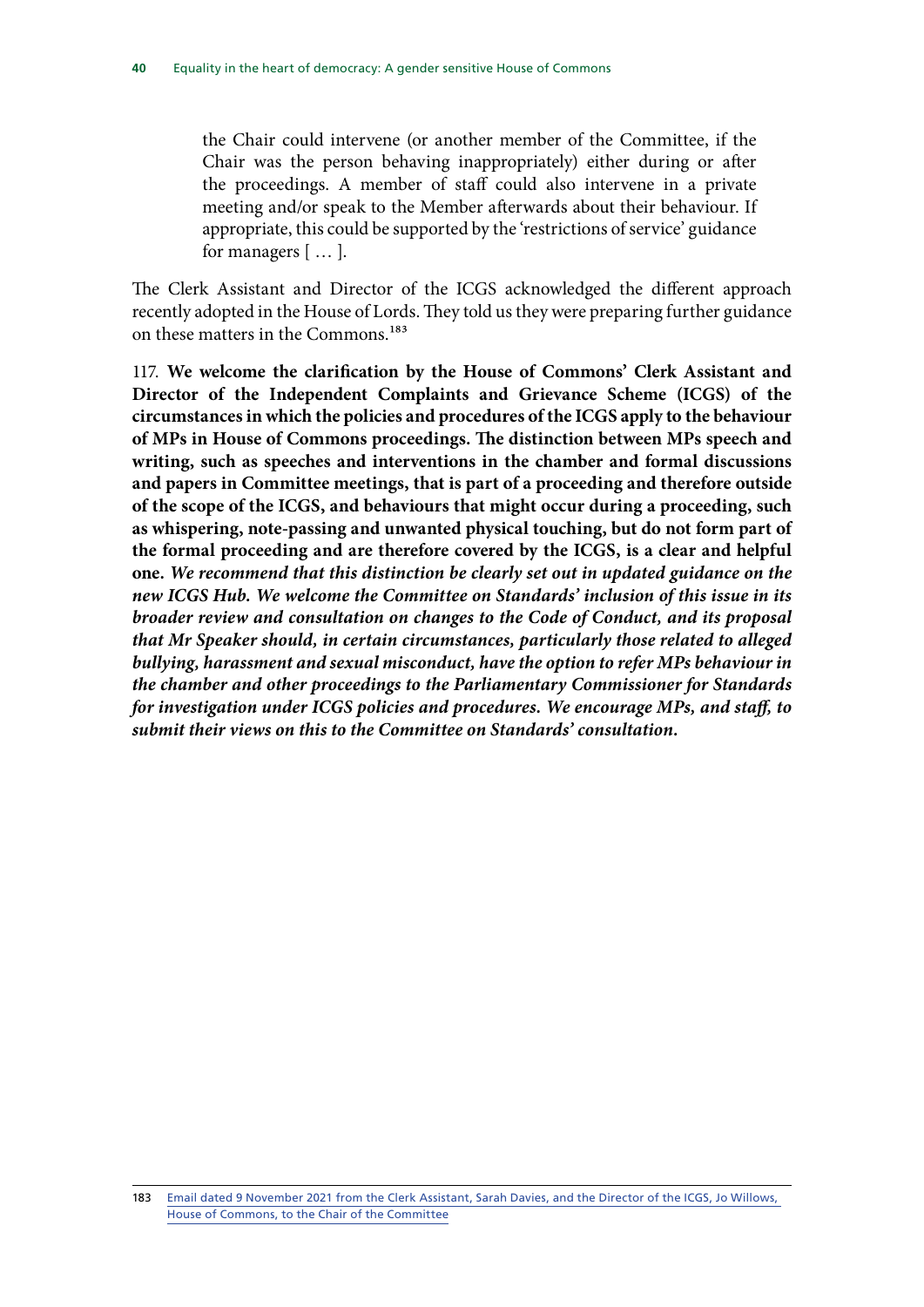## <span id="page-42-0"></span>**6** Maintaining institutional focus and driving further reforms

118. This Report demonstrates that there has been significant, in some areas substantial, progress towards gender sensitising the House of Commons since *The Good Parliament* report in 2016 and the *UK Gender Sensitive Parliament Audit 2018*. Equally, it demonstrates the need for further reform in each of the key areas we have examined. Some witnesses perceived a risk that the pace of progress will slow without a renewed plan of action and greater "institutional focus" on gender and wider diversity issues.<sup>184</sup> Professor Sarah Childs and Dr Jessica C. Smith emphasised that:

> Gender Sensitive Parliaments do not just happen: they require much and, importantly, sustained individual and institutional political and administrative will.<sup>185</sup>

119. *The Good Parliament* report found that a consequence of the House being made up of 650 individually elected and accountable MPs was that "reform is too often the result of individual MPs expending significant time and political capital." The complex governance structure of the House of Commons, in which political and personal needs and interests do not always align, tended to "obscure a wider institutional responsibility to act". The report made recommendations to a wide range of individuals and bodies across the institution, for example the then Speaker, the then Leader of the House, the House of Commons Commission, the Procedure Committee, the Liaison Committee of Select Committee Chairs, our predecessor Committee and the political parties.<sup>186</sup> Professor Childs stressed the difficulties in pressing ahead with reforms in Parliament: "it is not like an organisation with one chief executive who can just flick the switch", she told us.<sup>187</sup>

120. Professor Childs, Dr Alexandra Meakin and Ken Gall of the Trade Union Side mourned the end of the Commons Reference Group on Representation and Inclusion, set up by the then Speaker of the House to deliver the reforms set out in *The Good Parliament* report in 2016.188 The group has not met since 2018. Professor Childs and Dr Jessica C. Smith believed the group, to which Professor Childs was an adviser, had played a key role in driving through many positive reforms. They noted that the "success rate" of *The Good Parliament* report's recommendations, 18 of 43 of which had been implemented, had been "higher than might have been expected", in part because of the existence of a Reference Group with the backing of the then Speaker and then Leader of the House.<sup>189</sup> Given that the Reference Group had not met since 2018, Professor Childs was:

> concerned that in recent years the leadership and the capacity of the institution to work very pointedly together through a particular institution tasked with the job of diversity sensitising a Parliament has declined [ …

<sup>184</sup> See, for example, Q2 [Professor Childs and Dr Meakin]

<sup>185</sup> Professor Sarah Childs and Dr Jessica C. Smith [\(GSP0012\)](https://committees.parliament.uk/writtenevidence/25329/pdf/)

<sup>186</sup> Professor Sarah Childs, *[The Good Parliament](https://www.bristol.ac.uk/media-library/sites/news/2016/july/20%20Jul%20Prof%20Sarah%20Childs%20The%20Good%20Parliament%20report.pdf)*, July 2016

<sup>187</sup> Q135

<sup>188</sup> See, for example, Q3 [Professor Childs]; Q4 [Ken Gall and Dr Meakin]

<sup>189</sup> Sarah Childs and Dr Jessica C. Smith ([GSP0012](https://committees.parliament.uk/writtenevidence/25329/pdf/))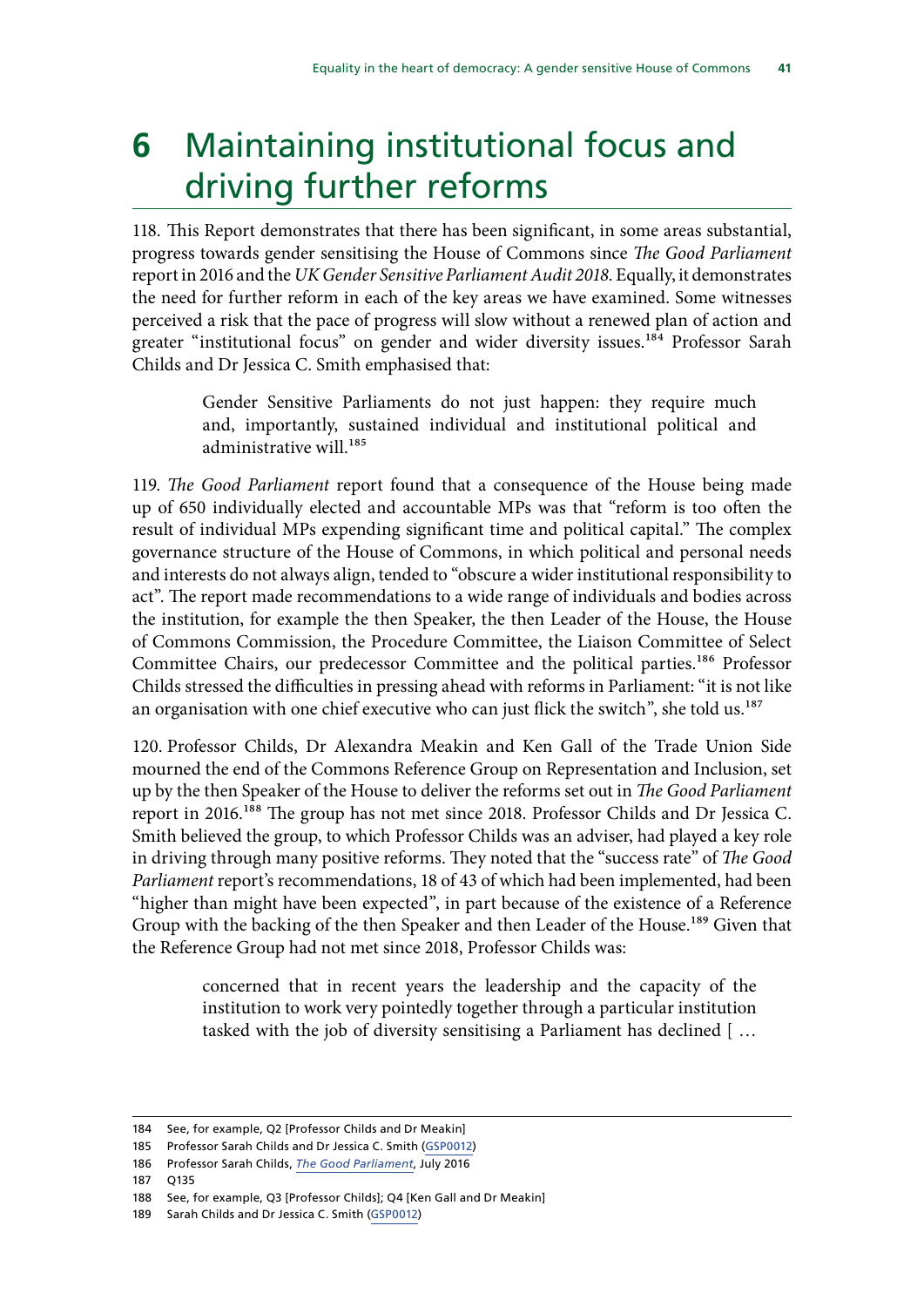]. That is a real institutional deficit that means it is much harder for the House, as an institution, to reform itself in a coherent, planned, accountable and transparent fashion.<sup>190</sup>

Professor Childs, Dr Meakin and Mr Gall all believed a replacement, "refresh" or "update" of the Reference Group, or similar central body, was key to making further progress.<sup>191</sup>

121. The views of MPs we heard from were more mixed. Chris Bryant MP, Chair of the Committee on Standards, and The Rt Hon Karen Bradley MP, Chair of the Procedure Committee, were sceptical about the likely effectiveness of a separate body, which would not have its own power to affect change within the House's governance structure. They believed that the progress made after *The Good Parliament* report demonstrated that change was only affected when the Speaker and the Leader of the House of Commons worked in unison. Elucidating her scepticism about the effectiveness of a Reference Group or similar body in the current context, Karen Bradley said:

> Unless they have the power to do these things and unless they have the full backing of the Government and the Leader to put things on the Order Paper, it is just another Select Committee that can make recommendations.<sup>192</sup>

122. The Leader of the House's view was that no single body's remit could effectively encompass the multi-faceted aspects of gender-sensitivity and diversity across the House of Commons. He did not recognise the "institutional deficit" described by Professor Childs and believed there were "many within Parliament working hard to improve diversity and gender sensitivity". He was, however, "always open to considering suggestions of how focus on these critical issues might be enhanced."193

123. **Despite recent progress in several areas, the House of Commons currently lacks a comprehensive and systematic approach to driving forward reforms to promote gender and diversity sensitivity. This Report has demonstrated the need for further reforms in each of the key areas we have examined: equal representation; support for parent and carer MPs; a gender and diversity sensitive workplace and working practices; and an inclusive culture in which inappropriate and harmful behaviour is no longer tolerated. There is clearly no room for complacency. Now is the time to review progress, build on it through a reinvigorated action plan and institute a systematic monitoring mechanism.** *We recommend, as a first step, the House of Commons Commission conduct a swift review of the implementation of recommendations in The Good Parliament report and the UK Gender Sensitive Parliament Audit 2018, in line with best practice recommended by the Inter-Parliamentary Union and Commonwealth Parliaments Association. We recommend this review be published within six months, together with the results of the Member Services Team's survey of MPs that we have recommended in this Report. We further recommend the Commission report annually to us on progress in any outstanding areas. Where necessary, we will hold annual oral evidence sessions to scrutinise progress and make further recommendations.*

<sup>190</sup> Q2

<sup>191</sup> See, for example, Q3 [Professor Childs]; Q4 [Ken Gall and Dr Meakin]

<sup>192</sup> Q53

<sup>193</sup> [Letter dated 18 August 2021 from The Rt Hon Jacob Rees-Mogg MP, Leader of the House of Commons, to the](https://committees.parliament.uk/publications/7201/documents/75800/default/)  [Chair of the Committee](https://committees.parliament.uk/publications/7201/documents/75800/default/)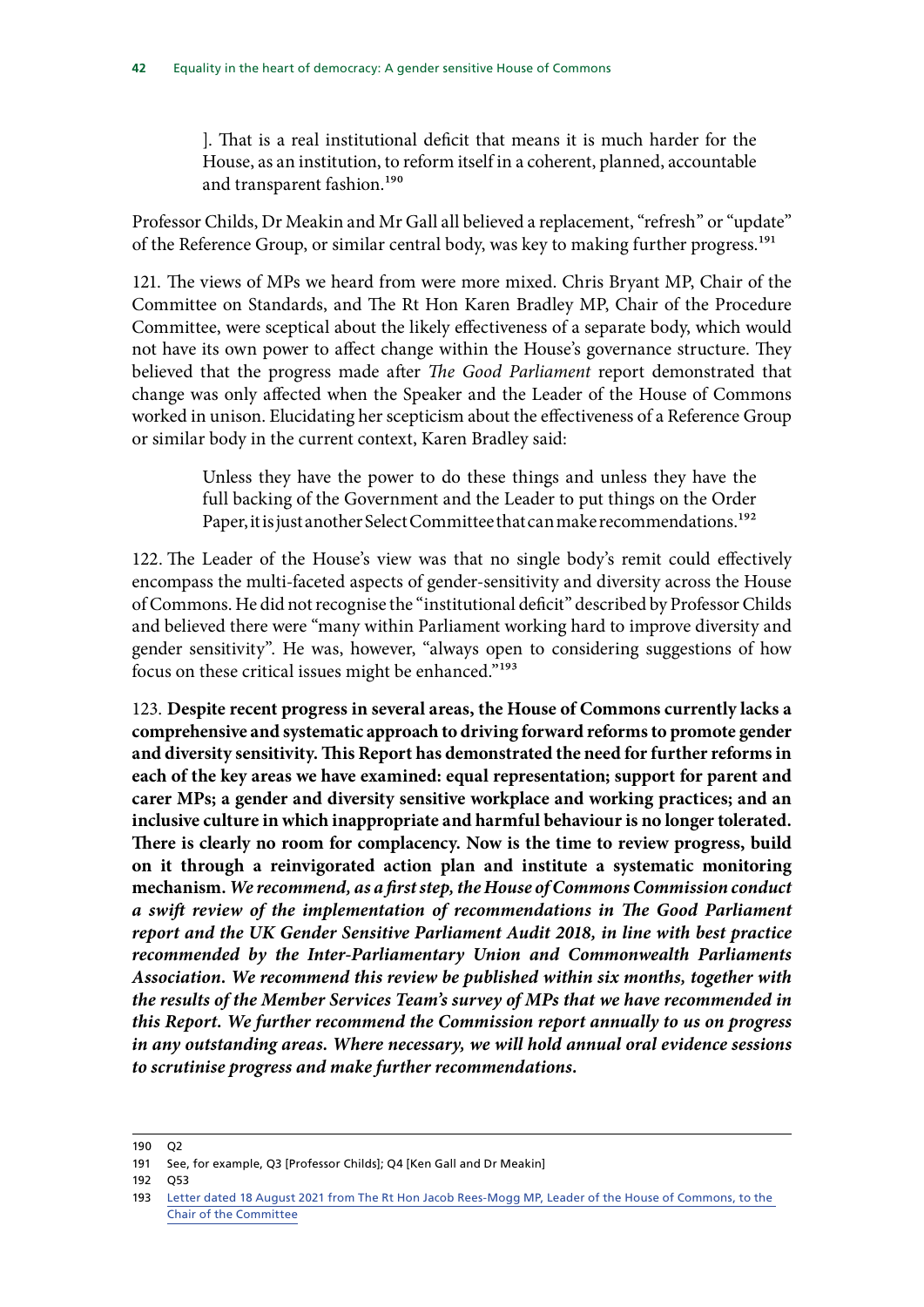### <span id="page-44-0"></span>Conclusions and recommendations

#### Equal representation in the House of Commons

- 1. There has been significant progress, particularly since 1997, towards women's equal representation in the House of Commons. However, women still only make up just over a third of the House of Commons' 650 MPs. There are considerable variations in women's representation in the House across the political parties, which have taken different approaches to their selection of parliamentary candidates. There are also very considerable variations in representation of minority ethnic women across the parties. Lack of equal representation undermines our democracy and, while selection processes remain predominately a matter for the political parties, the Government should take steps to incentivise effective action on gender sensitive and inclusive selection processes across the board. We echo the The Good Parliament report, the UK Gender Sensitive Parliament *Audit 2018, our predecessor Committee and witnesses to our inquiry, including the Equality and Human Rights Commission,*  in recommending the Government enact without further delay section 106 of the *Equality Act 2010 on diversity data of candidates. Greater transparency is likely to incentivise political parties to take steps to select parliamentary candidates who are representative of the communities they seek to serve and allow for clearer scrutiny of the parties' contributions to achieving a gender and diversity sensitive House of Commons.* (Paragraph 22)
- 2. The rise of online abuse and harassment of female parliamentary candidates and MPs, including rape and death threats, is intolerable. It is unacceptable that such behaviour has become commonplace and contributed to female MPs standing down at the last general election. Vicious misogynistic abuse must not be accepted as an inevitable facet of a woman's life in politics. The Government points to the Draft Online Safety Bill and the Elections Bill as ways of addressing the issue. However, we are concerned that these pieces of legislation lack specific focus on the abuse currently being experienced by women, and particularly Black and minority ethnic women, in politics. It remains to be seen whether the Government's current legislative proposals will be sufficient given the sheer scale and severity of the problem. (Paragraph 31)
- 3. *We urge the Government to respond positively to the recommendations in the Report of the Joint Committee on the Draft Online Safety Bill, including those in paragraphs 127 and 136 relating to the Law Commission's proposals for communications that contain threats of serious harm or that stir up hatred based on sex or gender. We further recommend the Government set out in its response to this Report its plans to monitor the effectiveness of its Draft Online Safety Bill and Elections Bill legislation specifically in protecting female parliamentary candidates and MPs, especially those from Black and minority ethnic backgrounds, from threatening and harmful online harassment and abuse. We will return to the issue of online harassment and abuse of female politicians, including the case for further, specific legislation and new offences, in our work on preventing violence against women and girls.* (Paragraph 32)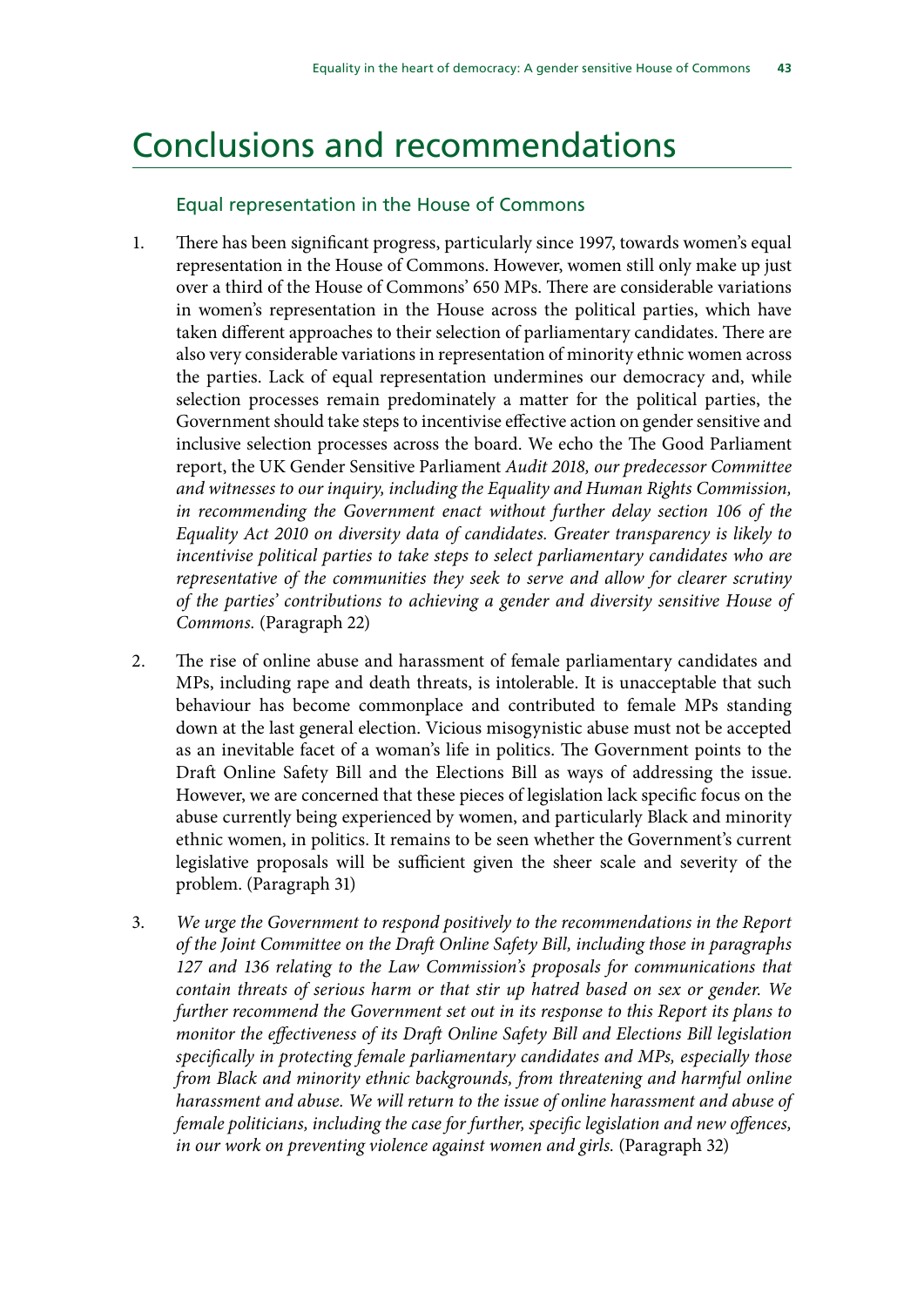#### Support for parent and carer MPs

- 4. *The proxy voting scheme for parental absence is a huge step forward for gender sensitivity*  in the House of Commons. We strongly welcome the scheme as a permanent feature *of the package of support for parent MPs. However, we note witnesses' concerns that the scheme does not mirror statutory maternity leave entitlements or best workplace practice, in which parents can choose to share up to 12 months of leave. It does not provide parity of cover for women and men, which entrenches assumptions about unequal gender roles in childcare. There is no explicit reference to arrangements for parents whose children are born through surrogacy. While the scheme's applicability to those who experience complications in childbirth is very welcome, its reference to "due date" in relation to the start of the period of proxy voting for biological mothers could have unintended negative effects on those who give birth prematurely or later than expected. Cover for complications, miscarriages and baby loss is welcome, but should be made explicit in the scheme. These anomalous features of the scheme should be rectified. We have written to the Chair of the House of Commons Procedure Committee asking her to consider them as part of her Committee's current inquiry into extending the scope of the proxy voting scheme*. (Paragraph 40)
- 5. Like the House of Commons' proxy voting for parental absence scheme, the Independent Parliamentary Standards Authority's (IPSA) new MP parental leave cover fund is a major step forward. It is an important part of a raft of measures in recent years that make the House of Commons a more welcoming and accommodating place for MPs who are, or want to be, parents. However, in mirroring the entitlements of the proxy voting scheme, granting only two weeks leave cover for biological fathers, it entrenches damaging gender assumptions about primary responsibility for childcare. Like the proxy voting scheme, it makes no explicit reference to arrangements for parents of children born through surrogacy. We agree with Professor Childs that IPSA's scheme should set a better example. *We recommend that IPSA consult on extending the current support offered through the MP parental leave cover fund to biological fathers, partners and second adopters so that it is line with best workplace practice and supports the objective of enabling women and men to share childcare responsibilities. IPSA should also make clear the arrangements for parents of children born through surrogacy.* (Paragraph 55)
- 6. We welcome the recent extension of the extended leave fund to cover a greater range of MPs' absences from Westminster, including for ill health and wider caring responsibilities. We also welcome the establishment of a new working group in IPSA to consider how to further embed and improve extended leave support, in the interests of a more inclusive and family-friendly working environment. *IPSA's working group on extended leave should take into account the results of the House of Commons Member Services Team's survey of MPs' experiences, which we recommend in chapter 5 of this Report.* (Paragraph 56)
- 7. We note that the last Equality Impact Assessment (EIA) of IPSA's Scheme of MPs' Staffing and Business Costs was published in 2017 and its intention to conduct an EIA alongside the next comprehensive review of the scheme, no later than 2024. *We recommend that IPSA ensures the EIA is comprehensive and fully in line with the Equality and Human Rights Commission's guidance on complying with the Public*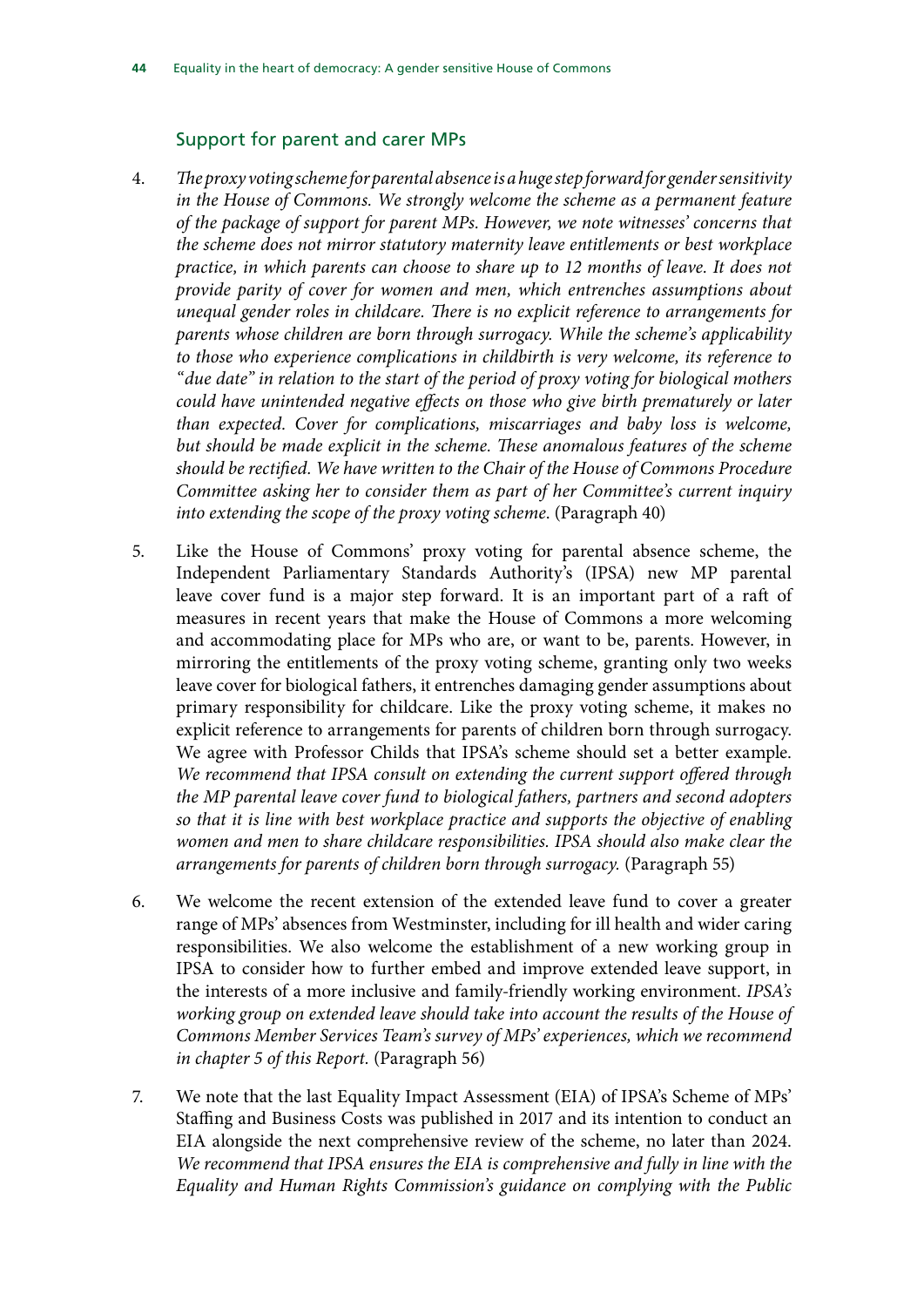*Sector Equality Duty. We further recommend that IPSA consider as part of its 2024 Corporate Plan the case for conducting more frequent EIAs of the scheme as and when significant changes are made between comprehensive reviews.* (Paragraph 57)

8. Publication of MPs' staffing and business costs incurred in relation to parental leave and other costs associated with having dependent children make parent MPs look "more expensive" than those without children. This could be perceived negatively by the public and may therefore be acting as a disincentive to claims. *We recommend that IPSA make a transparent assessment of the impact of publishing additional costs associated with being a parent—including parental leave cover, and additional transport and accommodation costs in relation to dependent children—on the willingness of women and parent MPs to claim support. While we understand and support the imperative for transparency as a default, we believe, in the interest of gender sensitivity, that additional costs associated with childcare and parenthood should be published only at the aggregate, rather than individual MP, level, as is the case with costs associated with disability and security.* (Paragraph 58)

#### A gender-sensitive working environment

- 9. Provision of dedicated car parking bays for MPs with young children would be a simple way of making the House of Commons more family-friendly and a small step towards reducing the burden on MPs who are also the primary carers of their children. It is a straightforward measure that you would expect to see at any car park for a large public building. *We recommend the House of Commons' Head of Access and Services swiftly review the availability of ground level parking spaces close to the Chamber and, taking into account the needs of disabled Blue Badge holders, designate the maximum possible number for parent and child parking. We further recommend that the Parliamentary Works Sponsor Body consider the provision of accessible car parking spaces as part of its Outline Business Base for Restoration and Renewal.* (Paragraph 67)
- 10. It is clear that gender sensitivity was not embedded in the Restoration and Renewal programme from the outset in 2013. We note that the programme now has accessibility and inclusion as one of its strategic aims and that the Parliamentary Works Sponsor Body (Sponsor Body) has a small Equality, Diversity and Inclusion team. We welcome recent steps taken by the Sponsor Body to survey the experiences and needs of the parliamentary community, including MPs. However, we are concerned that there continues to be insufficient institutionalised focus on, and expertise in, gender sensitivity to support the programme. *We recommend the Sponsor Body appoint an independent advisory panel of experts on gender and diversity sensitivity to advise on building design and facilities in the Outline Business Case for any temporary decant location and the restored and renewed Palace of Westminster. This panel should include specific expertise to support the Sponsor Body to comply with its legal obligations under the Equality Act 2010 on sex and other protected characteristics. We also recommend that the Sponsor Body conduct and publish annual audits of its contribution to a gender sensitive House of Commons, drawing on the recommendations in The Good Parliament report and regular consultation with*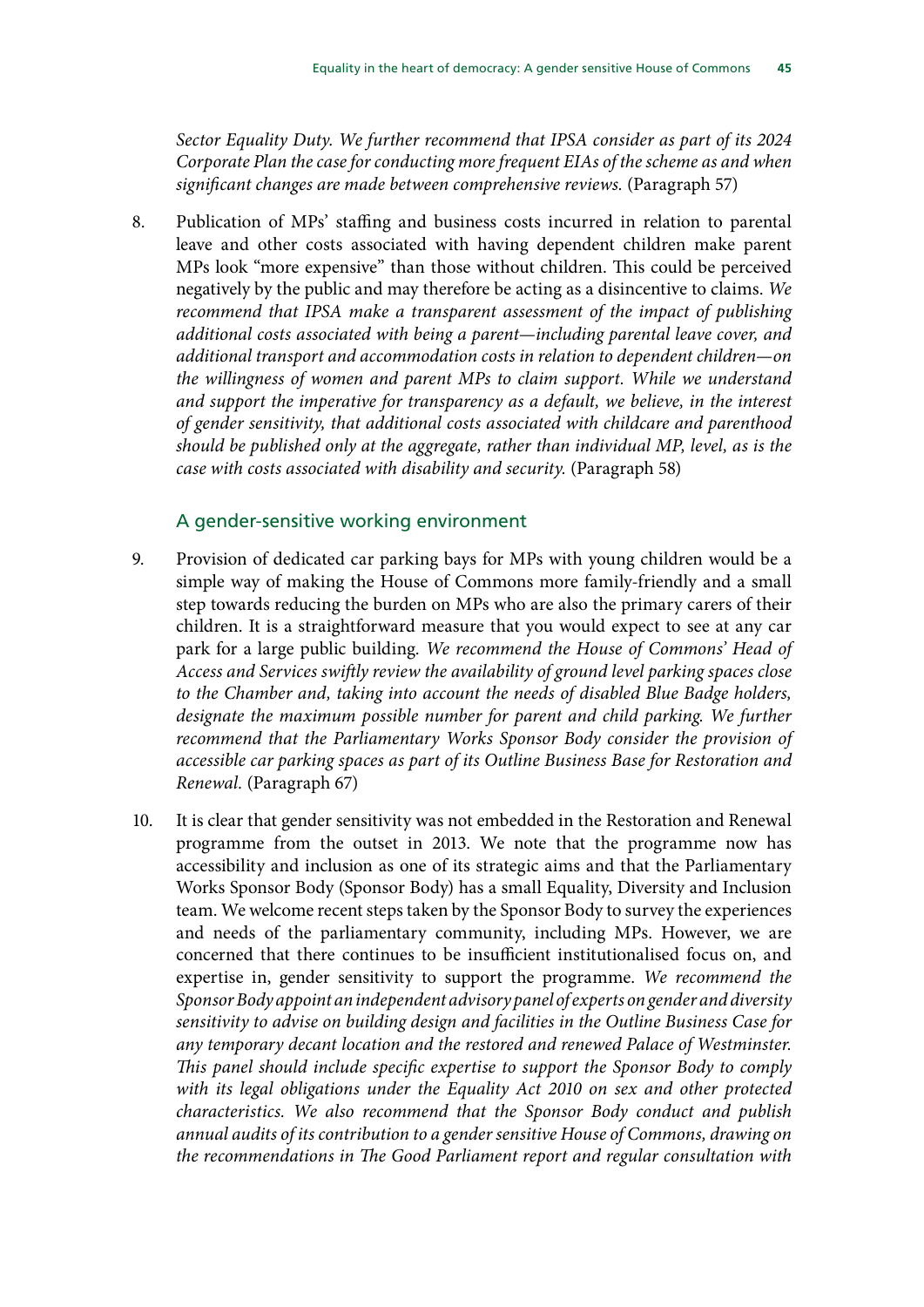*the parliamentary community, so that there can be transparent scrutiny by the public and this Committee. Its annual audit should include the diversity of the Sponsor Body itself, including its parliamentary membership.* (Paragraph 80)

- 11. The Government has acted to return to pre-Covid 19 procedures in the House of Commons wherever possible, in the interests of effective representation of MPs' constituents and parliamentary scrutiny. However, elements of the hybrid proceedings approach adopted at the height of the pandemic had important benefits for inclusion, which should not be discounted. Measures adopted through necessity have demonstrated what is possible. The flexibility afforded by the approach was particularly welcomed by female MPs. In the interest of gender sensitivity, proper consideration should be given to the benefits of retaining aspects of the approach. As the Leader of the House of Commons said, it is a matter of balance. There is a balance to be struck between the effective conduct of the House's business, effective representation and the needs and interests of its diverse membership. Ultimately, procedure is a matter for the House as a whole and MPs should be given the opportunity to make their personal experiences and views known, free from partypolitical considerations. (Paragraph 88)
- 12. There has been significant progress towards making the House of Commons a more welcoming and accommodating place for female MPs and those who are or want to be parents. But the House has work to do to fully understand and meet the needs and interests of women, parents and other groups, such as disabled people and those with long-term health conditions. *We recommend the House of Commons Member Services Team conduct a survey of MPs, to gather and understand their personal experiences and views about current working practices, facilities and provision, and the need for further reform in the interests of gender and wider diversity sensitivity. The survey should gather MPs' views on:*
	- *the adequacy of childcare provision at different times of the day and evening;*
	- *the adequacy of facilities including toilets and spaces for baby-changing, breastfeeding and expressing milk;*
	- *access rules, including the rules on MPs' babies in the Chamber and in Westminster Hall;*
	- *the extent to which the facilities of the House of Commons meet the needs and interests of those who are disabled or have long-term health conditions; and*
	- *the House's working practices and their effects on participation in House of Commons proceedings by parents, carers, disabled people and those with longterm health conditions.*

*The results should be disaggregated by sex and other protected characteristics, so far as is consistent with protecting the anonymity of respondents. We recommend this survey be completed within three months of publication of this Report. The results should be fed into the House of Commons Commission's gender sensitivity and diversity action plan, which we recommend at the end of this Report.* (Paragraph 89)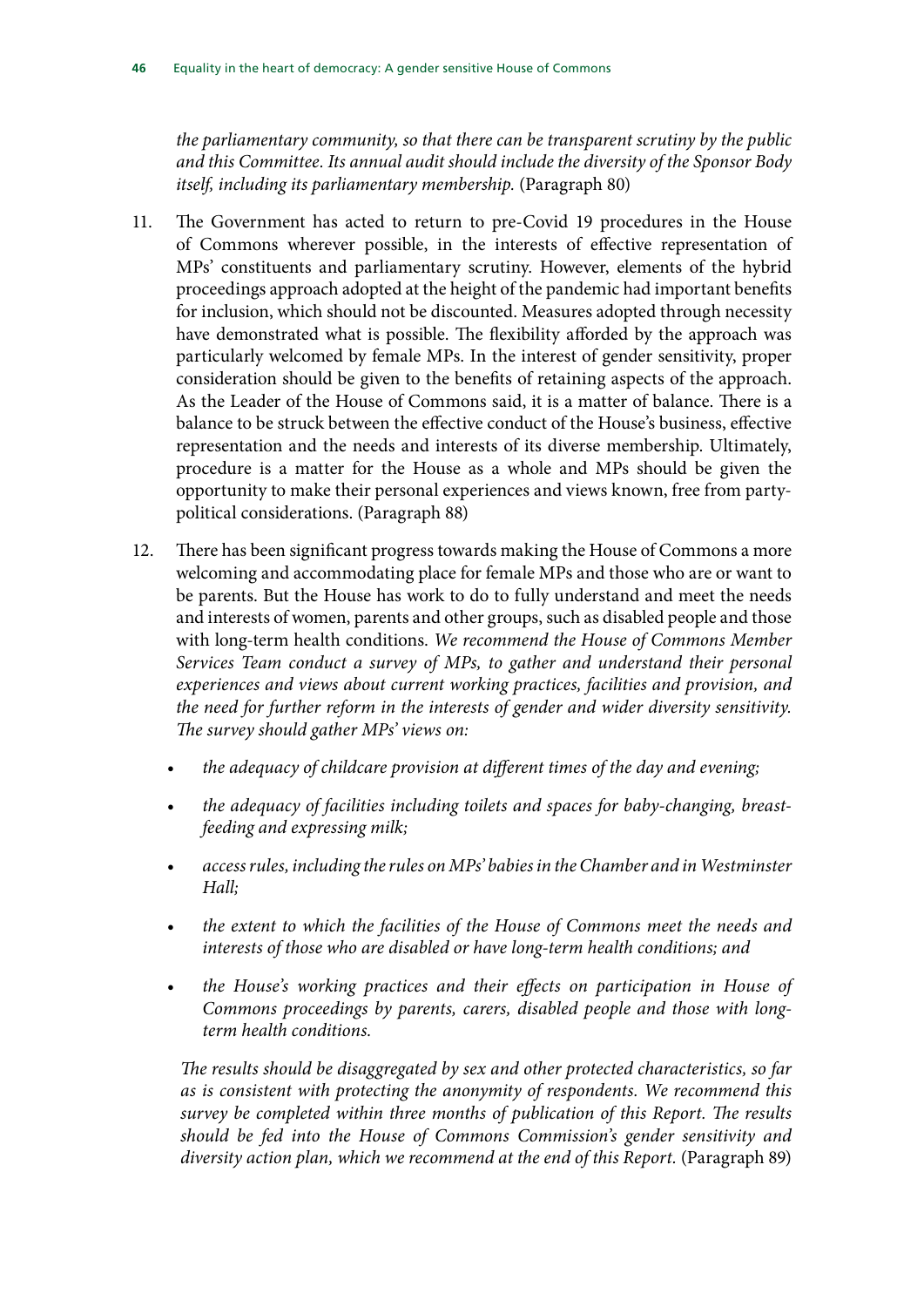#### Transforming culture and behaviour in the House of Commons

- 13. The Independent Complaints and Grievance Scheme, alongside the Behaviour Code, Valuing Everyone training and the establishment of the Cultural Transformation Team, is a significant step towards effectively tackling the House of Commons' damaging culture of bullying, harassment and sexual misconduct. We welcome the steps being taken, following the reviews of the scheme by Alison Stanley CBE, to increase its accessibility to the whole parliamentary community and improve its operational efficiency, in particular to speed up investigations where possible. We will continue to scrutinise progress. (Paragraph 99)
- 14. We welcome the recent changes to Standing Orders that are intended to allow the triggering of recall petitions in relation to MPs sanctioned by the Independent Expert Panel to suspensions from the House for the minimum duration set out in the Recall of MPs Act 2015. While the delay in bringing forward the necessary motion was regrettable, the application of amended Standing Orders to be read alongside the Act should now correct the error. *This must now be seen to be effective in applicable cases; if not, the law must be changed for the avoidance of any uncertainty and to act as an effective deterrent to inappropriate and harmful behaviours.* (Paragraph 104)
- 15. In other workplaces, suspension of employees under investigation for sexual misconduct is rightly considered the norm. We note that the House of Commons Trade Union Side is not arguing for suspension of MPs under investigation for sexual misconduct, only for temporary exclusion. However, exclusion of MPs from Parliament is not straightforward. MPs are not employees, they are individually elected postholders, with a specific constitutional and democratic role as their constituents' sole representative in the legislature. This status must be balanced with the need to protect the parliamentary community from potential harm, particularly given the risk of repeat behaviour by men who engage in sexual misconduct. The complex employment relationships in the House of Commons and parliamentary constituencies may mean there is no perfect solution to this issue. *However, the House should consider whether the current approach, based on case-by-case risk assessments, potential withdrawal of services and facilities and, where necessary, informal agreement through the usual channels that an MP under investigation should not attend Parliament, provides the right balance. We recommend the House of Commons Procedure Committee seek fuller advice from the House's procedural and legal advisers on the issues around balancing protecting people, in Parliament and constituencies, from harm, and constituents' rights to political representation. The Procedure Committee should consider, in the light of this advice, whether to inquire into this matter further and bring forward recommendations, taking into account the need to:*
	- *maintain confidentiality for complainants and respondents;*
	- *maintain a presumption of innocence and ensure fair investigations; and*
	- *mitigate any undue risk of vexatious allegations.* (Paragraph 111)
- 16. We welcome the clarification by the House of Commons' Clerk Assistant and Director of the Independent Complaints and Grievance Scheme (ICGS) of the circumstances in which the policies and procedures of the ICGS apply to the behaviour of MPs in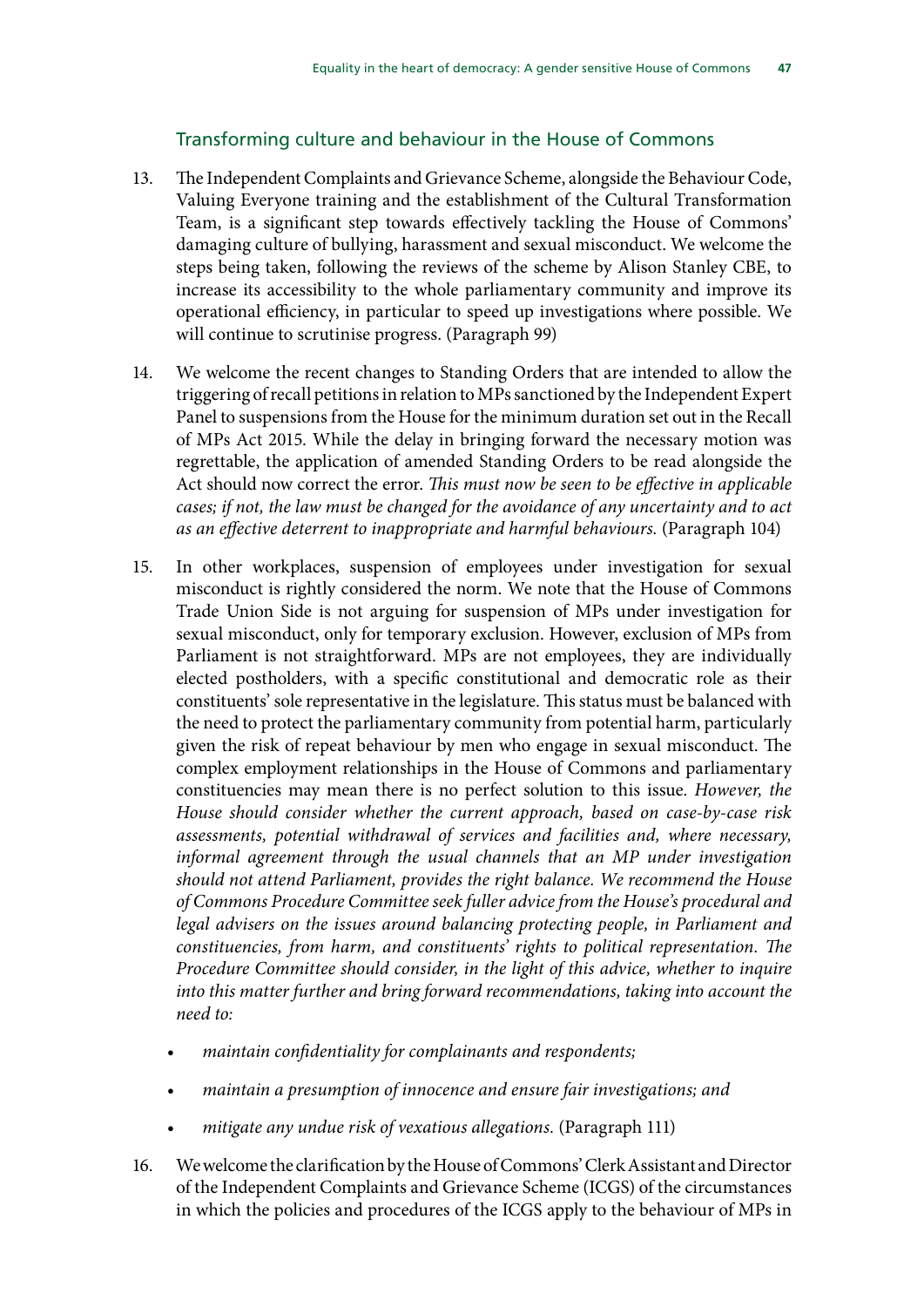House of Commons proceedings. The distinction between MPs speech and writing, such as speeches and interventions in the chamber and formal discussions and papers in Committee meetings, that is part of a proceeding and therefore outside of the scope of the ICGS, and behaviours that might occur during a proceeding, such as whispering, note-passing and unwanted physical touching, but do not form part of the formal proceeding and are therefore covered by the ICGS, is a clear and helpful one. *We recommend that this distinction be clearly set out in updated guidance on the new ICGS Hub. We welcome the Committee on Standards' inclusion of this issue in its broader review and consultation on changes to the Code of Conduct, and its proposal that Mr Speaker should, in certain circumstances, particularly those related to alleged bullying, harassment and sexual misconduct, have the option to refer MPs behaviour in the chamber and other proceedings to the Parliamentary Commissioner for Standards for investigation under ICGS policies and procedures. We encourage MPs, and staff, to submit their views on this to the Committee on Standards' consultation.* (Paragraph 117)

#### Maintaining institutional focus and driving further reforms

17. Despite recent progress in several areas, the House of Commons currently lacks a comprehensive and systematic approach to driving forward reforms to promote gender and diversity sensitivity. This Report has demonstrated the need for further reforms in each of the key areas we have examined: equal representation; support for parent and carer MPs; a gender and diversity sensitive workplace and working practices; and an inclusive culture in which inappropriate and harmful behaviour is no longer tolerated. There is clearly no room for complacency. Now is the time to review progress, build on it through a reinvigorated action plan and institute a systematic monitoring mechanism. *We recommend, as a first step, the House of Commons Commission conduct a swift review of the implementation of recommendations in The Good Parliament report and the UK Gender Sensitive Parliament Audit 2018, in line with best practice recommended by the Inter-Parliamentary Union and Commonwealth Parliaments Association. We recommend this review be published within six months, together with the results of the Member Services Team's survey of MPs that we have recommended in this Report. We further recommend the Commission report annually to us on progress in any outstanding areas. Where necessary, we will hold annual oral evidence sessions to scrutinise progress and make further recommendations.* (Paragraph 123)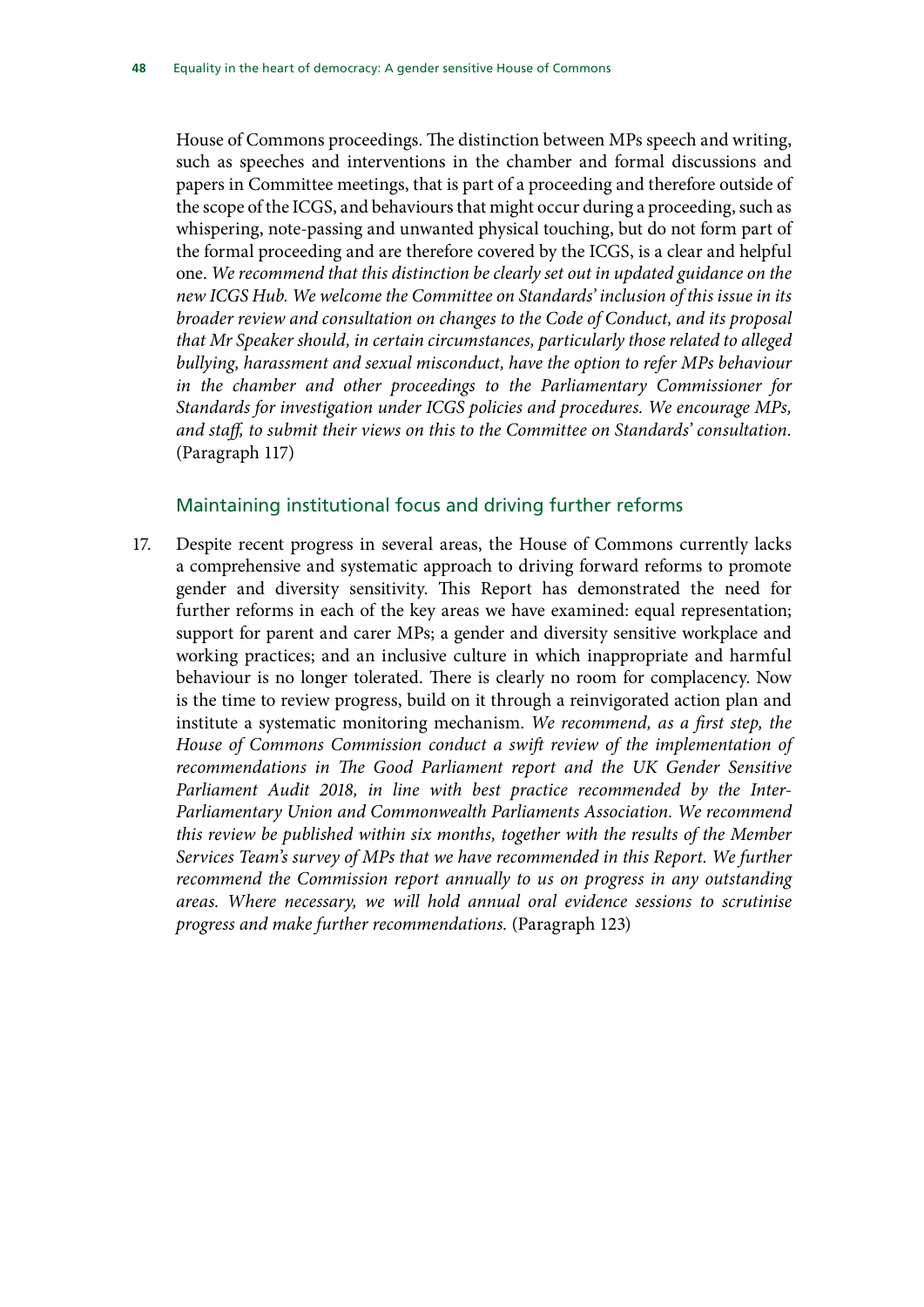## <span id="page-50-0"></span>Formal minutes

#### **Wednesday 27 October 2021**

Members present: Caroline Nokes, in the Chair Theo Clarke Elliot Colburn Jackie Doyle-Price Carolyn Harris Kim Johnson Ms Anum Qaisar Bell Ribeiro-Addy

Draft Report (*Equality in the heart of democracy: A gender sensitive House of Commons*), proposed by the Chair, brought up and read.

*Ordered*, That the draft Report be read a second time, paragraph by paragraph.

Paragraphs 1 to 123 read and agreed to.

*Resolved*, That the Report be the Fifth Report of the Committee to the House.

*Ordered*, That the Chair make the Report to the House.

*Ordered*, That embargoed copies of the Report be made available (Standing Order No. 134).

[Adjourned until Wednesday 2 March at 2 p.m.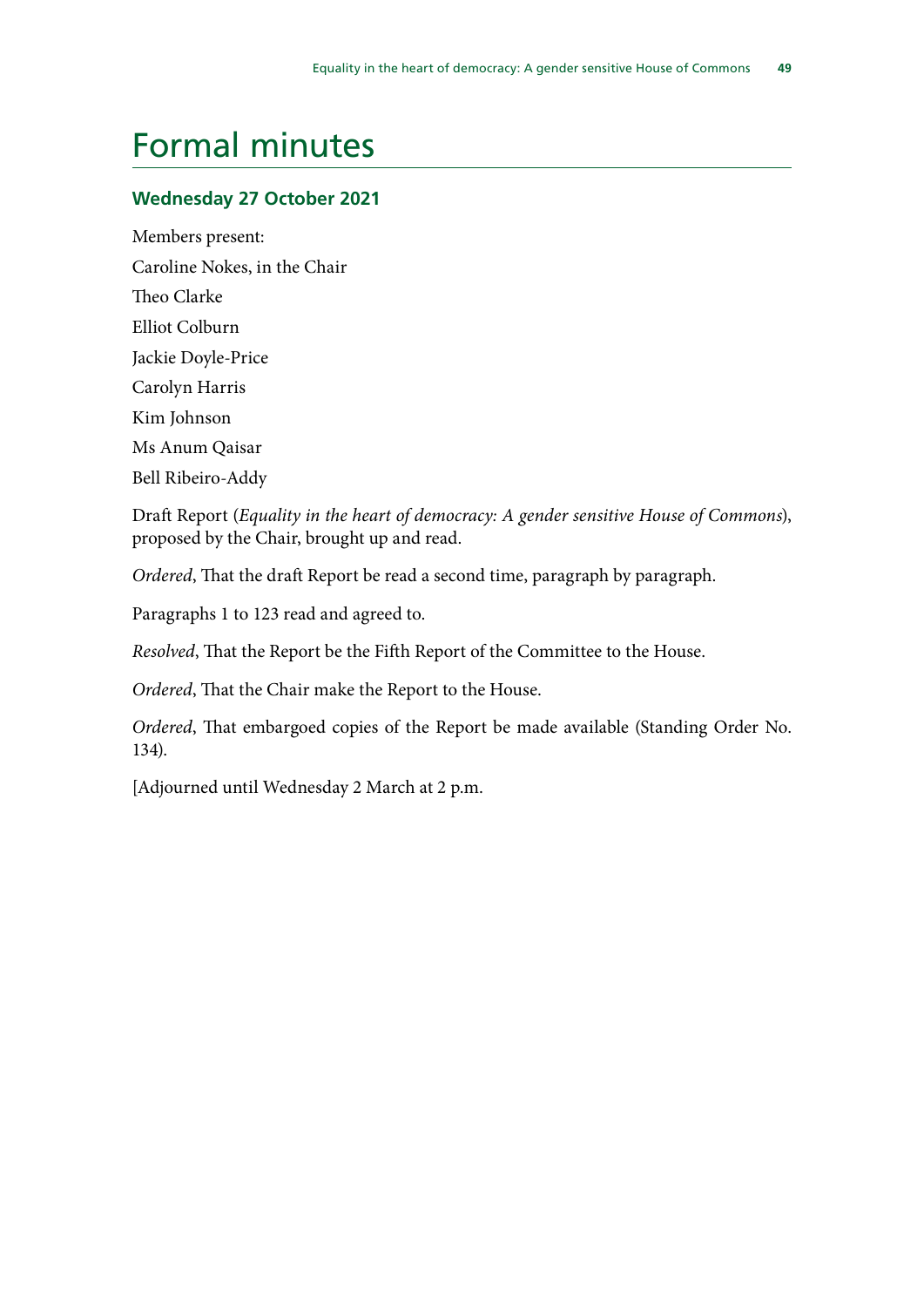### <span id="page-51-0"></span>Witnesses

The following witnesses gave evidence. Transcripts can be viewed on the [inquiry publications](https://committees.parliament.uk/work/1065/default/publications/oral-evidence/) [page](https://committees.parliament.uk/work/1065/default/publications/oral-evidence/) of the Committee's website.

#### **Wednesday 09 June 2021**

| Professor Sarah Childs, Professor of Politics and Gender, London University |           |
|-----------------------------------------------------------------------------|-----------|
| Royal Holloway College; Dr Alexandra Meakin, Research Associate, University |           |
| of Manchester; Ken Gall, President, Trade Union Side, House of Commons      | $O1 - 46$ |
|                                                                             |           |

#### **Wednesday 14 July 2021**

| Rt Hon Karen Bradley MP, Chair, Procedure Committee; Chris Bryant MP, Chair,<br>Standards Committee; Sir Charles Walker MP, Chair, Administration Committee | Q47-64      |
|-------------------------------------------------------------------------------------------------------------------------------------------------------------|-------------|
| Rt Hon Jacob Rees-Mogg MP, Leader of the House, House of Commons                                                                                            | $Q62 - 102$ |
| Thangam Debbonaire MP, Shadow Leader of the House, House of Commons                                                                                         | Q106-123    |

#### **Wednesday 15 September 2021**

**Ian Todd**, Chief Executive Officer, Independent Parliamentary Standards Authority (IPSA); **Amanda Colledge**, Business Case Director, Parliamentary Works Sponsor Body and Contract the Contract of the Contract of Contract of Contract of Contract of Contract o

**Dr John Benger**, Clerk of the House, House of Commons; **Marianne Cwynarski OBE**, Director General, House of Commons; **Sarah Davies**, Clerk Assistant and Managing Director of the Chamber and Participation Team, House of Commons; **Sarah Petit**, Cultural Transformation Director, House of Commons [Q152–](https://committees.parliament.uk/oralevidence/2750/html/)200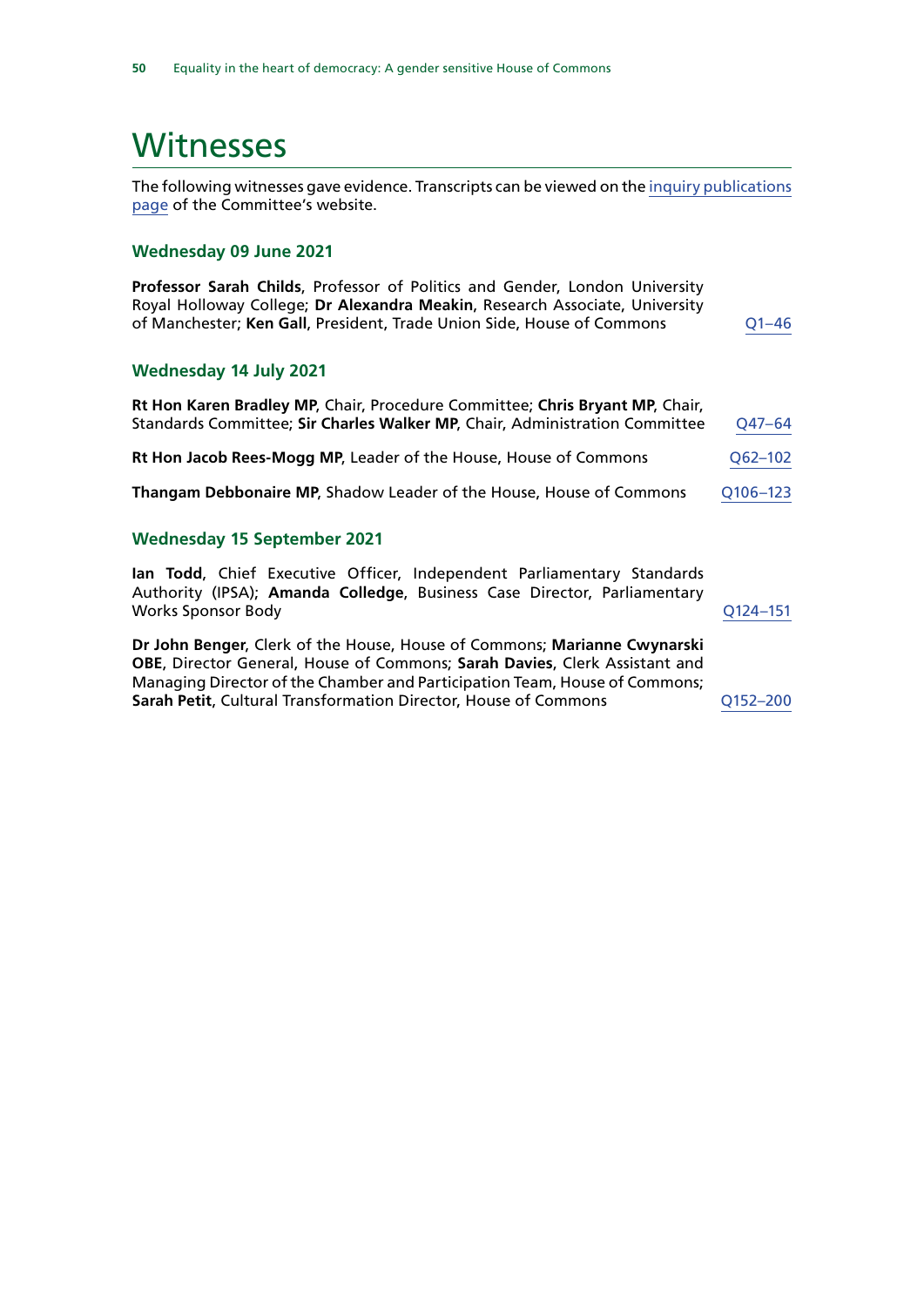## <span id="page-52-0"></span>Published written evidence

The following written evidence was received and can be viewed on the [inquiry publications](https://committees.parliament.uk/work/1065/default/publications/written-evidence/) [page](https://committees.parliament.uk/work/1065/default/publications/written-evidence/) of the Committee's website.

GSP numbers are generated by the evidence processing system and so may not be complete.

- 50:50 Parliament ([GSP0024](https://committees.parliament.uk/writtenevidence/25404/html/))
- A Member of the public ([GSP0001\)](https://committees.parliament.uk/writtenevidence/23427/html/)
- Administration Committee [\(GSP0004\)](https://committees.parliament.uk/writtenevidence/24979/html/)
- Birkbeck Parliamentary Studies Group; and Birkbeck Parliamentary Studies Group ([GSP0014](https://committees.parliament.uk/writtenevidence/25355/html/))
- Centenary Action Group ([GSP0018\)](https://committees.parliament.uk/writtenevidence/25389/html/)
- Childs, Professor Sarah (Professor of Politics and Gender, Royal Holloway, University of London); and Dr Jessica Smith (Lecturer in Politics, University of Southampton) ([GSP0012](https://committees.parliament.uk/writtenevidence/25329/html/))
- Chris Clarkson MP [\(GSP0027\)](https://committees.parliament.uk/writtenevidence/25491/html/)
- Clerk of the House [\(GSP0030](https://committees.parliament.uk/writtenevidence/25689/html/))
- Compassion in Politics [\(GSP0019\)](https://committees.parliament.uk/writtenevidence/25390/html/)
- Ellie Reeves MP [\(GSP0016](https://committees.parliament.uk/writtenevidence/25387/html/))
- Equality and Human Rights Commission [\(GSP0026\)](https://committees.parliament.uk/writtenevidence/25407/html/)
- 12 Institute for Government ([GSP0029](https://committees.parliament.uk/writtenevidence/25621/html/))
- Guerrina, Prof Roberta [\(GSP0017](https://committees.parliament.uk/writtenevidence/25388/html/))
- Labour Women [\(GSP0015\)](https://committees.parliament.uk/writtenevidence/25386/html/)
- Lindsay, [\(GSP0009\)](https://committees.parliament.uk/writtenevidence/25294/html/)
- Meakin, Dr Alexandra (Research Associate, University of Manchester) [\(GSP0022\)](https://committees.parliament.uk/writtenevidence/25398/html/)
- Mermaids ([GSP0005\)](https://committees.parliament.uk/writtenevidence/25132/html/)
- Northern Ireland Women's European Platform [\(GSP0011\)](https://committees.parliament.uk/writtenevidence/25312/html/)
- Parliamentary Works Sponsor Body [\(GSP0028\)](https://committees.parliament.uk/writtenevidence/25530/html/)
- Pregnant then Screwed ([GSP0025](https://committees.parliament.uk/writtenevidence/25405/html/))
- The Fawcett Society [\(GSP0020\)](https://committees.parliament.uk/writtenevidence/25393/html/)
- Woodham-Smith, Julia [\(GSP0007](https://committees.parliament.uk/writtenevidence/25279/html/))
- Work Inclusivity Research Centre [\(GSP0008](https://committees.parliament.uk/writtenevidence/25284/html/))